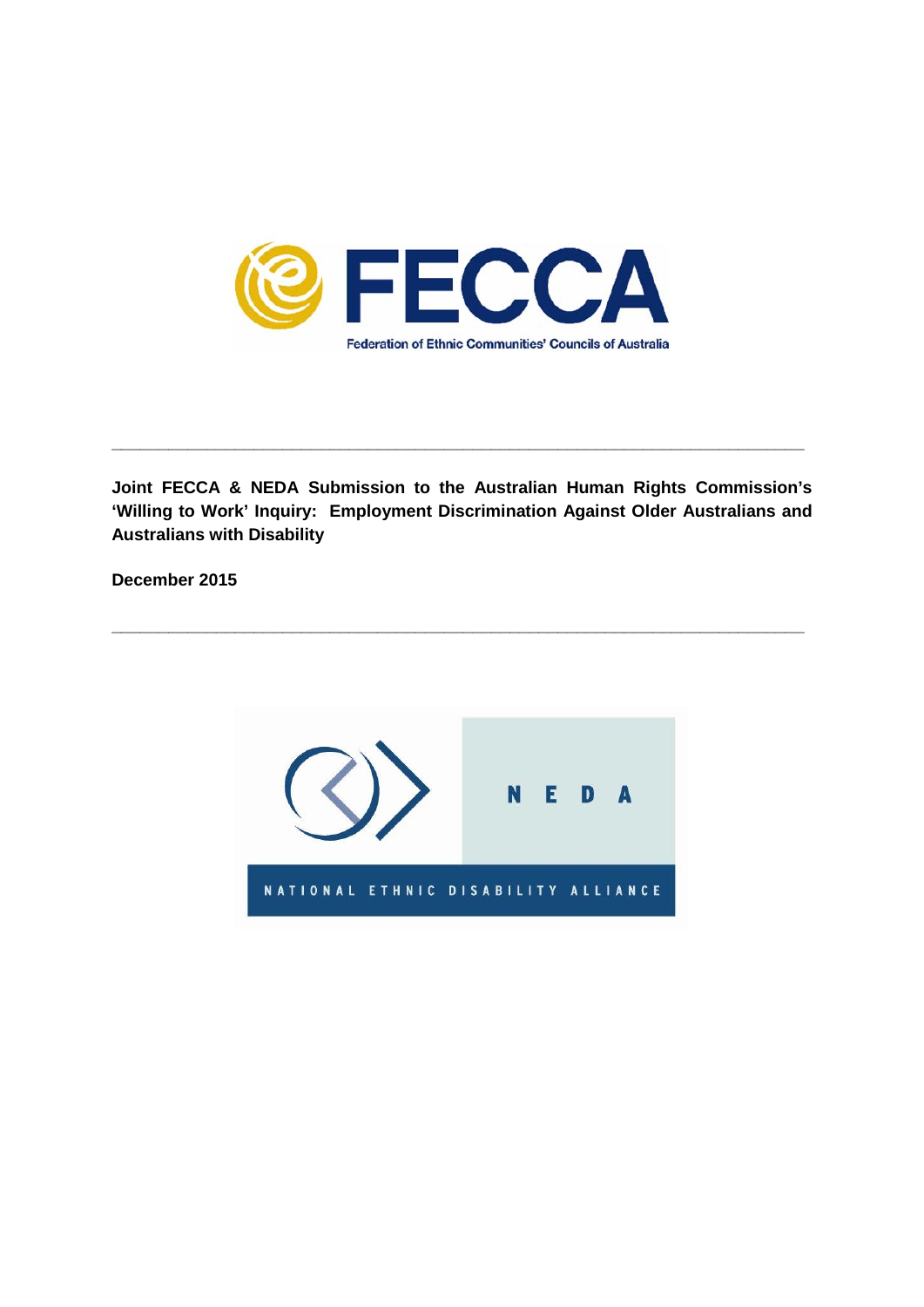



# **Contents**

| Service Design & Delivery, and Their Impact on CALD People with Disability .14 |  |
|--------------------------------------------------------------------------------|--|
|                                                                                |  |
|                                                                                |  |
|                                                                                |  |
|                                                                                |  |
|                                                                                |  |
|                                                                                |  |
|                                                                                |  |
| Employment of Mature Aged CALD Australians: Overview of Issues 21              |  |
|                                                                                |  |
|                                                                                |  |
|                                                                                |  |
| The cost of re-entering the workforce and misinformation about pension         |  |
|                                                                                |  |
|                                                                                |  |
|                                                                                |  |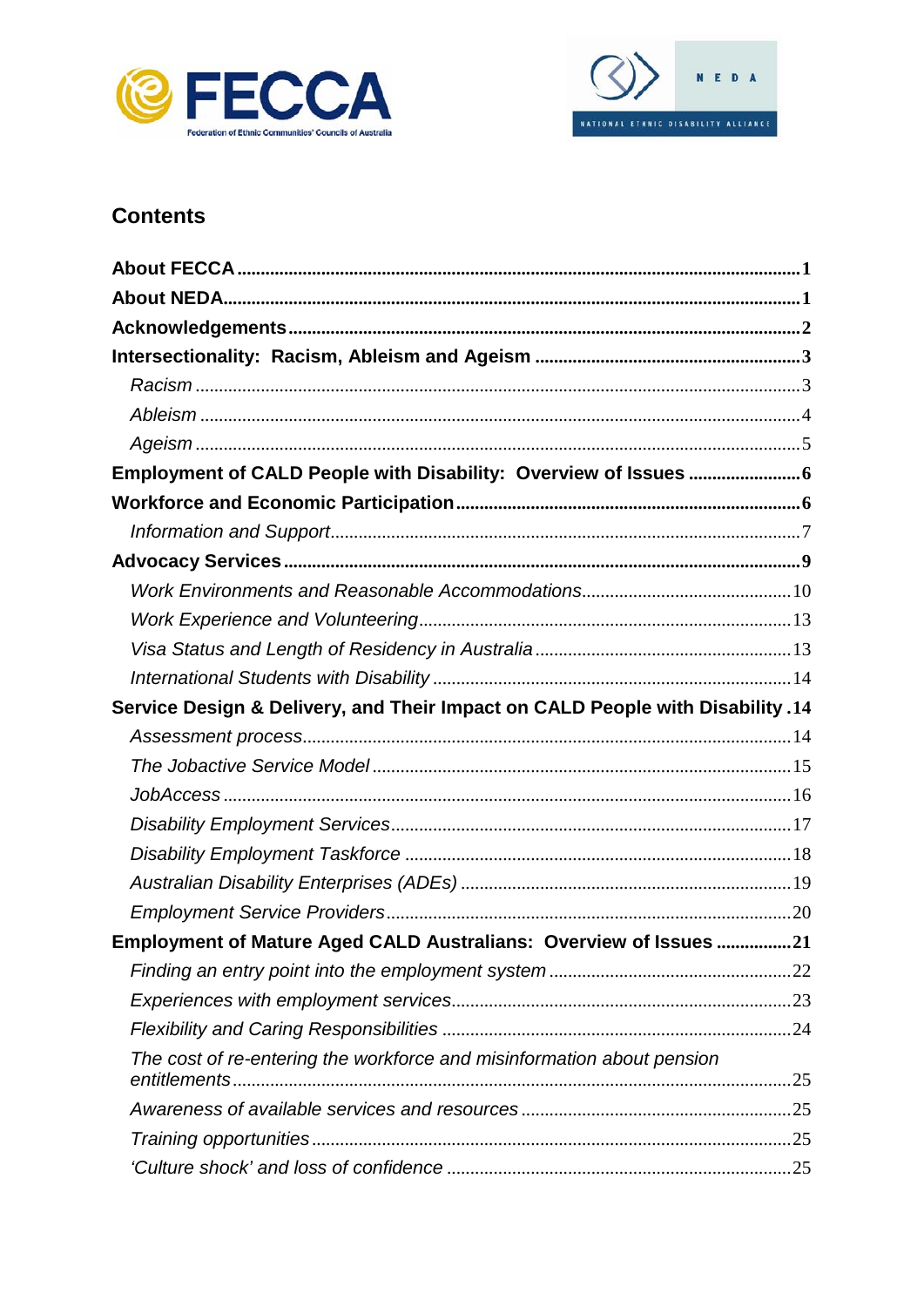



| Solutions: Addressing employment discrimination against CALD Mature Aged |  |
|--------------------------------------------------------------------------|--|
|                                                                          |  |
|                                                                          |  |
|                                                                          |  |
|                                                                          |  |
| Adoption of a person-centred and long-term career focused approach30     |  |
|                                                                          |  |
|                                                                          |  |
|                                                                          |  |
| Adoption of practical measures to assist CALD job seekers 33             |  |
|                                                                          |  |
|                                                                          |  |
|                                                                          |  |
|                                                                          |  |
|                                                                          |  |
|                                                                          |  |
|                                                                          |  |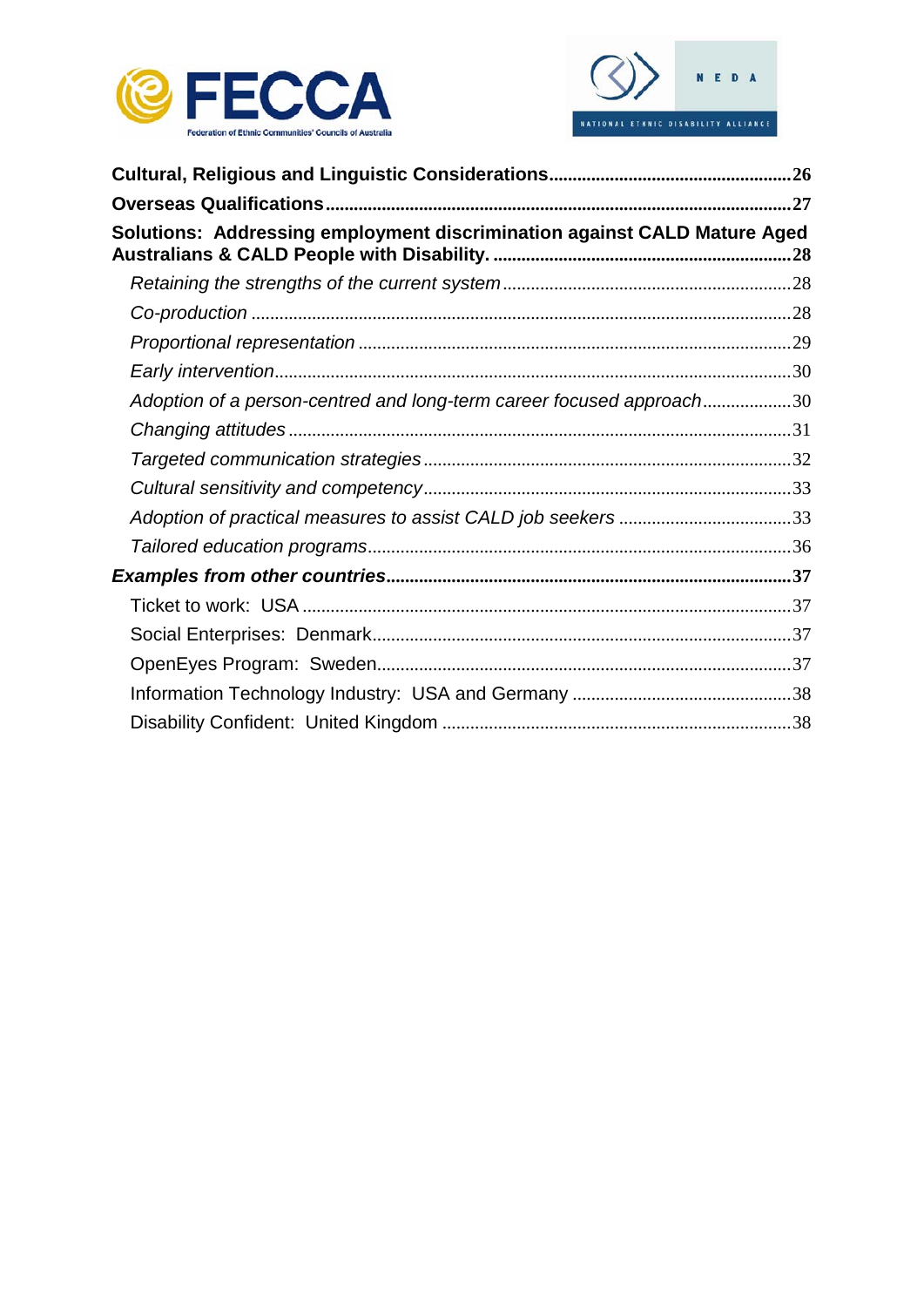



# <span id="page-3-0"></span>**About FECCA**

The Federation of Ethnic Communities' Councils of Australia (FECCA) is the peak, national body representing Australians from culturally and linguistically diverse (CALD) backgrounds.

FECCA works to promote fairness and responsiveness to its constituency in the delivery and design of government policies and programs.

At the heart of FECCA's work is promoting multiculturalism, embodied in equitable policies and non-discriminatory practices for all Australians, regardless of their cultural, linguistic, ethnic, racial or religious backgrounds. Towards this end, FECCA strives to ensure that the needs and aspirations of various cohorts of Australia's culturally and linguistically diverse population are heard by policy and decision makers, as well as the broader public.

# <span id="page-3-1"></span>**About NEDA**

The National Ethnic Disability Alliance Inc. (NEDA) is the national peak organisation representing the rights and interests of Australians from culturally and linguistically diverse backgrounds (CALD) and/or non-English speaking backgrounds (NESB) with disability, their families and carers. NEDA is also a member of the Australian Cross Disability Alliance (ACDA).

NEDA advocates at the federal level for the rights and interests of people from CALD and/or NESB communities with disability, their families and carers so that they are able to participate fully in all aspects of social, economic, political and cultural life. NEDA also provides policy advice to Government and other relevant agencies to secure equitable outcomes for constituents.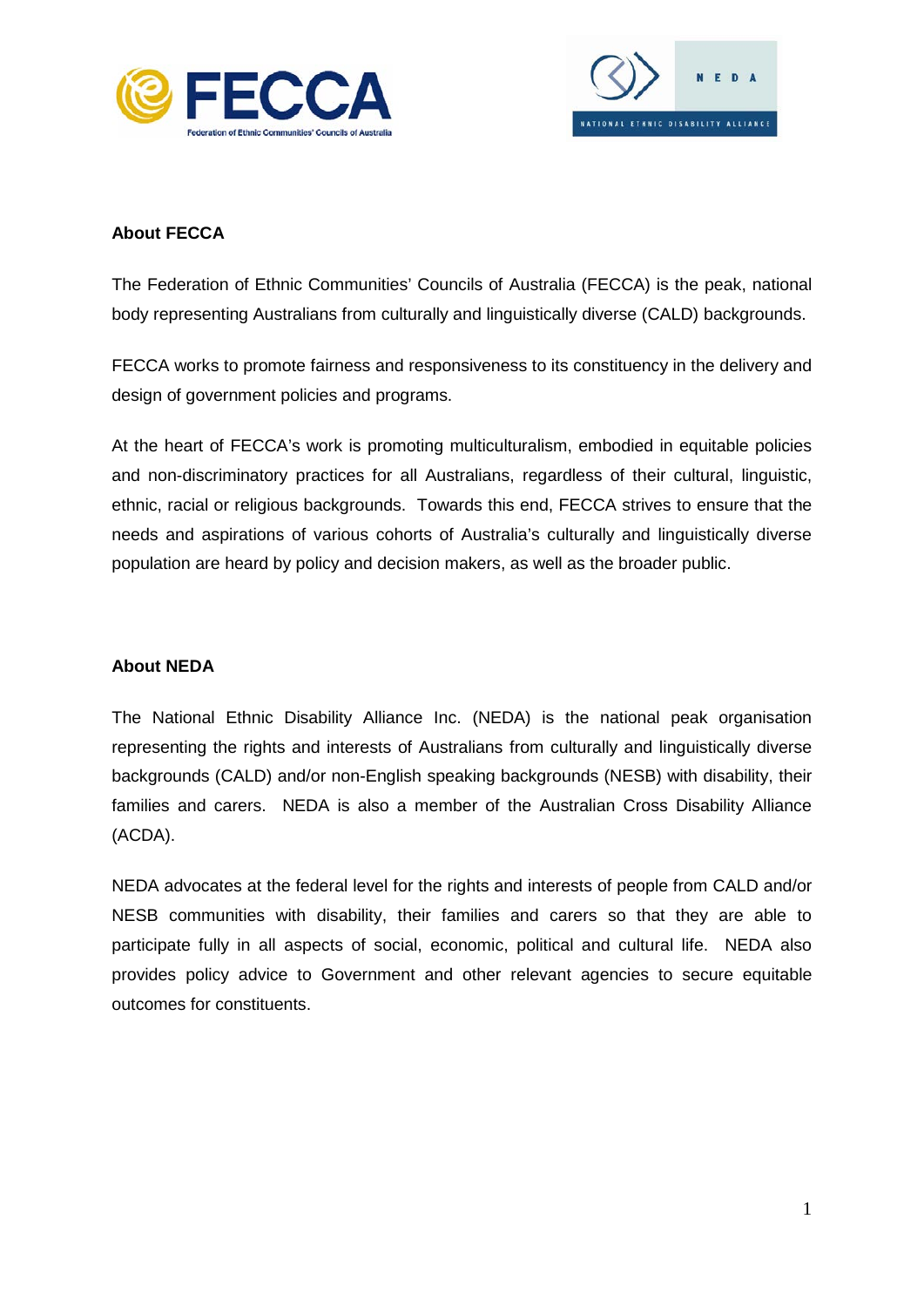



We welcome the Australian Human Rights Commission's National Inquiry into employment discrimination against people with disability and older Australians, and commend the Commission's proactivity in conducting the investigation.

We hope this submission, which particularly examines the employment related discrimination against CALD people with disability and mature aged CALD Australians, assists in creating better employment outcomes for our constituents.

# <span id="page-4-0"></span>**Acknowledgements**

The authors would like to express appreciation to the following organisations and partners who contributed to the development of this report: Australian Human Rights Commission, Multicultural Disability Advocacy Association, Australian Government Department of Employment and our member organsiations.

We would also like to thank focus group participants who kindly contributed their time and shared their experiences regarding employment discrimination. All direct quotes in this report are from focus group participants, unless otherwise specificed, and have been deidentified.

NEDA and FECCA are of the opinion that the Australian Government Department of Social Services (DSS) current review of the Disability Employment Framework (DEF) is a prime opportunity to bring about the changes and restructuring required to ensure people with disability, particularly CALD people with disability, obtain the employment outcomes prescribed by the United Nations Convention on the Rights of Persons with Disability (CRPD) and the National Disability Strategy (NDS).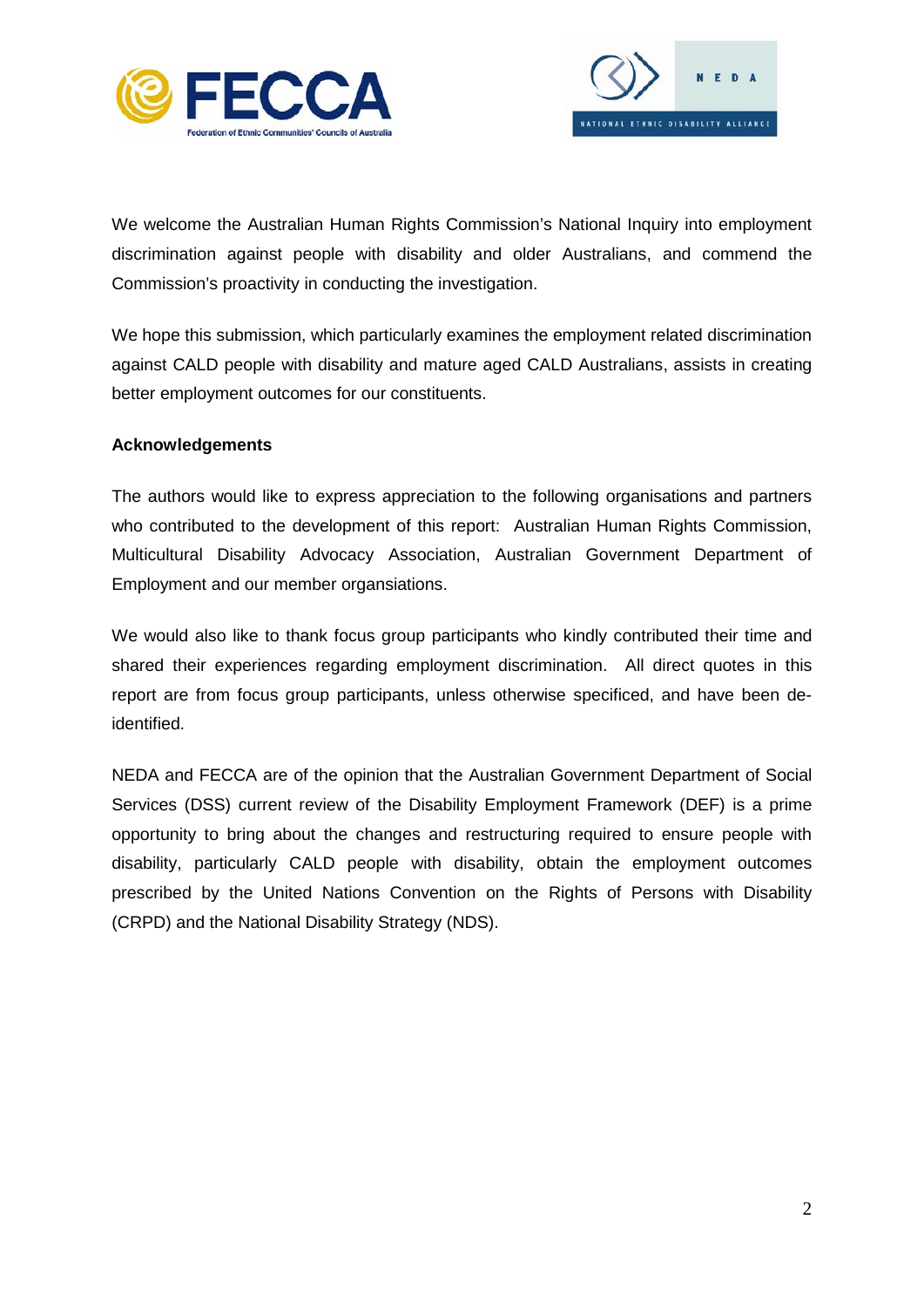



# <span id="page-5-0"></span>**Intersectionality: Racism, Ableism and Ageism**

# **'I haven't obtained work yet. I was dissuaded by my teachers from starting my own business and to find employment because I was a woman, and because of my impairment.'**

Acknowledging intersectionality is fundamental to understanding and addressing the multiple and compounding forms of discrimination experienced by mature CALD people and CALD people who live with disability. The concept of intersectionality arose out of the work of feminists and critical race theorists, and only recently has been applied to the field ofdisability studies.<sup>[1](#page-5-2)</sup> Intersectionality proposes that people with multiple social memberships experience additional intersecting and reinforcing forms of oppression, discrimination and disadvantage.

Although a person belonging to two or more stigmatised groups are at increased risk of 'double/multiple discrimination', specific experiences of that discrimination often vary due to the unique mixture of social ecology, cultural and political factors.

It is important to note that CALD people with disability and mature CALD Australians are exposed to multiple forms and types of discrimination due to the intersecting ableist, racist, ageist, sexist and classist systems of oppression. CALD people with disability and mature CALD Australians often experience direct and indirect forms of discrimination.

# <span id="page-5-1"></span>*Racism*

# **'Some organisations when you go, and you're black, they say 'I'm sorry, we don't have a black person to help you'. No one would ever tell (others) you're white, and we can help you!'**

Although Australia is a highly cohesive, multicultural and diverse society, $^2$  $^2$  many Australians have reported experiencing discrimination. The Mapping Social Cohesion National Report (2014) found that 18% of survey respondents indicated they had, in the preceding 12 months, experienced discrimination because of their skin colour, ethnic origin or religion.<sup>[3](#page-5-4)</sup>

<span id="page-5-4"></span><http://monash.edu/mapping-population/social-cohesion-report.html><br>
<sup>3</sup> Ibid. p.3

<span id="page-5-2"></span> $1$  Shaw, L.R., Chan, F. & McMahon, B. 'Intersectionality and Disability Harassment: The Interactive Effects of Disability, Race, Age and Gender', *Rehabilitation Counselling Bulletin*, 55 (2), 2012, pp 82- 91.

<span id="page-5-3"></span> $2^{2}$  Markus, A. 'Mapping Social Cohesion 2014: National Report', 2014, Available at: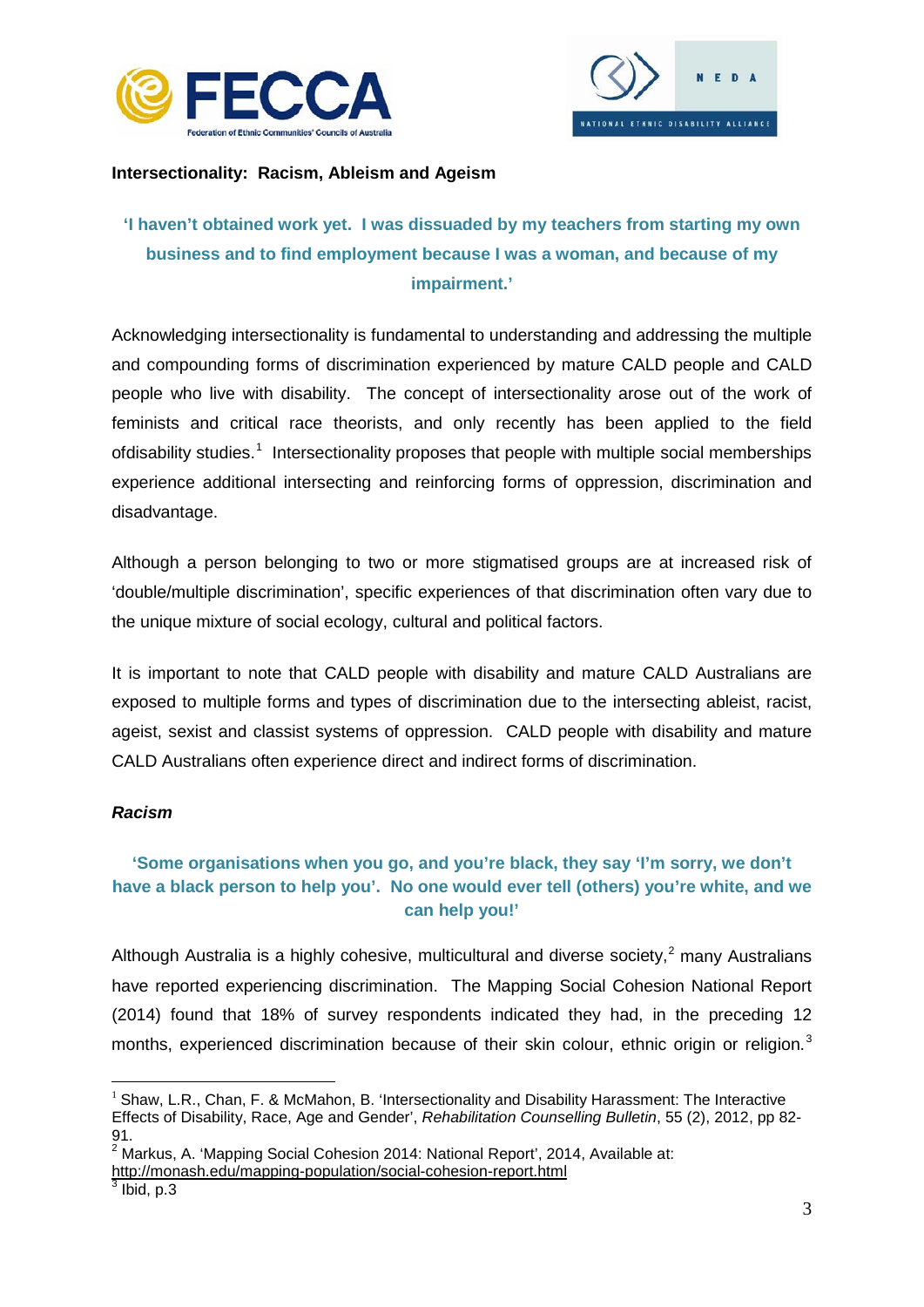



Furthermore, of those people who reported experiencing discrimination, 26% were of a non-English speaking background, and 14% indicated that discrimination occurred 'about once a month in the last year'.<sup>[4](#page-6-1)</sup>

All employers and employment relationships in Australia are governed by *The Racial Discrimination Act 1975*, dictating it unlawful to discriminate against a person because of their race/ethnicity, ethnic or national origin, or immigration status. [5](#page-6-2) Although the principle of equal opportunity is legislatively enshrined, employment discrimination is still a significant issue affecting many people from CALD backgrounds.<sup>[6](#page-6-3)</sup> Employment discrimination against people from CALD backgrounds has profound economic and social consequences for Australian communities.

While this submission will not further explore employment related racism, the authors note the Victorian Equal Opportunity & Human Rights Commission's *Harnessing Diversity: addressing racial and religious discrimination in employment* (2008) report. [7](#page-6-4)

The *Harnessing Diversity* report details the various structural and societal forms of racial discrimination experienced by CALD people in regards to employment, and accurately describles the personal, social and economic cost of such discrimination. The authors support all recommendations listed in this report.

# <span id="page-6-0"></span>*Ableism*

# **'Their attitudes are wrong, they think: you don't need a job because you're quadriplegic!'**

Ableism results in people with disability experiencing discrimination in accessing and/or participating in employment. Stigma and misconceptions about disability negatively affect people with disability and prevent them from gaining and sustaining meaningful employment. Article 27 of CRPD works to ensure people with disability have the right to work on an equal

 $<sup>4</sup>$  Ibid, p3</sup>

<span id="page-6-2"></span><span id="page-6-1"></span><sup>&</sup>lt;sup>5</sup>Available at: https://www.comlaw.gov.au/Details/C2014C00014

<span id="page-6-3"></span><sup>&</sup>lt;sup>6</sup> Victorian Equal Opportunity & Human Rights Commission, 'Harnessing Diversity: Addressing Racial and Religious Discrimination in Employment', 2008, Available at:

[http://www.humanrightscommission.vic.gov.au/index.php/our-resources-and](http://www.humanrightscommission.vic.gov.au/index.php/our-resources-and-publications/reports/item/174-harnessing-diversity-addressing-racial-and-religious-discrimination-in-employment-jun-2008)[publications/reports/item/174-harnessing-diversity-addressing-racial-and-religious-discrimination-in-](http://www.humanrightscommission.vic.gov.au/index.php/our-resources-and-publications/reports/item/174-harnessing-diversity-addressing-racial-and-religious-discrimination-in-employment-jun-2008)

<span id="page-6-4"></span><sup>&</sup>lt;sup>7</sup> Harnessing Diversity: addressing racial and religious discrimination in employment, Australian Human Rights Commission, 2008, [http://www.humanrightscommission.vic.gov.au/index.php/our](http://www.humanrightscommission.vic.gov.au/index.php/our-resources-and-publications/reports/item/174-harnessing-diversity-addressing-racial-and-religious-discrimination-in-employment-jun-2008)[resources-and-publications/reports/item/174-harnessing-diversity-addressing-racial-and-religious](http://www.humanrightscommission.vic.gov.au/index.php/our-resources-and-publications/reports/item/174-harnessing-diversity-addressing-racial-and-religious-discrimination-in-employment-jun-2008)[discrimination-in-employment-jun-2008](http://www.humanrightscommission.vic.gov.au/index.php/our-resources-and-publications/reports/item/174-harnessing-diversity-addressing-racial-and-religious-discrimination-in-employment-jun-2008) (accessed on 25 November 2015).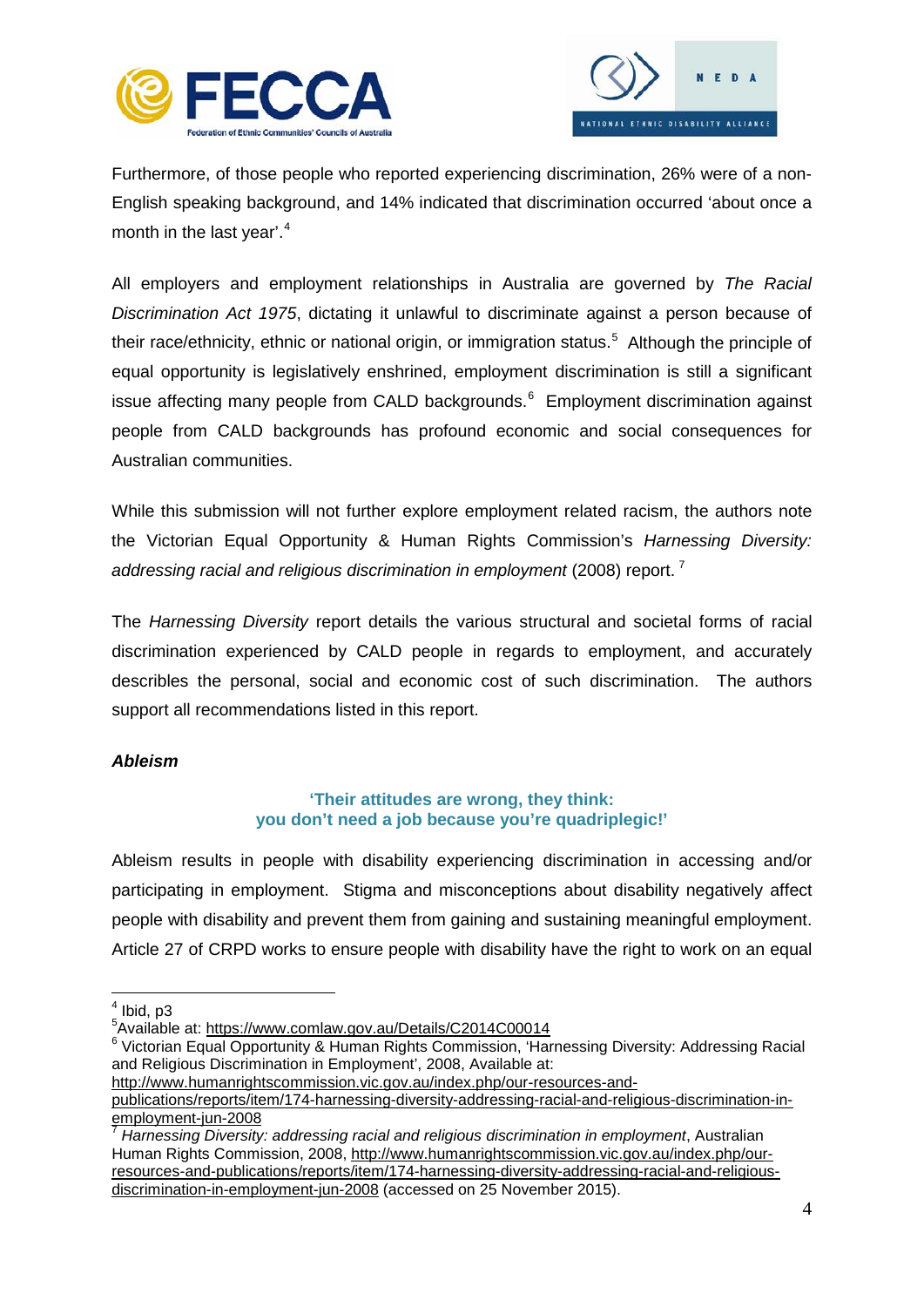



basis with non-disabled persons.<sup>[8](#page-7-1)</sup> This submission will address many of the systemic and structural barriers to equity people with disability experience in employment. It needs to be highlighted, however, that ableist socio-cultural constructions and perceptions underpin and drive the discrimination against, and marginalisation of, people with disability.

Despite Australia's robust anti-discrimination legislation, people with disability, people from CALD backgrounds and CALD people with disability still routinely experience employment related discrimination.

# <span id="page-7-0"></span>*Ageism*

# **'Finding regular accessible activities in my local area was quite easy after I found an advocate'.**

Australia has an ageing population; it is predicated that the proportion of people aged 65 years and older will increase from 13% (2007 figures) to 25% by 2056. <sup>[9](#page-7-2)</sup> Empirical evidence shows that mature aged job seekers are discriminated against in favour of younger job seekers, resulting in mature aged people being less likely to remain in paid employment.<sup>10</sup>

Much of the ageist discrimination experienced by mature aged workers is fuelled by negative and inaccurate stereotypes about their 'inferiority' when compared to younger employees.<sup>[11](#page-7-4)</sup> Ageism intersects with ableism, racism and sexism, and acts as an additional barrier to mature aged CALD Australians accessing and participating equally in meaningful employment.

8 CRPD, Available at:

<span id="page-7-2"></span><span id="page-7-1"></span><http://www.ohchr.org/EN/HRBodies/CRPD/Pages/ConventionRightsPersonsWithDisabilities.aspx> <sup>9</sup> Australian Bureau of Statistics (ABS), Population projections, Australia, 2006 to 2101. Canberra, ACT, Catalogue No 3222.0.

<span id="page-7-4"></span><span id="page-7-3"></span> $10$  Gringart, E., Helmes, E. & Speelman, C. 'Development of a Measure of Stereotypical Attitudes towards Older workers', 2013, Australian Psychologist, Vol 48, pp 110-118.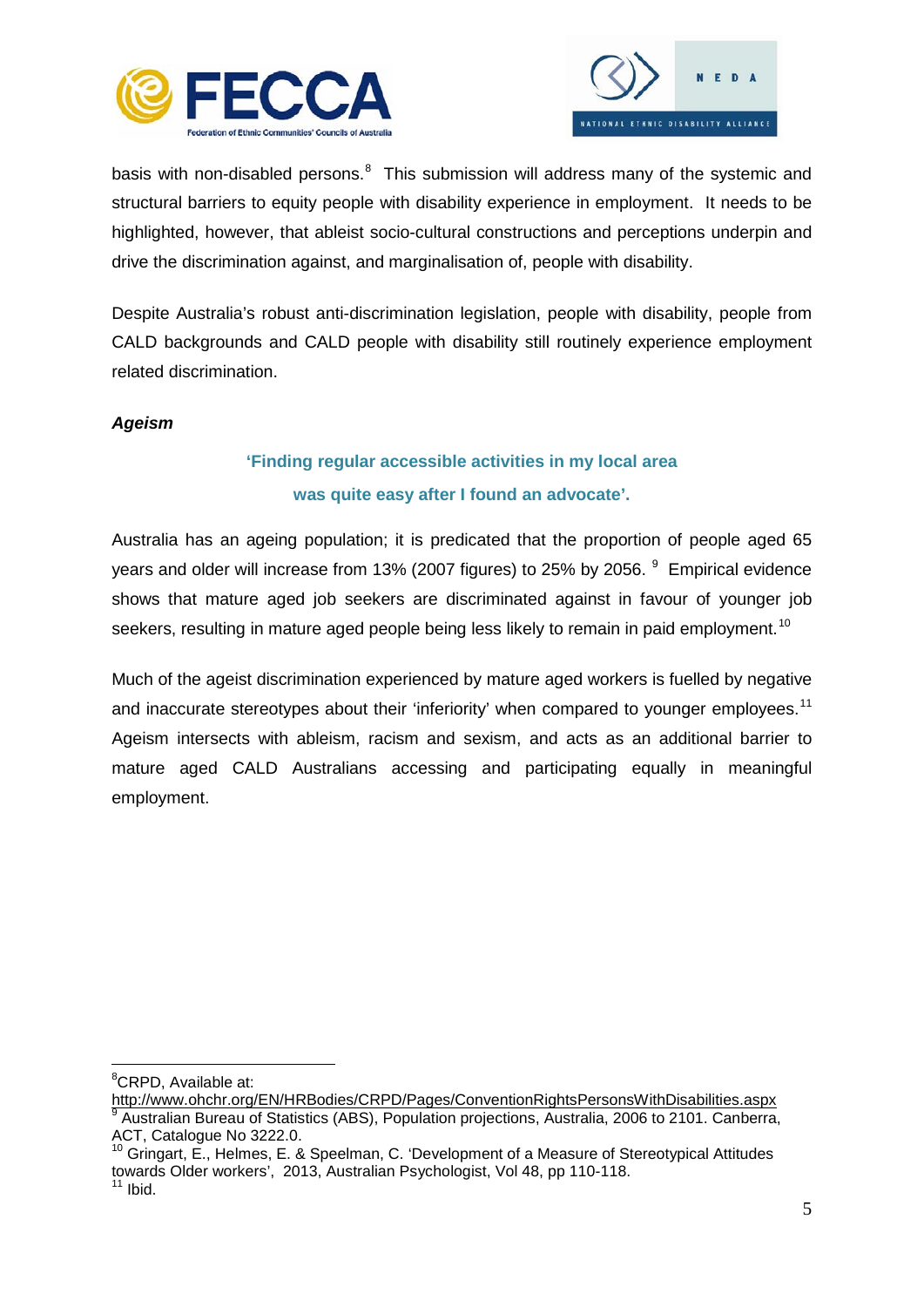



# <span id="page-8-0"></span>**Employment of CALD People with Disability: Overview of Issues**

# <span id="page-8-1"></span>**Workforce and Economic Participation**

# **'When an employer sees you they are going to think 1. Risk, and 2. What a hassle'**

The economic participation of CALD people with disability is dependent on other factors. The NDS is the framework and mechanism through which Australia delivers its commitments under the CRPD. The NDS is a whole of government strategy tasked to bring about change across all mainstream services, programs and community infrastructure to secure the human rights of people with disability.

The economic participation of people with disability cannot be realised without addressing other broader interconnected and interacting barriers to access and equity. The NDS needs to bring about real change and secure the rights of people with disability in other areas of their lives, such as in crime and safety, communications, housing, education, health and transport domains, to allow for the full economic participation of people with disability.

# **'Confidence is a big thing in finding a job.'**

The Australian Human Rights Commission's *Issues Paper: Employment discrimination against Australians with Disability* documents Australia's historical, and ongoing, low labour force participation rates, and high unemployment rates, of people with disability.<sup>[12](#page-8-2)</sup>

Available data demonstrates that the unemployment and labour force participation rates are further exacerbated for CALD people living with disability. The Australian Bureau of Statistics (ABS) 2003, 2009 and 2012 Survey of Disability Ageing and Carers (SDAC) all clearly demonstrate that CALD Australians with disability are repeatedly underrepresented in labour force participation rates, and overrepresented in unemployment figures, when compared to other persons with disability and non-disabled persons.

<span id="page-8-2"></span> $12$  Australian Human Rights Commission, 'Issues paper: Employment Discrimination against Australians with disability, 2015, Available at: [https://www.humanrights.gov.au/our-work/disability](https://www.humanrights.gov.au/our-work/disability-rights/publications/issues-paper-employment-discrimination-against-australians)[rights/publications/issues-paper-employment-discrimination-against-australians](https://www.humanrights.gov.au/our-work/disability-rights/publications/issues-paper-employment-discrimination-against-australians)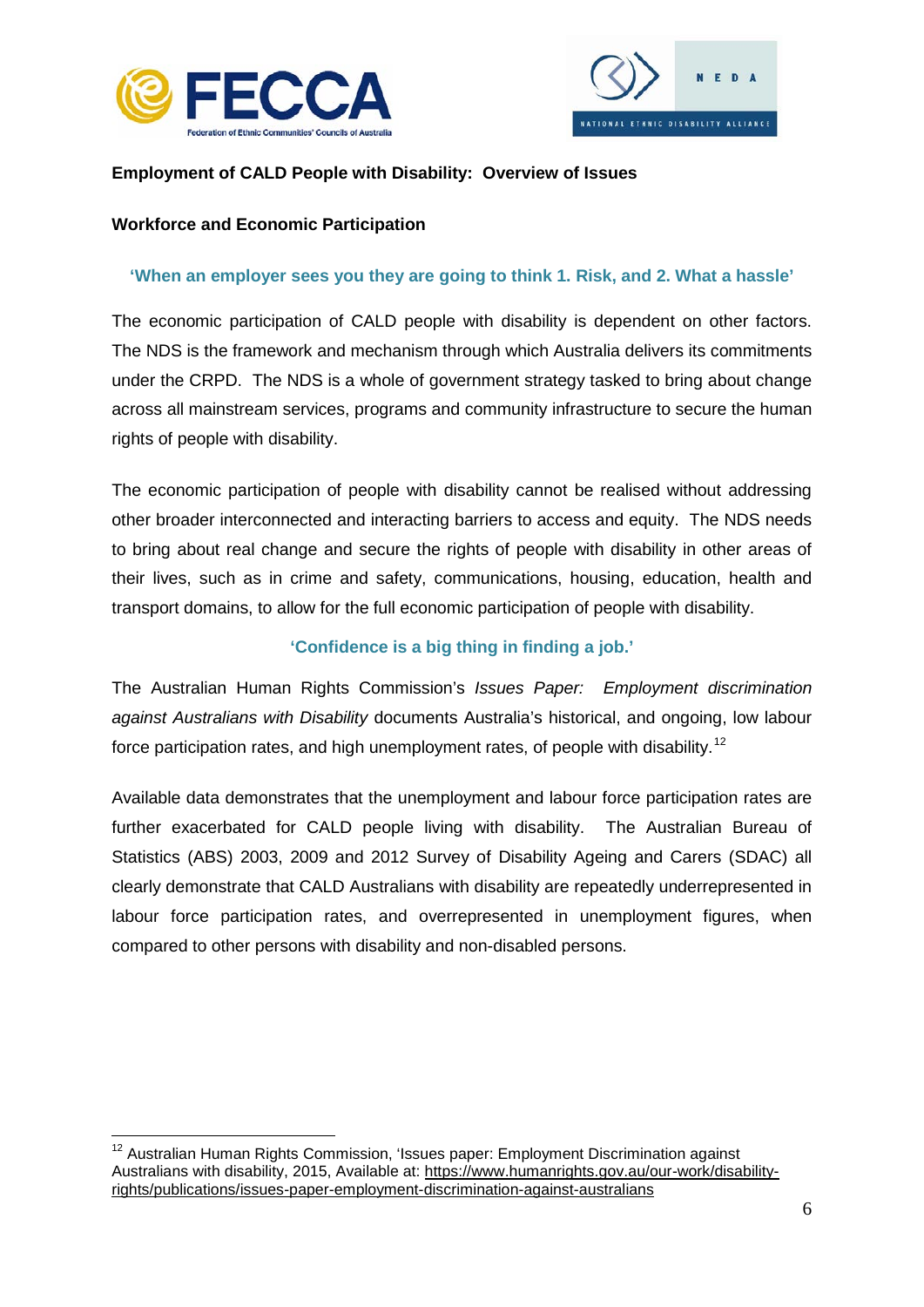





**Figure 1**: 2003, 2009 & 2012 SDAC Data on the Workforce Participation and Unemployment rates for people with disability and people without disability, by birthplace. AUS= Australian Born, NESC: Born in a Non-English Speaking Country.

Figure 1 illustrates the higher unemployment rate of CALD Australians living with disability (approx. 70%) compared to people with disability born in Australia (approx. 61%). It further shows CALD people with disability are continually underrepresented in labour force participation (approx. 22%) compared to Australian born people with disability (38%), nondisabled CALD people (approx. 68%) and non-disabled Australian born people (78%).

# <span id="page-9-0"></span>*Information and Support*

# **'I am unaware of what services are available to me'**

Sentiments expressed by focus group participants reaffirmed that the lack of information pertaining to employee and employer rights (and responsibilities) is a significant barrier with regards to employment equity for CALD people with disability. For example, there are numerous government provided financial incentives to recruit and support people with disability in the labour market, namely, the JobAccess Scheme, Wage Subsidy Scheme,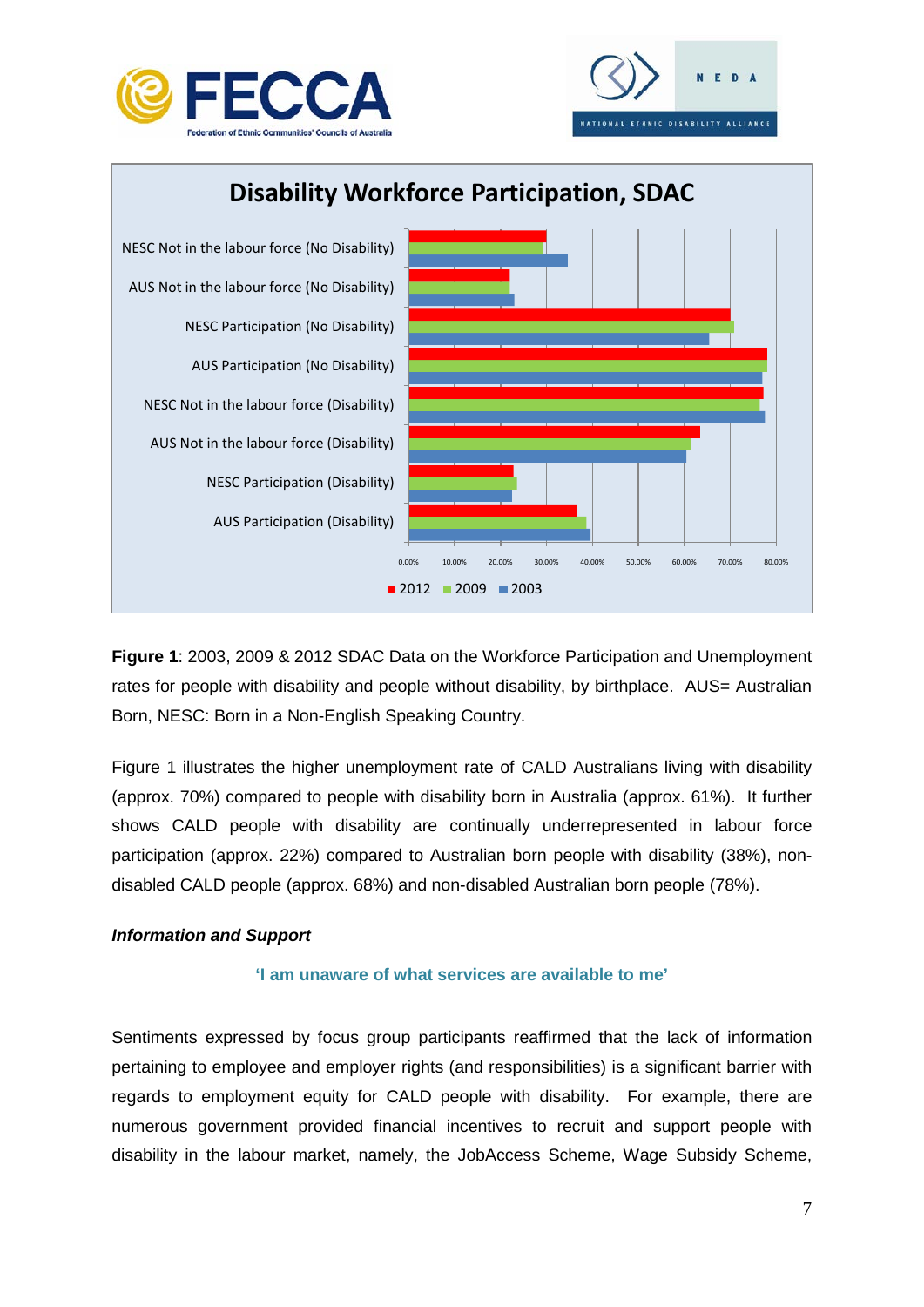



Disabled Australian Apprenticeship, Wage Support and Support Wage System,<sup>[13](#page-10-0)</sup> nonetheless, focus group participants were of the opinion that people with disability, and employers, typically did not know these programs and supports were available.

Research has shown that financial subsidies have little impact on employer's decision to employ a person with disability. Factors such as ability to perform the assigned tasks and low risk of absenteeism are more important determinants for employers rather than financial incentives provided by the government.<sup>[14](#page-10-1)</sup>

Furthermore, research investigating employment discrimination against Australians from refugee backgrounds found that 'the majority of employers could not see specific benefits to having a diverse workforce, and that local experience and cultural knowledge were likely to be more beneficial for their business than diversity'.<sup>[15](#page-10-2)</sup>

# **'CALD people with disability may not know what they can access.'**

Education and awareness raising campaigns promoting known facts specifically pertaining to employees with disability, such as the lower rates of employee absenteeism and lower workplace health and safety claims of employees with disability compared to employees without disability,<sup>[16](#page-10-3)</sup> would assist in dispelling common myths and help to foster positive employment outcomes.

Education of employers regarding what constitutes discrimination along with promoting the value of a diverse workforce would also help to improve employment related outcomes for CALD people with disability.

Misconceptions and misinformation sees many employers failing to recognise or utilise the skills of CALD people with disability. Racist or ableist attitudes, inaccurate judgements about a person's ability, and assumptions that it is too difficult or costly to accommodate CALD people with disability in the workforce promotes experiences of discrimination.

<span id="page-10-0"></span><sup>&</sup>lt;sup>13</sup> Australian Government. Job Access: An Australian Government Initiative, Available at: <http://www.jobaccess.gov.au/>

<span id="page-10-1"></span><sup>14</sup> Federation of Ethnic Communities' Councils of Australia (FECCA), National Disability Employment Framework Submission', 9 July 2015, Available: [http://fecca.org.au/wp-](http://fecca.org.au/wp-content/uploads/2015/07/Submission-for-the-National-Disability-Employment-Framework1.pdf)

<span id="page-10-2"></span>[content/uploads/2015/07/Submission-for-the-National-Disability-Employment-Framework1.pdf](http://fecca.org.au/wp-content/uploads/2015/07/Submission-for-the-National-Disability-Employment-Framework1.pdf)  $\frac{15}{15}$  Peisker, V.C & Tilbury, F. 'Refugees and Employment: The effect of visible difference on

discrimination', Centre for Social and Community Research, Murdock University, Jan 2007.<br><sup>16</sup> DSS, Disability Action Plan Framework, Available at:

<span id="page-10-3"></span>[https://www.dss.gov.au/sites/default/files/documents/05\\_2012/disability\\_action\\_plan\\_framework\\_for\\_](https://www.dss.gov.au/sites/default/files/documents/05_2012/disability_action_plan_framework_for_business.pdf) [business.pdf](https://www.dss.gov.au/sites/default/files/documents/05_2012/disability_action_plan_framework_for_business.pdf)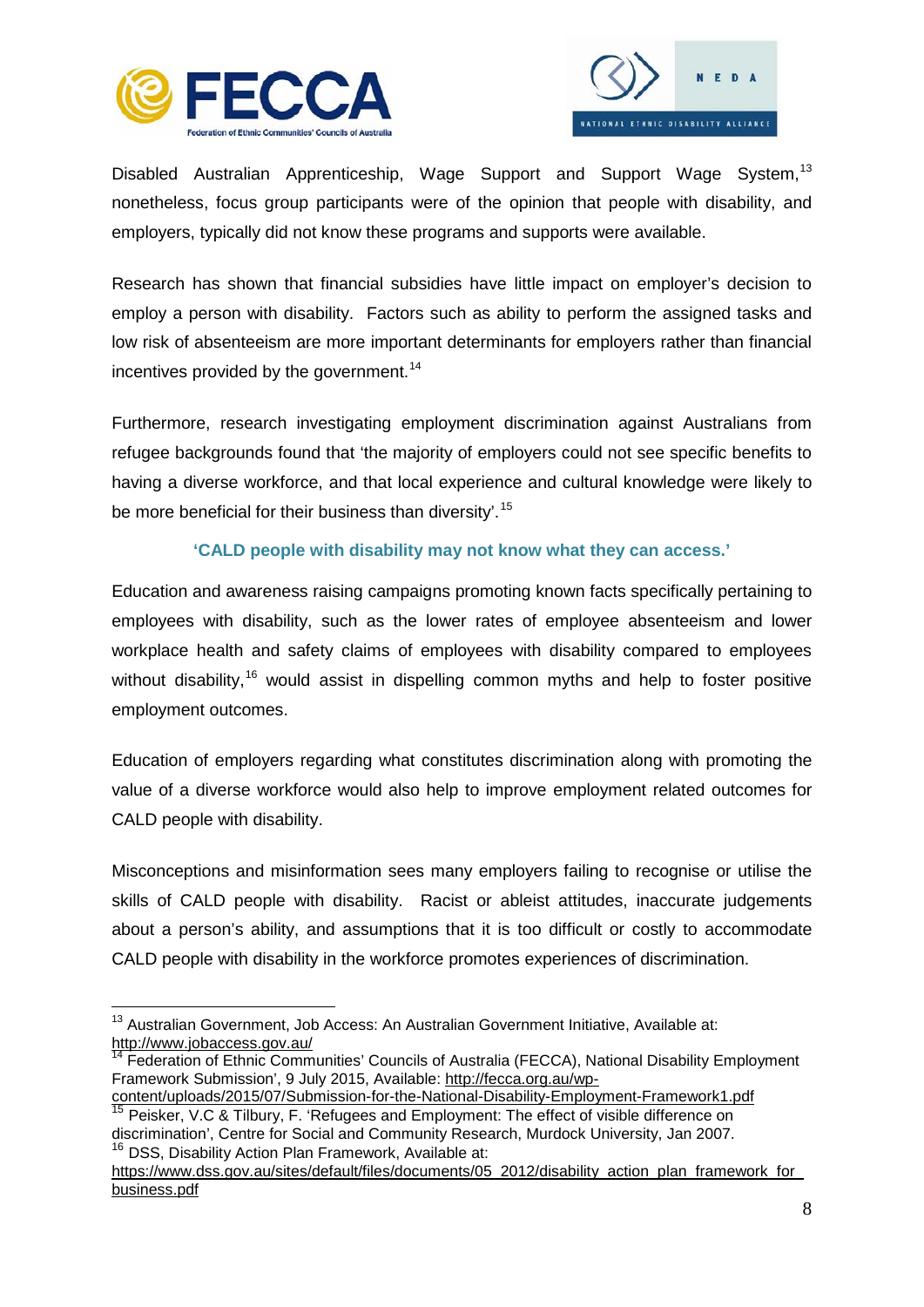



Discrimination based on visible differences cannot be understated as it profoundly impacts on CALD people with disability accessing and securing equity in the labour market.

CALD people with disability might also not be aware of their rights in regards to accessing and maintaining employment. This could include lack of awareness about:

- the education and employment supports or services which are available;
- employee protections such as Occupational Health and Safety, disability and race discrimination laws; and
- how to respond or what supports to access if requiring assistance.

# **'People prefer to work with bilingual workers as they get the support they need from them. And they also understand the cultures and backgrounds of people. This is preferred by some, instead of using interpreting services.'**

CALD people with disability may also be reluctant to voice their concerns, challenge injustices or exercise their rights, because of:

- low-English proficiency or diverse communication abilities;
- fear that being assertive or being heard would impact negatively on their employment, or even visa status (for non-permanent residents).

# **'It is difficult for me to figure out how to find job services. I am unsure of my entitlements and unsure of where to go to find out this information.'**

**'The written material is not available in languages people can read. Also, if people can't read then they aren't being communicated to in a way they understand.'**

# <span id="page-11-0"></span>**Advocacy Services**

The National Disability Advocacy Program (NDAP) is vital to ensuring equitable access or representation of issues for people with disability, yet critically underresourced for it to achieve its objectives.<sup>[17](#page-11-1)</sup> The authors are aware of only one organisation in Australia (AED Legal Centre, Melbourne) that receives funding to specifically provide individual advocacy support to people with disability who have education and employment concerns.

<span id="page-11-1"></span><sup>&</sup>lt;sup>17</sup> Australian Cross-Disability Alliance (ACDA), 'Review of the National Disability Advocacy Framework', Submission to DSS, 31 July 2015, Available at: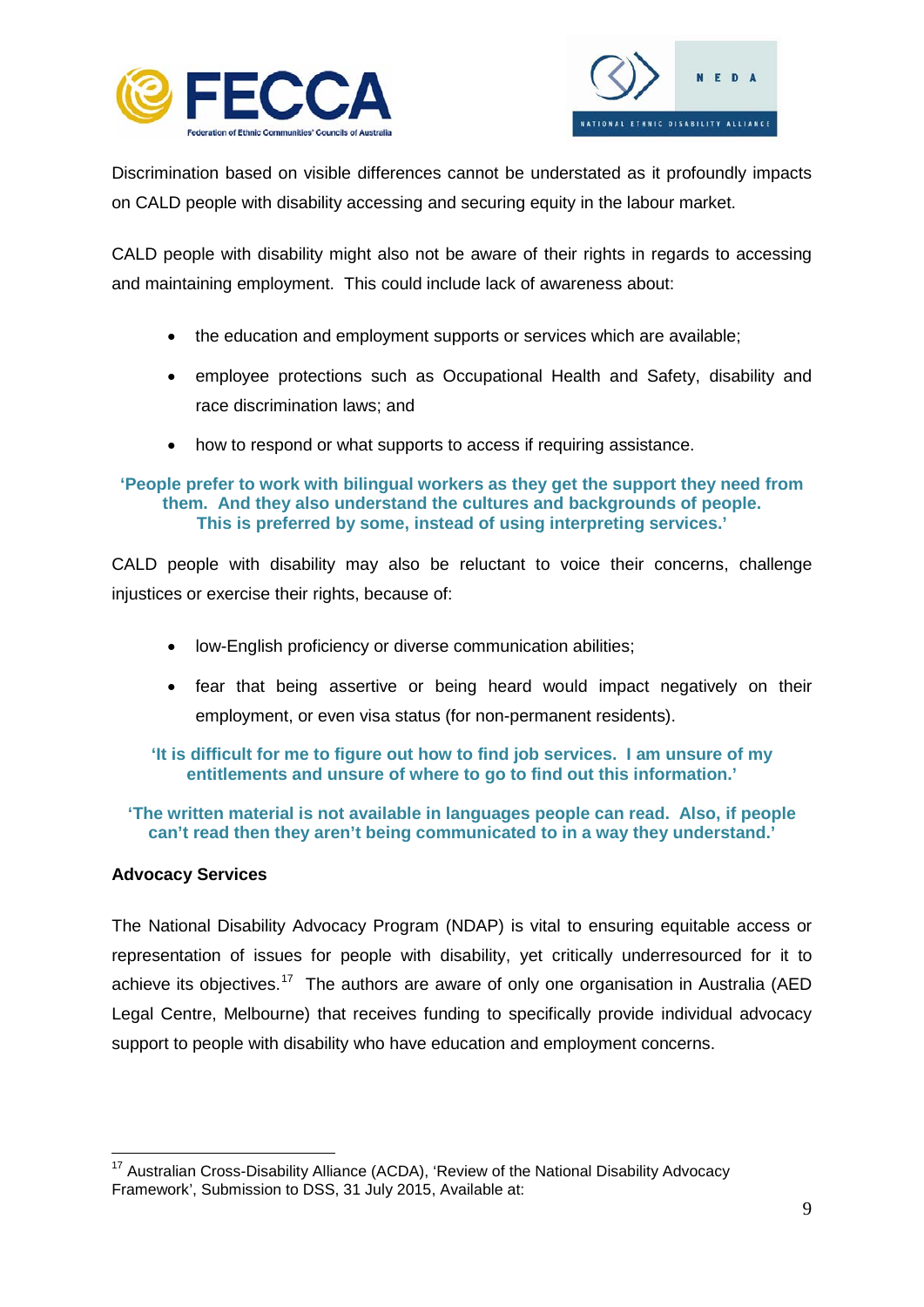



Generally, issues pertaining to education and employment matters are routinely deprioritised by advocacy organisations due to capacity and resource limitations.

High risk issues, such as responding to abuse/neglect or homelessness, get triaged ahead of employment related advocacy needs. Often this results in people with disability being unable to access the federally funded independent and objective advocacy support they require to appropriately navigate employment access and equity issues.

In the 2013-14 financial year, out of 11,000 people who accessed advocacy support through the NDAP, only 5% of the matters were employment related.<sup>[18](#page-12-1)</sup>

# *Disclosure*

The authors acknowledge disclosure is a personal choice for people with disability; they may or may not choose to disclose depending on a variety of individual and external circumstances which interact with their employment. People with disability may also decide not to disclose due to the nature of their disability or because of the cultural or selfconceptualisations around their 'impairment'.

Best practice principles and rights pertaining to disability disclosure are well documented,<sup>[19](#page-12-2)</sup> nonetheless awareness of the social model of disability and how some people may not identify as living with disability works to counteract the unconscious bias that fuels much of the discrimination against CALD people with disability.

# <span id="page-12-0"></span>*Work Environments and Reasonable Accommodations*

# **'Last Tuesday I went to a new [employment] agency. This agency claims to have access, but they aren't physically accessible.'**

Many people with disability are excluded from the labour force solely because public transport is inaccessible, particularly for people who live in regional, rural or remote settings. Taxis are costly, and there is an undersupply of wheelchair accessible taxis (WAT's); people with disability are either unable to afford to pay for transport, or unable to travel in peak

<span id="page-12-2"></span><span id="page-12-1"></span><sup>&</sup>lt;sup>18</sup> Personal email correspondence to NEDA from partner organisation, Nov 2015.<br><sup>19</sup> Victorian Equal Opportunity and Human Rights Commission, 'Disclosing a Disability- Workplace', Available at: [http://www.humanrightscommission.vic.gov.au/index.php/workers-rights/disclosing](http://www.humanrightscommission.vic.gov.au/index.php/workers-rights/disclosing-disability)[disability](http://www.humanrightscommission.vic.gov.au/index.php/workers-rights/disclosing-disability)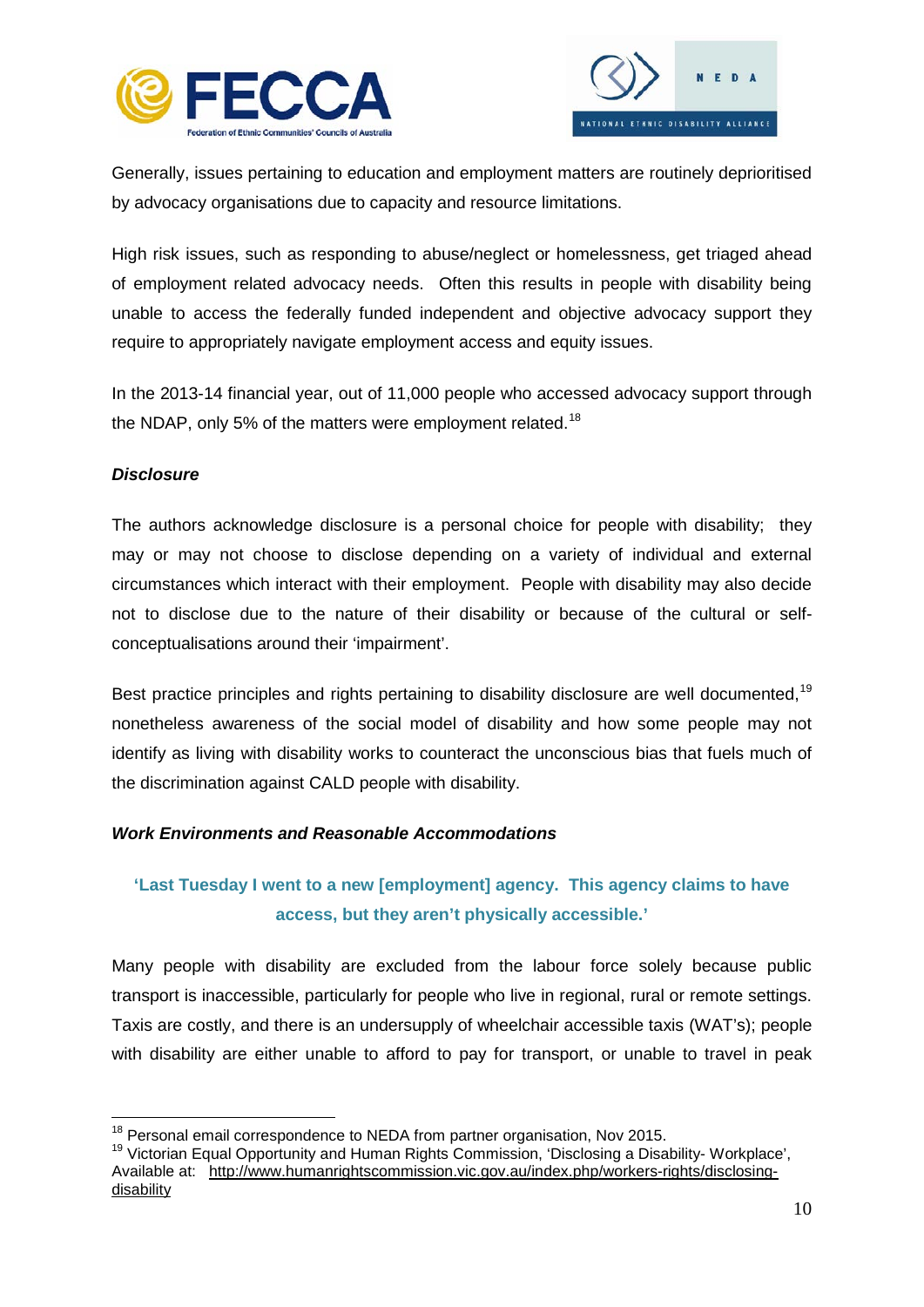



WATs times (e.g. during school transport hours).<sup>20</sup> Additionally, there is often an absence of lifts or accessible bathrooms in workplaces. As previously stated, many employers are reluctant to hire people with disability due to ableist views, lack of disability confidence, and because of perceived costs associated with supporting people with disability in the workplace. Presently, government initiatives are available to pay for and subside reasonable accommodations, nonetheless further work needs to occur that address the structural and social barriers underpinning employers' reticence to employee people with disability.

### **'Cuts to interpreting and language services!? What's the point in cutting [funding] to one of the vital services?'**

Additional support needs to be available to employers to assist them to 'build barrier-free recruitment practices and good practices in provision of reasonable adjustments',  $21$  A flexible work environment where employees are supported to explore alternate and nontraditional work hours, to work from home and/or to job- share, would work to improve retention rates while also increasing the participation of people with disability in the workforce.

# **'Being vision impaired it is very difficult to get the TAFE system to provide me with accessible formats.'**

# *Income Support and Employment Affordability*

**'My son is 31 years old. He went to school to year 12. He was born with an intellectual disability and has epilepsy. Whenever I take him to work, they sack him because he is slow, or because of his disability. Now I put him in [Job Service provider name removed]. He is paid \$2.50 per hour. I spend \$160 a fortnight to get him to work, and he earns \$80 a fortnight.'**

**'When we actually try to work out how much we can earn if we actually work, and how much we get for the pension, and try to get the pension at the same time:I lost the pension for two years. Now I am actually wanting to work, but I am scared to because if I work I am going to lose the Pension. I have to report (income) every fortnight. It is hard.'**

<span id="page-13-0"></span><sup>&</sup>lt;sup>20</sup>Australian Human Rights Commission, 'Wheelchair Accessible Taxi Inquiry Report', 2005, Available at: [https://www.humanrights.gov.au/our-work/disability-rights/inquiries/wheelchair-accessible-taxi-](https://www.humanrights.gov.au/our-work/disability-rights/inquiries/wheelchair-accessible-taxi-inquiry-report)

<span id="page-13-1"></span><sup>&</sup>lt;sup>21</sup> People with Disability Australia (PWDA), Submission on the National Disability Employment Framework, July 2015, p.4, Available at: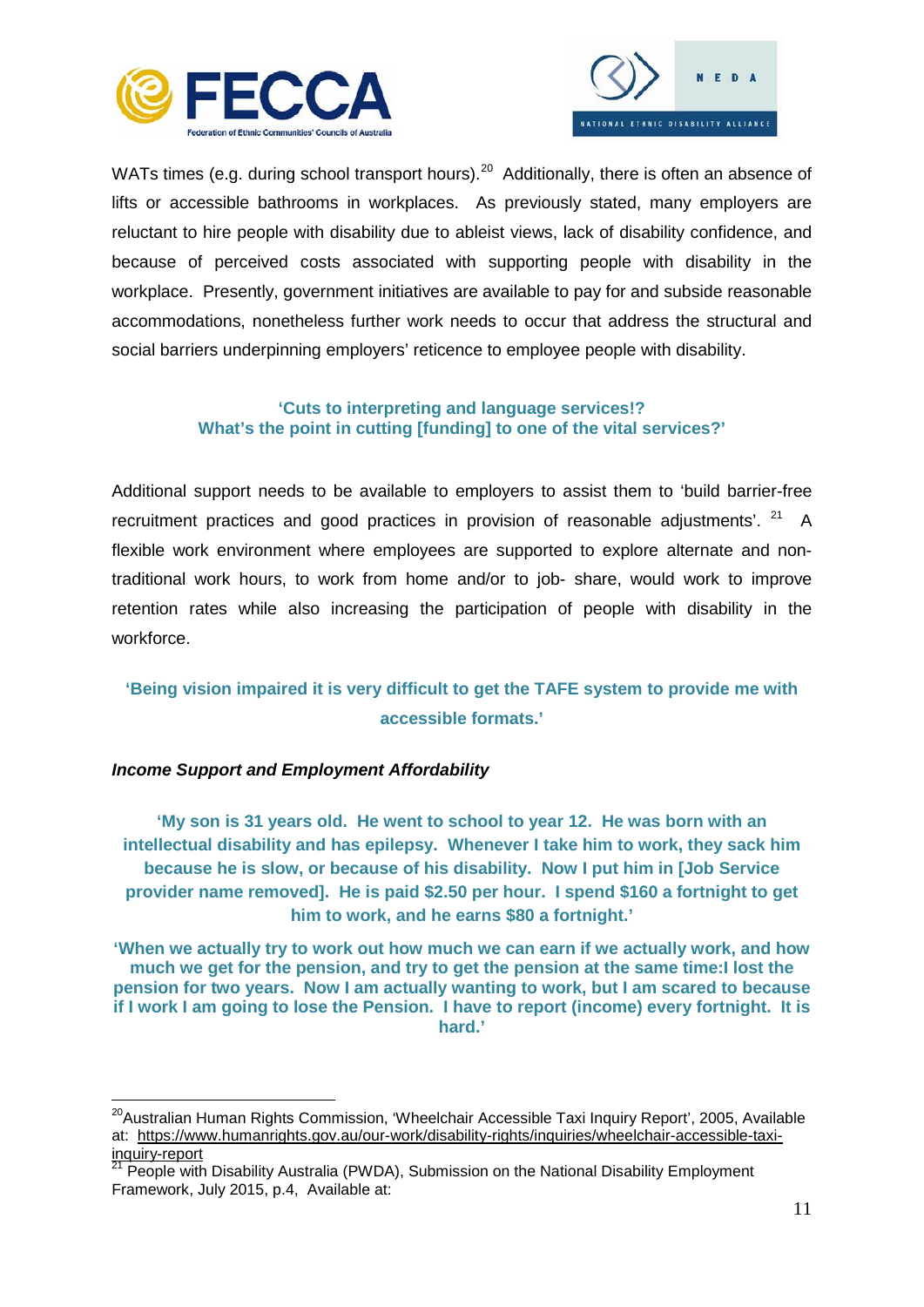



Many people with disability are often economically worse off when engaging in employment, especially if they undertake part time, casual or low-paid work. The cost associated with employment (e.g. taxi fares and public transport) can be substantially higher for people with disability and is a significant barrier to employment. Additionally, some people with disability are inhibited or fearful to engage in full time or additional work, especially if unsure of the long term security or sustainability of the employment as it will negatively impact on their ability to access to the Disability Support Pension (DSP).

This is a legitimate concern, particularly when considering that the DSP provides a basic minimum financial safety net for people with disability.

Recent push to move people from the DSP onto other income support payments (i.e. Newstart allowance)may negatively impact on CALD people with disability.

# **'I need to take a mobility taxi to get to Disability Employment Services. I was provided with \$100 cab charge voucher, but that doesn't last for too long.'**

One senior advocate stated:

[T]he introduction of the new impairment table has adverse consequences for those people with disability who are no longer eligible for the DSP and expected to link with a DES provider. There is a requirement that in order to access the relevant support level in open employment the client will need to have a new assessment, even though the disability is permanent. This particularly impacts on people under the age of 35. The assessment level may not be favourable; they may have a long wait to access employment opportunities; and they may be financially marginalised as a result of being excluded from accessing the DSP.<sup>22</sup>

Focus group participants reaffirmed this issue, stating that the way their 'disability' is assessed by Job Capacity Assessments has been of concern. Some people vocalised their discontent about being assessed incorrectly, assigning them to an employment pathway that didn't reflect their wants or needs**. [23](#page-14-1)** 

**'The money I get from my job doesn't pay the bills.'**

<span id="page-14-0"></span> $^{22}$  Personal email correspondence with NEDA, October 2015<br> $^{23}$  Ibid

<span id="page-14-1"></span>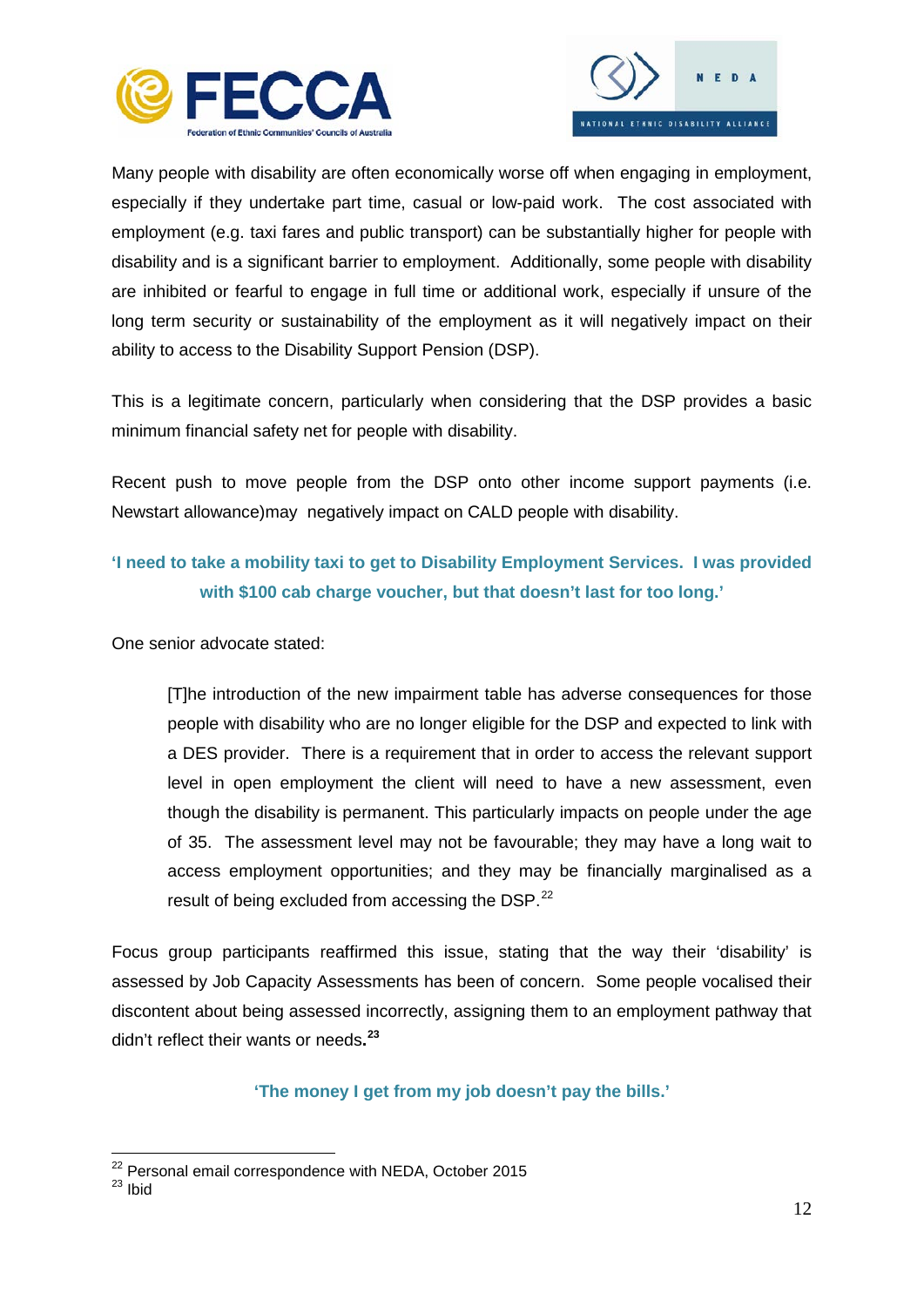



# <span id="page-15-0"></span>*Work Experience and Volunteering*

The authors acknowledge that experiences of CALD people with disability in relation to work internships, traineeships or other placements, including volunteering, are diverse; all have advantages and drawbacks. Work experience and volunteering can provide people with opportunities to obtain new skills, capabilities and confidence needed to enter into, or manoeuvre within, the labour market. This may be more of a priority for people with disability who have recently arrived or who have little direct involvement with the Australian employment sector. On the other hand, some CALD people with disability find themselves in volunteering roles that they possibly should be renumerated for.

#### **'Lack of information and knowledge about services are the biggest concern. Sometimes the understanding of services is very limited. Especially people who come as humanitarian entrants or from refugee backgrounds: some of those people may not have access to documents to prove they have qualifications. Some community members are illiterate in their own language, and some prefer face to face interaction to obtain information.'**

#### <span id="page-15-1"></span>*Visa Status and Length of Residency in Australia*

When navigating the complexities of settlement, the barriers to employment are immense for CALD people with disability who recently arrived in Australia. Newly arrived CALD people with disability from migrant and/or refugee backgrounds have little knowledge about policies and service systems in Australia. Therefore, it is important to acknowledge that in addition to their language and disability related needs, people with disability from new and emerging communities also have complex settlement needs. Another form of discrimination against CALD people with disability is the forced financial vulnerability imposed on migrants with disability.[24](#page-15-2)

People with disability who migrate to Australia are required to wait ten years in order to meet the residency and eligibility requirements of the DSP. Being denied access to this basic financial support strips migrants with disabilities' rights to independence, forcing them to be economically reliant on their families and wider community. As a result, newly arrived migrants with disability are at an increased risk of poverty, homelessness and other social disadvantage.

<span id="page-15-2"></span><sup>&</sup>lt;sup>24</sup> National Ethnic Disability Alliance (NEDA), Submission to the Productivity Commission into Australia's Migration Intake, Available at:

[http://www.neda.org.au/images/reports/NEDA\\_Submission\\_Productivity%20Commission\\_Migration\\_I](http://www.neda.org.au/images/reports/NEDA_Submission_Productivity%20Commission_Migration_Intake.pdf) [ntake.pdf](http://www.neda.org.au/images/reports/NEDA_Submission_Productivity%20Commission_Migration_Intake.pdf)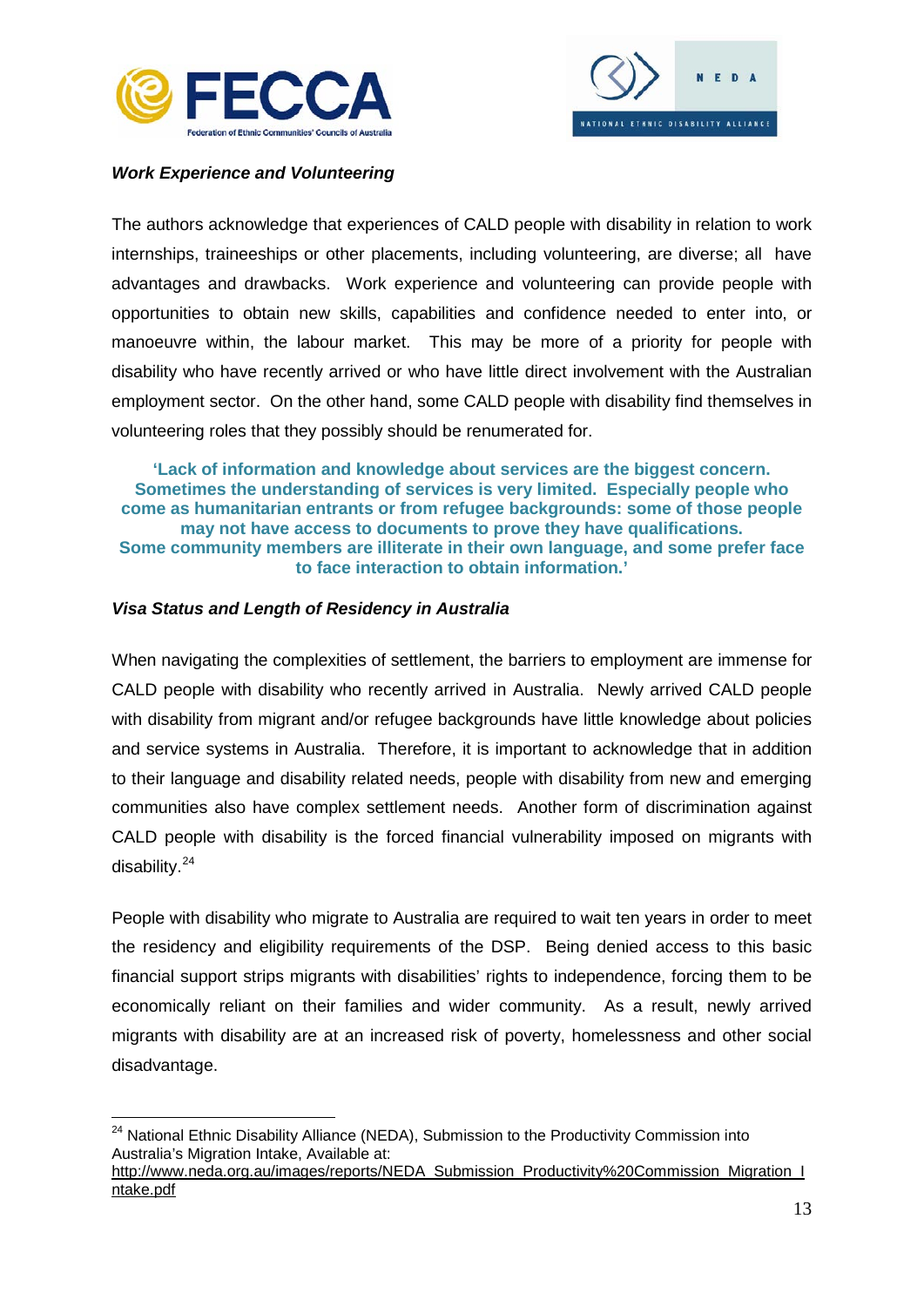



### <span id="page-16-0"></span>*International Students with Disability*

The employment options for international students with disability who have limited work rights have not been properly addressed through these systems, thus only a handful of employment organisations assist this particular cohort. Due to lack of services and other avenues to obtain assistance and information, often these individuals opt for unsafe and unregulated 'cash-in-hand' type employment.

Due to the vulnerable nature of this cohort, they are often subjected to further manipulation and abuse. An appropriate step would be for the relevant government agencies to intervene and integrate these individuals into the main stream employment programs where there is more transparency, monitoring mechanisms and accountability.

#### <span id="page-16-1"></span>**Service Design & Delivery, and Their Impact on CALD People with Disability**

#### <span id="page-16-2"></span>*Assessment process*

Diverse assessment tools are used by the government agencies to identify the most suitable employment services program for the job seeker, taking into account the needs and circumstances of each individual. The assessments are based on the Job Seeker Classification Instrument (JSCI). In addition to the JSCI, Centrelink may refer individuals for Employment Services Assessment (ESAt) or Job Capacity Assessment (JCA) for further assessments. The ESAt will assess a person's medical conditions or other barriers to work, reduced work capacity and the like.

The JCA is used to determine the impact of medical conditions and disabilities on the individual's ability to work, including a determination with regard to eligibility for Disability Support Pension (DSP). Streaming for support models are based on the JSCI assessment. The authors have learnt that many from CALD communities do not provide sufficient information at the appropriate time to receive the benefits of this assessment.

# **'Centrelink limits people with disabilities' potential to work.'**

Social and cultural stigma around disability and mental health issues prevents people with disability from CALD backgrounds revealing material facts. Lack of understanding about forms of disabilities and mental health issues, especially those of episodic nature are other contributory factors that result in limited provision of information during these assessments.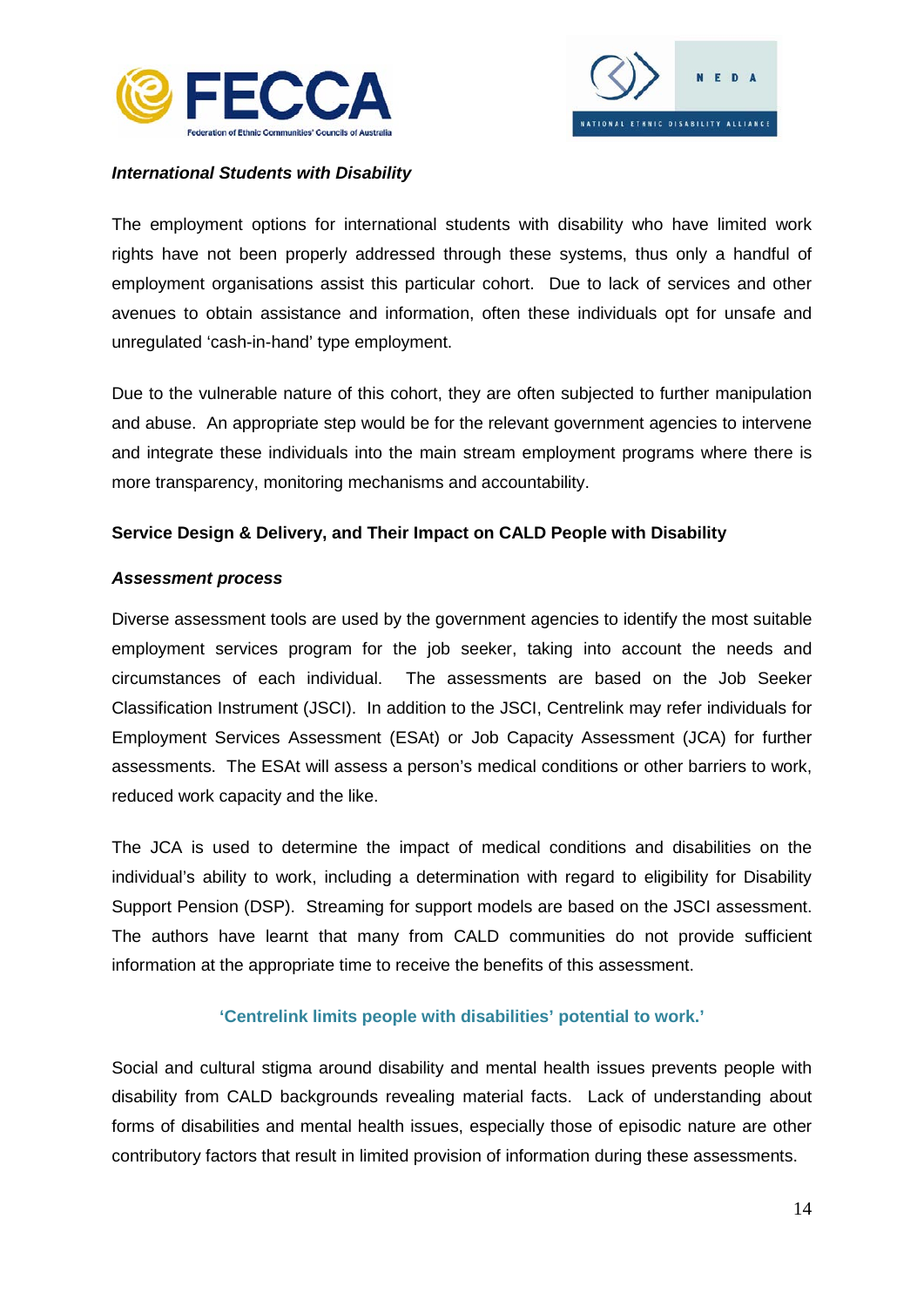



Inadequate language skills and having a family member, friend or a community member acting as the interpreter also hinders the ability of a person with a disability to communicate freely.

# **'They utilise IQ measurements. I can't access an agency that I want to because they say my IQ is too high.'**

# <span id="page-17-0"></span>*The Jobactive Service Model*

As of 30 June 2015, there were 149, 848 registered job seekers from 'CALD backgrounds', <sup>[25](#page-17-1)</sup> close to 19 per cent of the total caseload of the Job Services Australia (JSA). Of this group, 38, 782 people or 26 per cent were people with disability. Of the 38, 782 CALD candidates with a disability 79 per cent belonged to stream 3 and 4 (the most disadvantaged streams under the JSA model). In addition, between 1 July 2009 and 30 June 2015 JSA achieved 56,909 job placements for people with disability from CALD backgrounds.<sup>[26](#page-17-2)</sup>

### **'With Centrelink you can do x amount of work a week while studying, if you exceed the numbers of hours they disconnect you (from Centrelink payments). The system needs to be improved.'**

As at 30 September 2015, 142, 989 job seekers registered to receive jobactive services were from a CALD background which is approximately 19 per cent of the total case load. 26 per cent of the CALD participants, in other words 37, 768 job seekers are people with disabilities. About 86 per cent of job seekers with disabilities from CALD backgrounds were in Stream B and C which are the most disadvantaged groups receiving additional supports.

The effectiveness of the jobactive model is difficult to measure as it has only been in operation for a limited time (from 1 July 2015). However, it is noteworthy that many CALD clients do not have a clear understanding about the new service model or how the new changes affect the services that they receive.

**'There's no coordination of the services. Some people go there just to make attendance to get the payment. I'm not interested in the payment, I need to get a job. I have a Master of Teaching, I am a qualified assessor, I have a Bachelor of Fine Arts, and I have vocational training qualifications. Even if I'm paralysed I can still talk to do something. So please, I want to do something. Unfortunately, I have been to so many providers (who are) not interested in people with qualifications.'**

<span id="page-17-2"></span><span id="page-17-1"></span> $25$  The statistics relate to job seekers born in non-English speaking countries excluding the United Kingdom, the United States of America, Canada, Ireland, New Zealand, South Africa and Australia. <sup>26</sup> Statistics provided to FECCA by the Australian Government Department of Employment on 23 September 2015.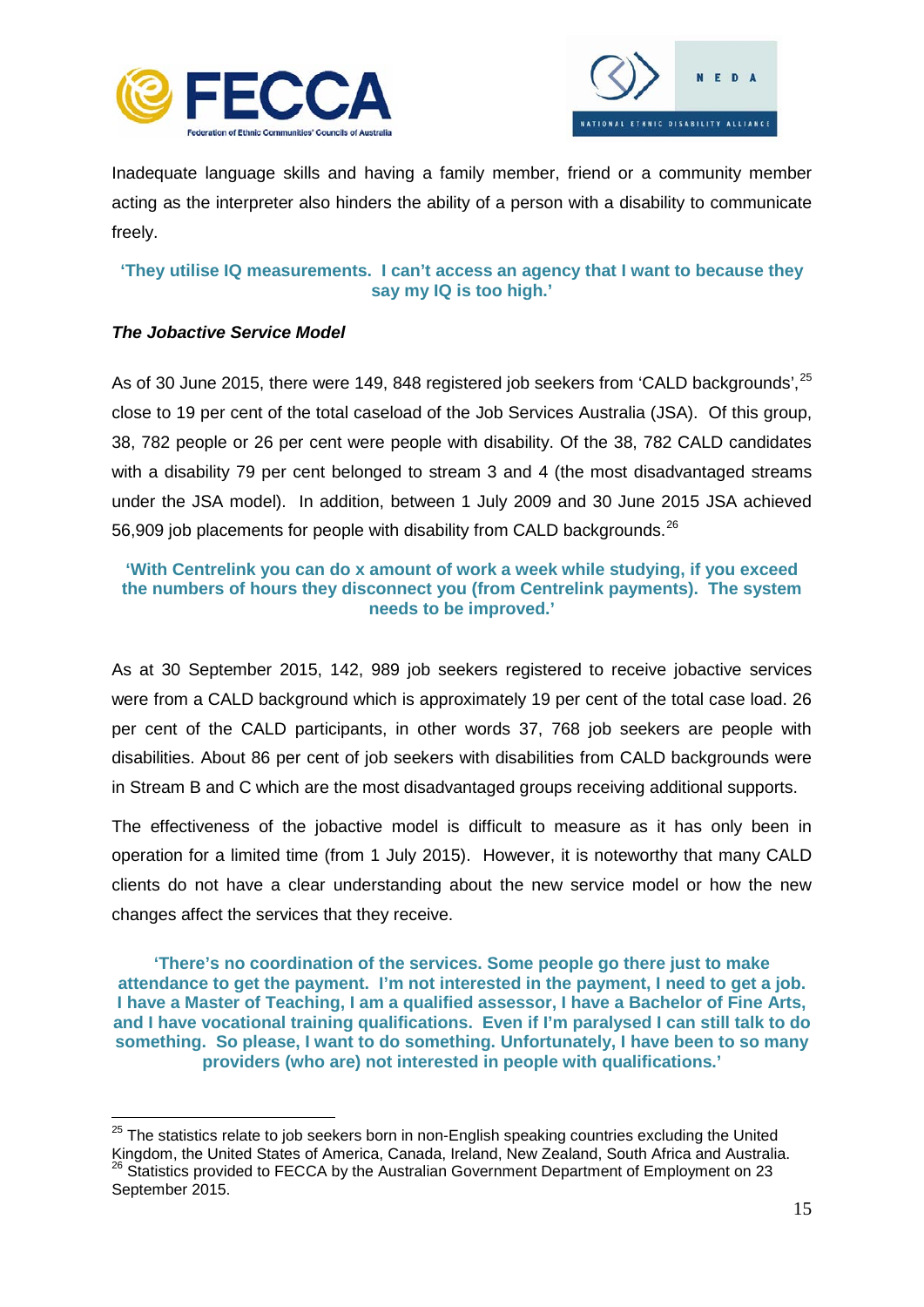



The jobactive scheme is available to those who are receiving income support payments from the government and have mutual obligation requirements such as Work for the Dole or looking for work in return for the government payment. Those who are outside the above categorisation and have work rights may be able to volunteer for jobactive services. This differentiation may have a negative impact on certain categories of migrants, international students and individuals on temporary and bridging visas.

jobactive has an interactive website which provides information for jobseekers as well as potential employers. However, there is no reference as to obtaining language services for those who need such assistance.

**'There's no coordination of the services. Some people go there just to make attendance to get the payment. I'm not interested in the payment, I need to get a job. I have a Master of Teaching, I am a qualified assessor, I have a Bachelor of Fine Arts, and I have vocational training qualifications. Even if I'm paralysed I can still talk to do something. So please, I want to do something. Unfortunately, I have been to so many providers (who are) not interested in people with qualifications.'**

Given the important role played by these services and service providers it is vital for the government to adopt measures to ensure that people with disabilities from all backgrounds understand the roles of different services and providers.

**'Clients sometimes don't disclose material information at the initial stages and that works against them. Refugees do not get additional points for their background. Some refugee youth are streamed as Stream 1 and Stream 1 is not entitled to receive funding support from Centrelink. A refugee should be able to bypass Stream 1 entirely.'**

# <span id="page-18-0"></span>*JobAccess*

JobAccess is an Australian Government initiative to support employment of people with disability. It provides vital services to employers such as information and assistance with regard to workplace modifications or adjustments and ongoing support to job seekers to find and retain jobs. Additionally, JobAccess plays a key role in delivering the Employment Assistance Fund (EAF). This fund provides financial assistance to employers for work related equipment, access related modifications and other adjustments to facilitate an employee with a disability.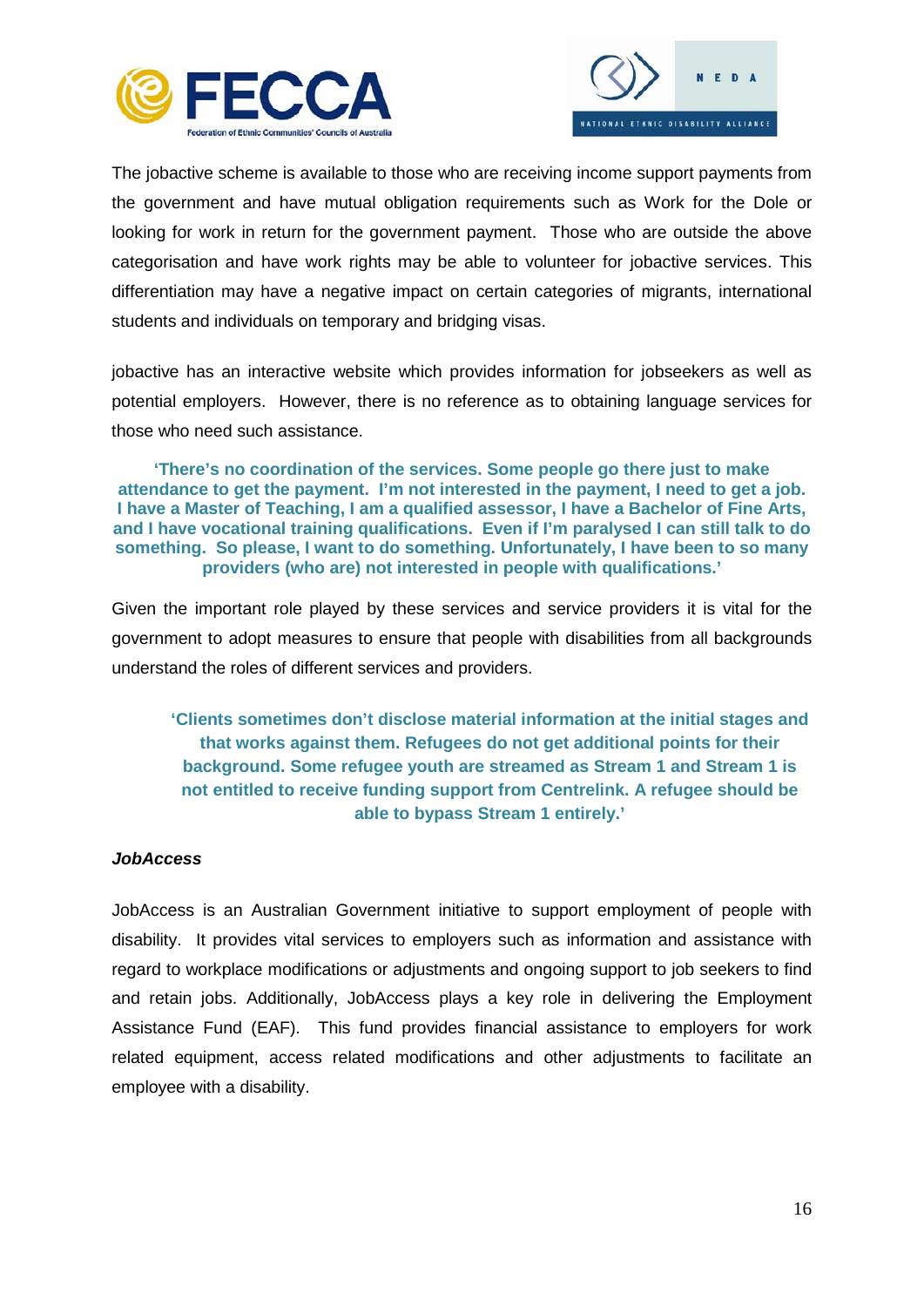



Similar to other online information portals, the information about jobactive is limited to English and there are no translated materials available online. The JobAccess website does not provide a clear indication as to how language services can be accessed. Moreover, information provision about this initiative is mainly through online platforms which limits the access of CALD people with disabilities who are not computer literate or do not have access to a computer and/or internet.

DSS Disability Employment Taskforce consultations highlighted the need for further promotion of JobAccess.[27](#page-19-1) Underutilisation of these resources can be addressed through targeted education campaigns focusing on employers as well as job seekers.

# <span id="page-19-0"></span>*Disability Employment Services*

# **'Employment Services need to be aware of how to communicate with people who don't speak English.'**

Disability Employment Services (DES) is attached to the DSS and operates parallel to the services provided by the Department of Employment to assist people with disability. DSS offers two employment services to assist people with disabilities, namely;

Eligibility to receive supports under DES is determined following the JSCI and other necessary assessments. DES services are provided for individuals whose primary barrier to employment is a disability or medical condition. If remoteness of the individual's location, language and numeracy proficiency and other factors are more prominent barriers than the disability or medical condition, the individual will receive support under the jobactive service model.

# **'People with disability and employers aren't aware of the JobAccess fund.'**

All DES providers must be certified against the National Standards for Disability Services<sup>[28](#page-19-2)</sup> and are required to maintain this certification in order to receive DES funding. There are currently 135 DES providers operating in 2,320 sites within Australia, assisting 173,461 DES participants. Approximately 19 per cent or 32,915 DES participants are from a CALD background. Of the 135 DES providers, two providers deliver specialist CALD employment

<span id="page-19-1"></span><sup>&</sup>lt;sup>27</sup> *National Disability Employment Framework – Consultation Report*, DSS, September 2015, p. 5.<br><sup>28</sup> National Standards for Disability Services:

<span id="page-19-2"></span>[https://www.dss.gov.au/sites/default/files/documents/06\\_2015/nsds\\_full\\_version.pdf](https://www.dss.gov.au/sites/default/files/documents/06_2015/nsds_full_version.pdf) (accessed on 27 September 2015).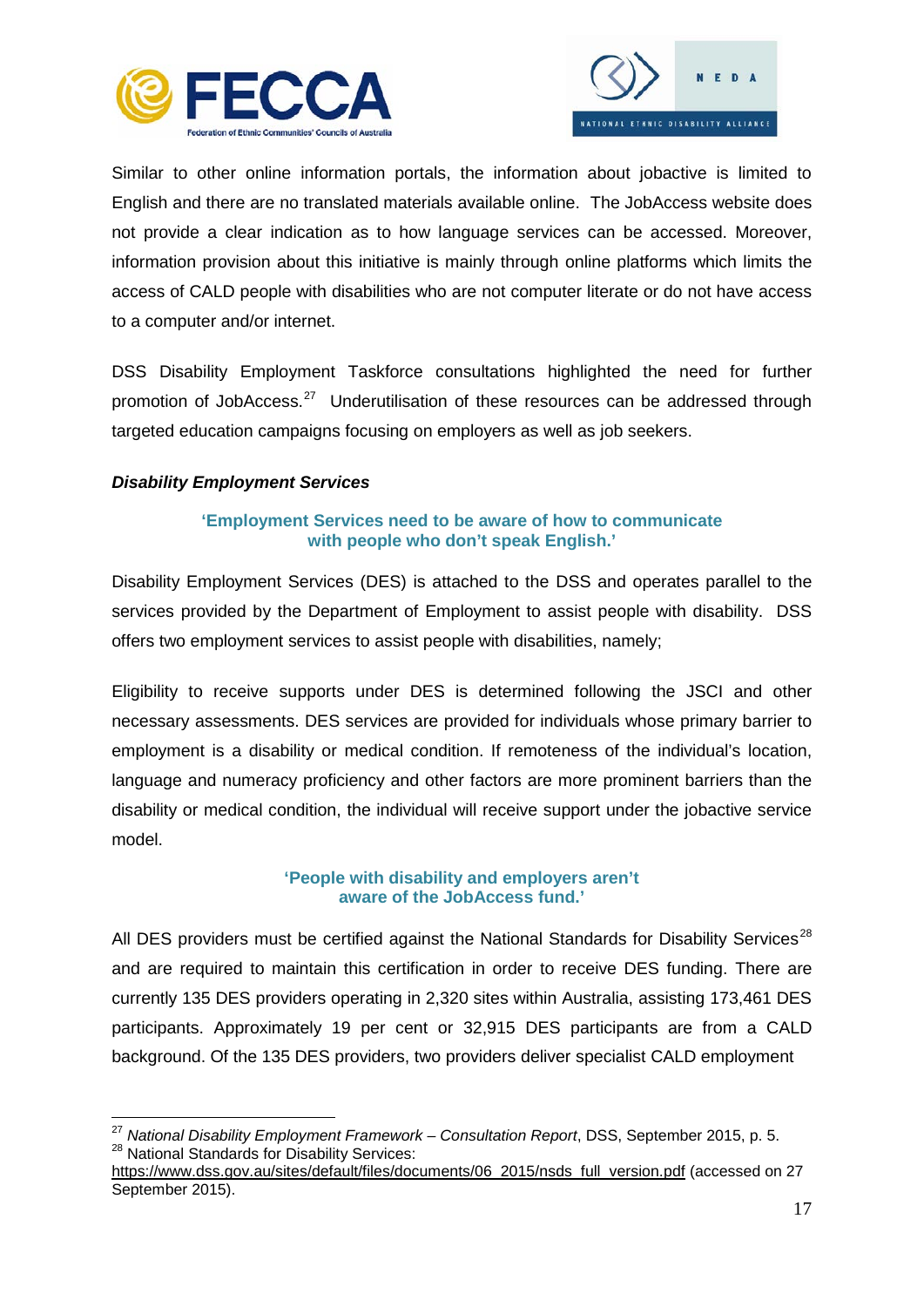



services in 5 sites (3 in New South Wales, 1 in Queensland and 1 in South Australia).<sup>[29](#page-20-1)</sup> The Department conducts post-placement check of DES participants approximately after 3 months following the exit of DES services to monitor their current status.

# **'My disability employment agency doesn't support me to look for work if I'm studying. I was taken off the employment books because I was studying. I had to reapply and start the whole process again.'**

In the 2014 calendar year, the general disability employment success rate was 31.5 per cent, while the CALD employment rate was 25.5 per cent. A total of 29.3 per cent of the DES participants were not in the labour force; of this 29.3 per cent, 35.2 per cent were participants were from CALD backgrounds.<sup>[30](#page-20-2)</sup>

# <span id="page-20-0"></span>*Disability Employment Taskforce*

# **'Job Services Providers run on KPI Indicators. The consultants are under that much pressure to get their targets. The whole system is petty.'**

DSS established a Taskforce in 2015 to review the DES services to design a new Disability Employment Framework that is choice-driven, employer-focused and co-designed with people with disability, employers and service providers.<sup>[31](#page-20-3)</sup> The principles of change include individual funding based on needs and employment goals, market-based service provision, long-term career planning and capacity building and increased open employment options. Several suggestions were made in order to assist people with transitioning to open employment including 'more support for specialist assistance for some cohorts such as *CALD people with disability* [emphasis added] and people with mental illnesses'.<sup>[32](#page-20-4)</sup>

# **'The entire system needs a full overhaul.'**

Flexible working arrangements are vital for people with disabilities who have varying degrees of working capacities. Job sharing is a method in which employment opportunities for people with disabilities can be increased. Although this option has been promoted for a long period of time, there are certain risks of job service providers manipulating these arrangements.

<span id="page-20-1"></span><sup>&</sup>lt;sup>29</sup> Disability Employment Services- DES Monthly Data:

<http://lmip.gov.au/default.aspx?LMIP/DisabilityEmploymentServicesData/MonthlyData>(accessed on 27 September 2015).

<span id="page-20-2"></span><sup>30</sup> *Ibid* 

<span id="page-20-4"></span><span id="page-20-3"></span><sup>31</sup> *National Disability Employment Framework – Consultation Report*, DSS, September 2015, p. 2. 32 *Ibid p.10.*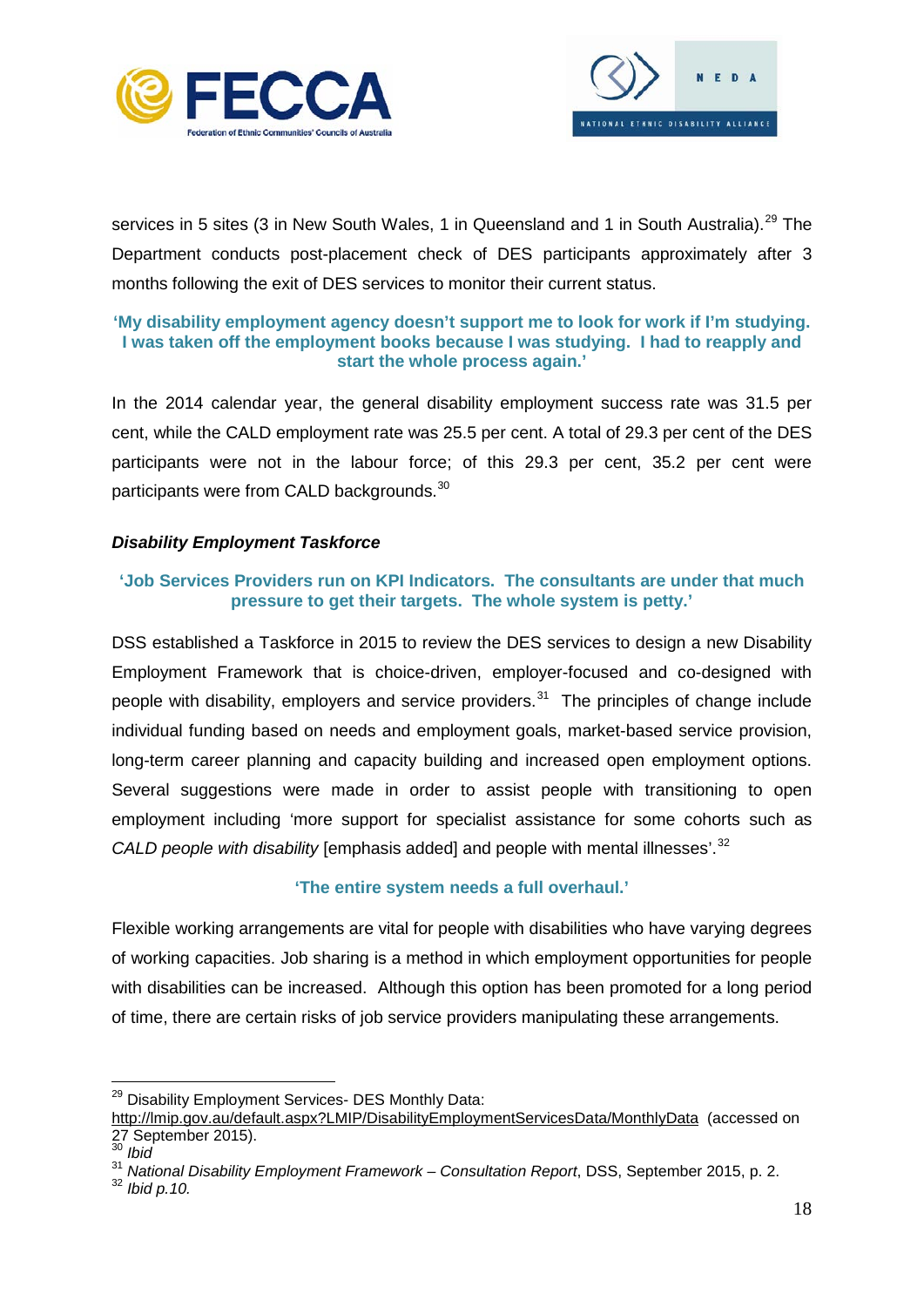



According to the National Disability Employment Framework Consultation Report, 'the department received feedback that certain providers churn many participants through the one job to achieve additional payments and additional performance credits'.<sup>[33](#page-21-1)</sup>

The current service model encourages disability employment service providers by allocating certain incentives based on employment outcomes. A provider can secure a greater amount of revenue through the bonus work placement payment mechanism. This inadvertently results in creating an environment where service providers are inclined to dedicate more resources and energy to place individuals with disabilities who are more likely to be employed as opposed to others who possess more complex needs.

Such differentiation of clients will have an impact on the 'star rating'<sup>[34](#page-21-2)</sup> of the employment service provider in the long run and will also be detected during the business reallocation evaluation conducted by the department every 18 months. The authors are supportive of the Government initiative to redesign the Disability Employment Framework (DEF), especially when considering the poor outcomes and continual under-representation of people with disability in the Australian workforce. The shift to an individualised funding system, where people with disability determine how they want to be supported while working towards their career and employment goals, is a step in the right direction.

It is concerning that the needs of CALD people with disability are not afforded special consideration in the draft framework. We understand that the DEF is in early stages of development and have expressed our views that it is crucial that the framework is inclusive of Australia's diverse populations.

# **'How do we chose what employment services are good? I don't have the information or ability to make a decision.'**

# <span id="page-21-0"></span>*Australian Disability Enterprises (ADEs)*

# **'I used to supervise guys who earned less than \$2.50 per hour.'**

Reduced wages are yet another form of discrimination people with disability, including CALD people with disability, are subjected to. Currently, there are over 20, 000 people with disability in Australia employed by ADEs. Approximately 75% individuals employed by ADEs

<span id="page-21-2"></span><span id="page-21-1"></span> $33$  Ibid, p. 6.<br> $34$  For more information about the Disability Employment Services Star Rating please visit <https://www.employment.gov.au/disability-employment-services-star-ratings> and https://docs.employment.gov.au/system/files/doc/other/disability\_employment\_services\_star\_ratings [methodology\\_advice.pdf](https://docs.employment.gov.au/system/files/doc/other/disability_employment_services_star_ratings_methodology_advice.pdf) (accessed on 27 September 2015).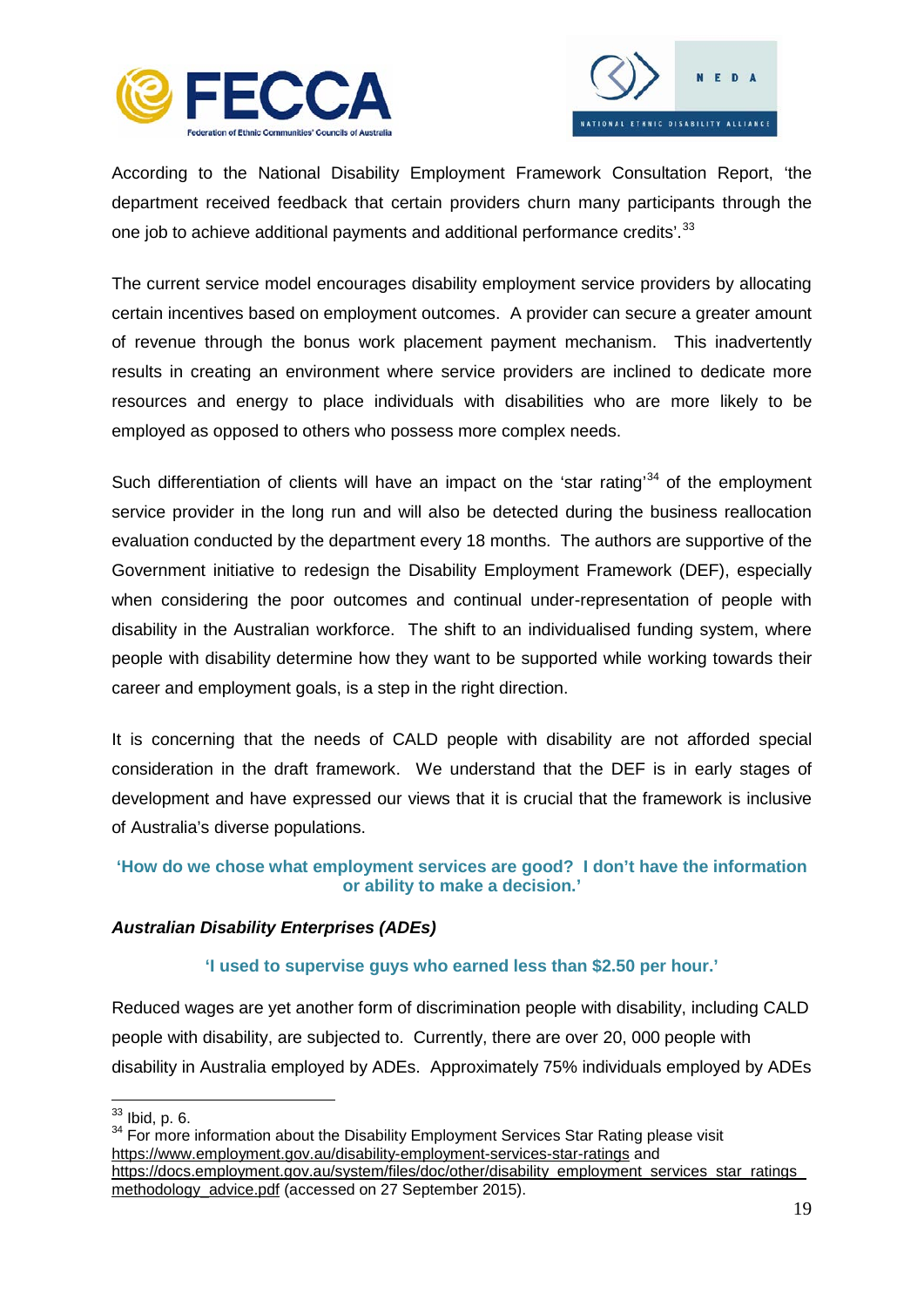



live with an intellectual disability; they do not receive equal pay for work of equal value, and have no access to the industrial protections that people without disability have.<sup>35</sup> The Business Services Wage Assessment Tool (Bswat), which assessed and determined the wages for the majority of ADE employees, was suspended in 2012 after a federal court case found that two people had been discriminated against by being paid wages as little as \$1 per hour.

Additionally, employees working in ADEs have limited access to skills development, and after often unable to access the opportunities available within the open employment arena. This wage equity issue has yet to be formally resolved. The authors, however, are of the strong opinion that all employees with disability should receive appropriate and fair wages for the work they undertake and should be able to access sufficient support to be explore open employment opportunities.

# <span id="page-22-0"></span>*Employment Service Providers*

A prominent sentiment which arose in the focus group was the opinion that Disability Employment Service (DES) providers did not have the skills, expertise or capacity to support people with disability to access real or meaningful employment. Additionally, there was a general consensus that Disability Employment Services set unambitious goals for people with disability.

This is of significant concern when considering the role DES' are expected to play in working towards the economic participation of people with disability. Nonetheless, previous NEDA research<sup>[36](#page-22-2)</sup> has demonstrated that although people with disability from CALD or NESB communities participated at lower rates in DES programs, they generally had better outcomes and reached their milestones at a great rate than that of Anglo-participants engaged in DES services. A full list of the specific barriers to employment experienced within DES providers can be found within the NEDA report.<sup>[37](#page-22-3)</sup>

**'It is the responsibility of the Job Service Providers to educate employers. There is a lack of communication. The whole system is meant to keep you where you are.'**

<span id="page-22-1"></span><sup>&</sup>lt;sup>35</sup> People with Disability Australia (PWDA), Wage Justice Campaign, Available at: <http://www.pwd.org.au/campaigns/real-wages-for-real-work.html>

<span id="page-22-3"></span><span id="page-22-2"></span>National Ethnic Disability Alliance (NEDA), 'Disability Employment Services (DES) Consumer Engagement Project, 2014, Available at: [http://www.neda.org.au/index.php/latest/169-disability](http://www.neda.org.au/index.php/latest/169-disability-employment-services)[employment-services](http://www.neda.org.au/index.php/latest/169-disability-employment-services) <sup>37</sup> *Ibid*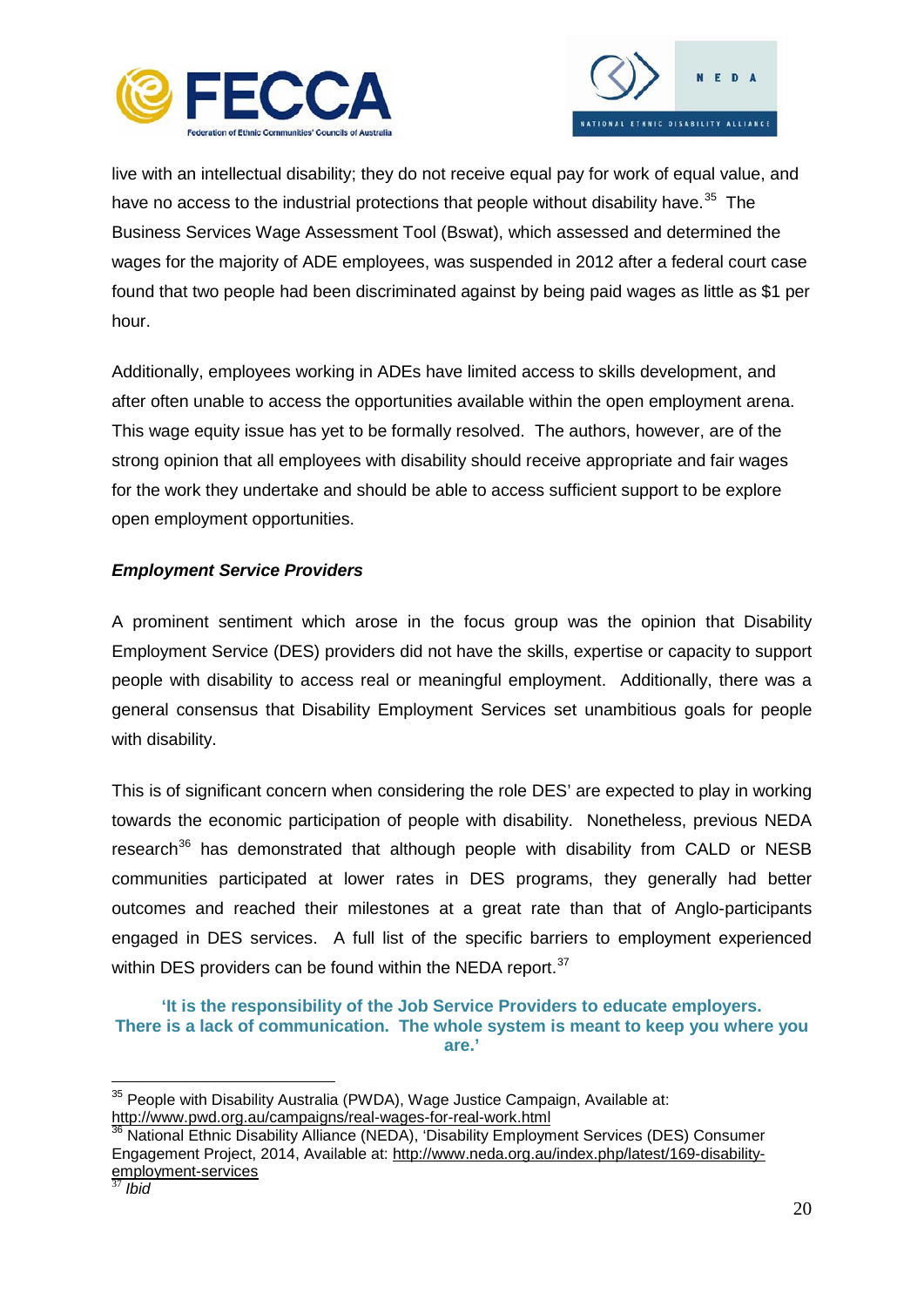



# <span id="page-23-0"></span>**Employment of Mature Aged CALD Australians: Overview of Issues**

It is reported that 1.34 million Australians over the age of 50 years are from CALD backgrounds, which equates to almost 20% of all Australians aged 50 years and over.<sup>[38](#page-23-1)</sup>

Adults born in countries where English is not the main language face a much higher risk of poverty (18.8% using the 50% poverty line) than those born in Australia (11.6%), or in an English speaking country  $(11.4\%)$ .<sup>[39](#page-23-2)</sup> Furthermore, 29.1% of adults living in households below the 50% poverty line are from a non-English speaking country.<sup>[40](#page-23-3)</sup> A contributory factor to this could be the inability for this cohort to access government provided funding supports, or at least, have only limited access.

Samples selected for government commissioned surveys and research need to be reflective of the whole cross-section of the Australian population and the sample size should be relatively substantial in order to draw specific assertions and conclusions. NEDA has pointed out the lack of reliable and proper data, and lack of consistency in defining ethnicity by various government institutions in gathering data.<sup>[41](#page-23-4)</sup>

Mature aged workers from CALD backgrounds encounter additional barriers compared to other Australians trying to enter or re-enter the workforce. Due to the inability to enter mainstream employment, this cohort often engages in precarious and unregulated employment. As discussed, the data gathered by government agencies is not reflective of the actual cross section of the community. FECCA has continuously highlighted the need for conducting further research into a number of demographic themes including employment of older CALD people.[42](#page-23-5) As of 30 September 2015, there were 142,989 job seekers from CALD backgrounds registered with jobactive. Of these, 47,765 were mature aged (50 years and more) CALD job seekers, which is approximately 33 per cent of the CALD job seeker cohort. Around 61% of them were in the two most disadvantaged streams receiving more supports from the services.  $43$ 

<span id="page-23-1"></span><sup>&</sup>lt;sup>38</sup> FECCA, *Review of Australian Research on Older People from Culturally and Linguistically Diverse Backgrounds.* March 2015. p. 6.

<span id="page-23-3"></span><span id="page-23-2"></span><sup>&</sup>lt;sup>39</sup> *Poverty in Australia 2014, Australian Council of Social Service, September 2014, NSW, p. 23.* 40 *Ibid*<br>41 *What does the data say?* National Ethnic Disability Association, March 2010, NSW, p.20.

<span id="page-23-5"></span><span id="page-23-4"></span><sup>&</sup>lt;sup>42</sup> FECCA, Review of Australian Research on Older People from Culturally and Linguistically Diverse *Backgrounds*, March 2015, p.26.<br><sup>43</sup> Statistics provided to FECCA by the Department of Employment on 10/11/2015.

<span id="page-23-6"></span>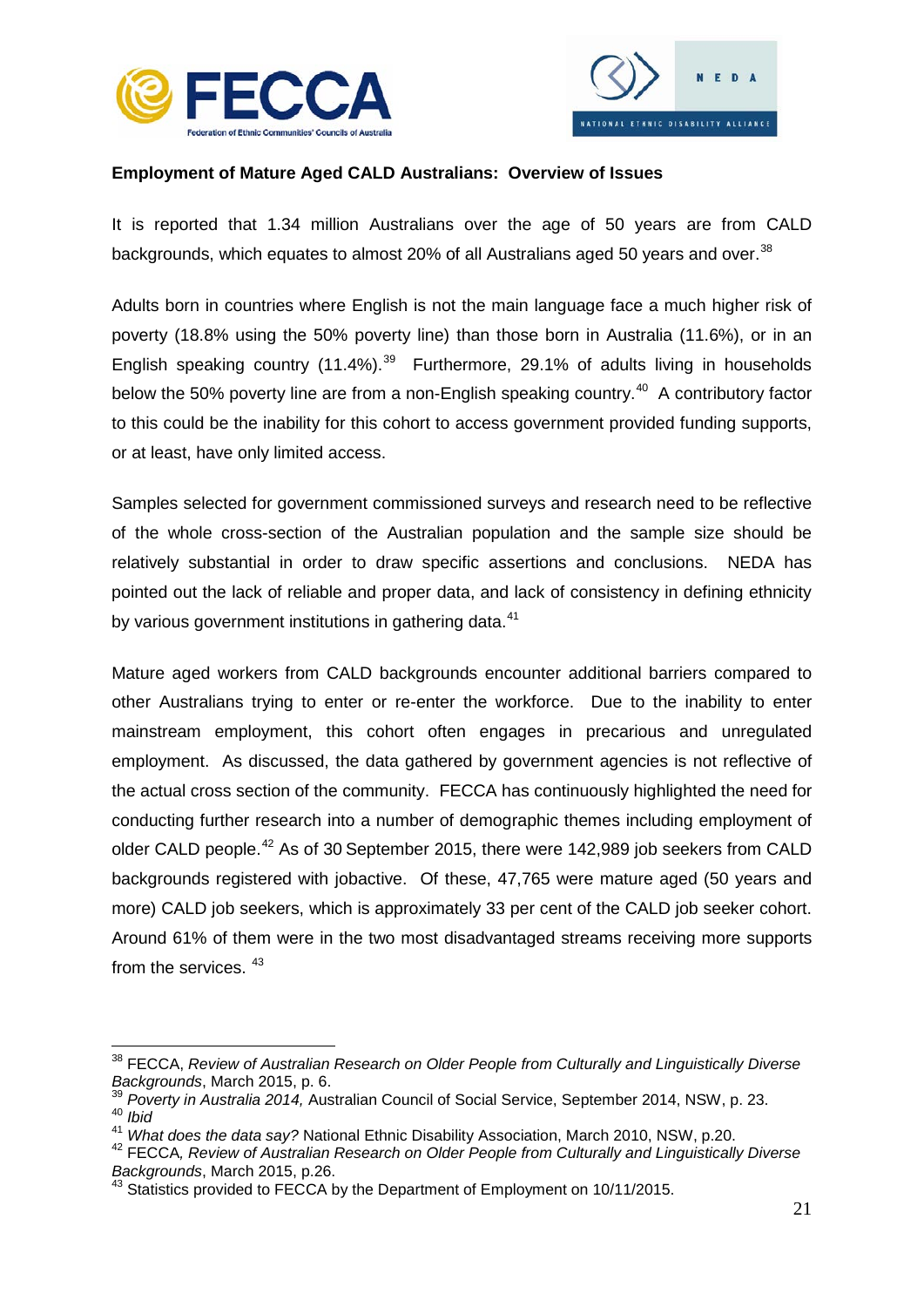



### <span id="page-24-0"></span>*Finding an entry point into the employment system*

Finding a first job in Australia can be a major challenge for many migrants. These challenges are amplified for older people, who often face significant age discrimination in addition to other barriers. They often lack the requisite skills to write resumes and other job applications, due to limited English knowledge and computer skills. Lack of interpreters and translated information for completing forms, work compliance and inductions can restrict CALD people's ability to access jobs.

Professionally qualified mature aged workers face challenges in obtaining recognition for their overseas qualifications and skills. Skills recognition and having to undergo further examinations can be time consuming and costly. Due to family and caring responsibilities, mature aged migrants tend to work in low skilled employment that is not reflective of their educational and professional qualifications until they are financially stable to pursue their studies. This delay in getting the qualifications recognised results in having to compete with younger individuals with similar qualifications and more recent relevant local work experience.

Although permanent visa holders and permanent humanitarian visa holders are entitled to receive government 'VET fee-help'<sup>[44](#page-24-1)</sup> for education many individuals are not aware of the support provided by the government. Thus, it is important to educate migrants about the availability of these schemes to assist them in gaining recognised qualifications and expedite the process of entering the workforce.

Another commonly cited issue is the difficulty in gaining initial work experience in a job market that generally demands Australian experience as a prerequisite for most jobs, particularly professional positions. It is difficult for older migrants to gain this experience through volunteer work given the financial pressures faced by many new migrants.

Many post-War migrants from countries that were affected by Second World War were generally employed in low skilled jobs.<sup>[45](#page-24-2)</sup> These individuals still continue to work in these unsafe and unregulated places of employment.

<span id="page-24-1"></span><sup>44</sup> See further VET FEE-HELP eligibility:

<http://studyassist.gov.au/sites/studyassist/helppayingmyfees/fee-help/pages/fee-help->(accessed on 3/11/15).

<span id="page-24-2"></span><sup>45</sup> Dr. L. Thomson, *Migrant Employment Patterns in Australia: post Second World War to the present,*  Adult Migrant English Service, October 2014, p.8.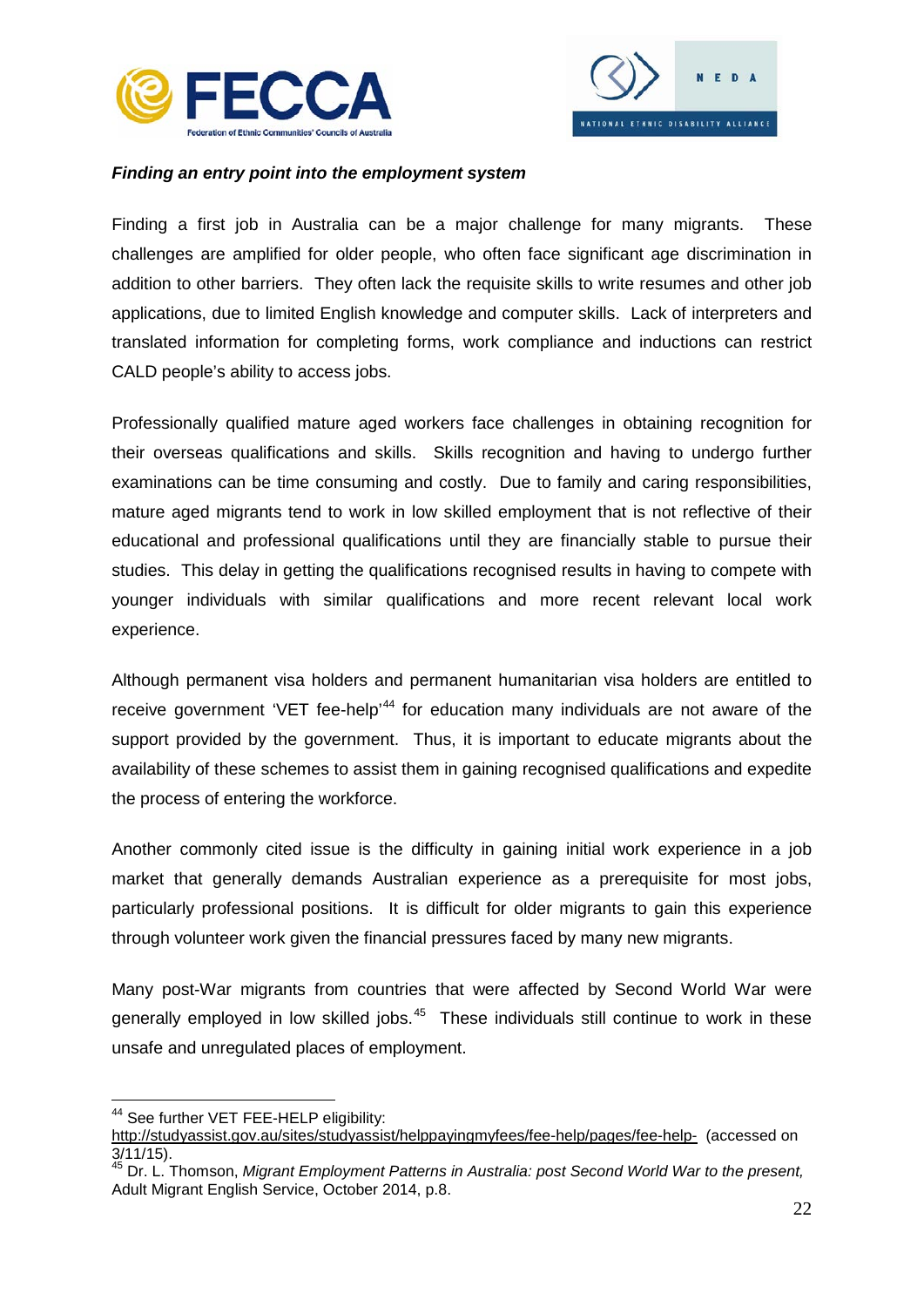



### **'Every time I go to my employment services provider, they have a new consultant. I've also been exited from the system because it wasn't coordinated. I've been to so many service providers who aren't interested.'**

#### <span id="page-25-0"></span>*Experiences with employment services*

Age and racial discrimination in recruitment agencies is another significant issue. At present, incentives do not exist for recruitment agencies to have a certain proportion of people from CALD backgrounds on their books. In a contracting job market, even a person with strong English skills and significant experience and qualifications gained overseas is unlikely to be considered a competitive applicant by recruitment agencies; the combination of a 'strange' surname, heavy accent, qualifications that are not recognised in Australia and the fact that they are nearing conventional retirement age effectively place many older CALD people at the back of the queue in trying to access the job market in their chosen field.

In addition to the loss of productivity associated with workplace discrimination and bullying, many older CALD workers may simply choose to leave the workforce entirely rather than pursue strategies to improve their situation. Addressing these barriers involves providing access to information, advocacy services, support and confidence-building. \

# *Familiarity with Australian workplace entitlements and protections*

Many older migrants have spent the majority of their careers working in an employment system that is very different from that of Australia. A complex web of cultural experience, lack of knowledge and fear of unemployment restricts older CALD people's ability to understand and access many mechanisms that established Australians take for granted, such as anti-bullying and complaints mechanisms, workers' rights and avenues for more flexible employment conditions.<sup>[46](#page-25-1)</sup>

Many older CALD workers have been shaped by workplace cultures where complaining about discrimination or bullying, or seeking compensation for an injury is not a cultural norm or would put them at risk of losing their jobs. In many countries, while legal mechanisms such as minimum wage, workers' compensation and unfair dismissal may exist on paper, they are not enforced in practice.

<span id="page-25-1"></span><sup>46</sup> *Opening the door to access and equity: FECCA Access and Equity Report 2011-2012*, FECCA 2012, Canberra, p. 25.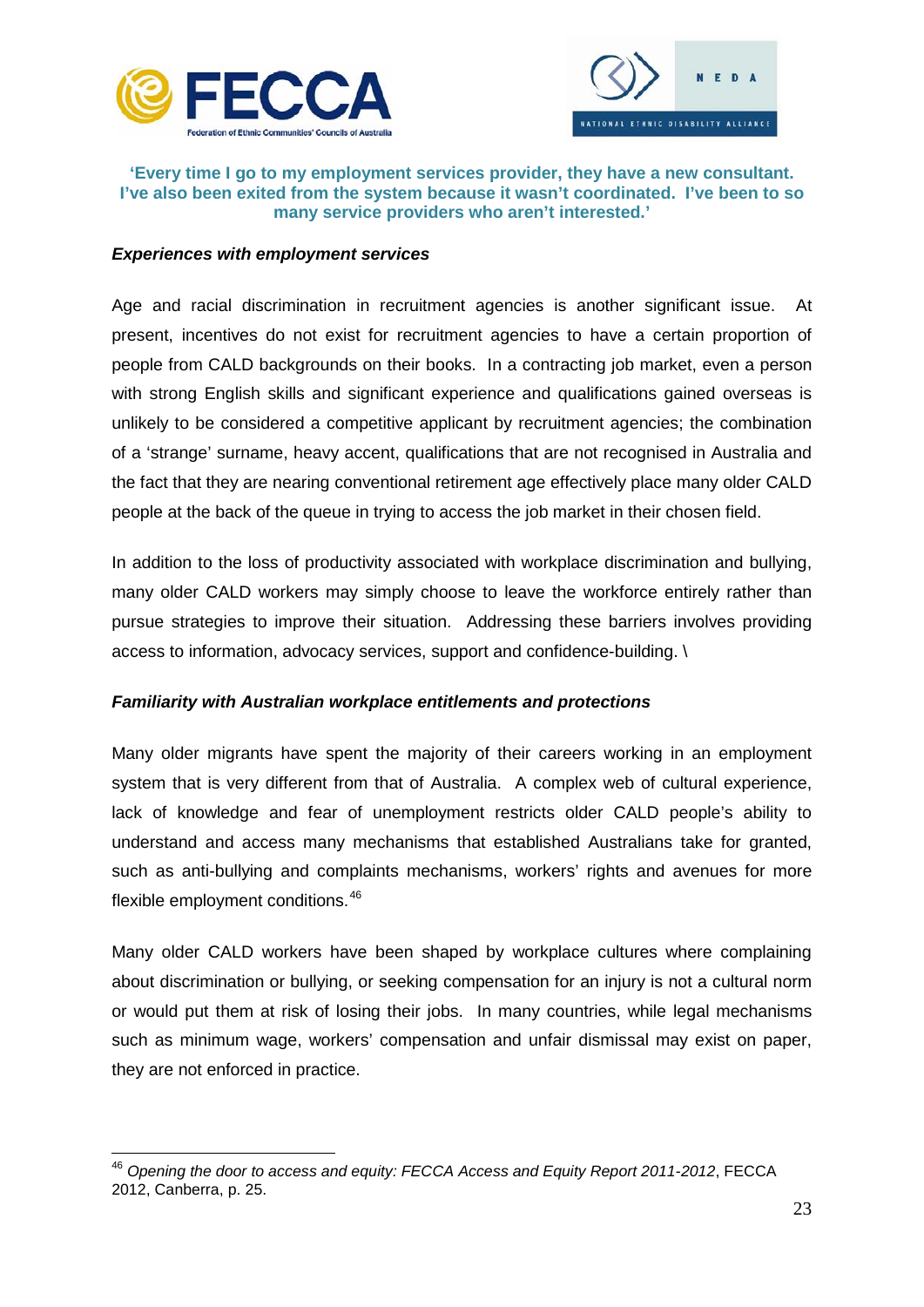



For this reason, even when they are aware of Australian workplace laws many older CALD workers are reluctant to assert their right to such services for fear that they will lose their job or face further discrimination. Many people prefer not to complain about poor treatment at work for fear of losing a job that was difficult to come by in the first place and because they are not fully informed about the complaints procedures and remedies, and support mechanisms available to them.

# <span id="page-26-0"></span>*Flexibility and Caring Responsibilities*

A major issue faced by older CALD people is the incompatibility of full-time work and informal caring roles. This issue is particularly common in CALD communities due to strong cultural expectations that older people will be cared for by family members rather than outsiders as they age. In many communities, formal aged care services, particularly nursing homes, are considered taboo and a strong source of community shame. Many older CALD workers therefore find themselves dealing with the significant burden of maintaining paid employment while caring for an ageing spouse or other family member.<sup>[47](#page-26-1)</sup> Inflexible working conditions, and a lack of confidence to ask for greater flexibility, results in a premature exit from the workforce for many older CALD workers.

Furthermore, like people from non-CALD backgrounds, many older CALD workers would prefer to transition out of the workforce through part-time work and/or more flexible conditions, rather than being forced to choose between full-time work and retirement. Older CALD workers wishing to transition out of employment as they get older through reduced hours, or needing greater flexibility to support informal carer roles, lack the confidence to ask for this flexibility.

These workers need to be made aware of their right to ask for greater flexibility, and supported to do so, in order to prevent many CALD workers choosing to simply exit the workforce early when faced with what they perceive to be a blunt choice between full-time work and retirement. Fear of losing pension entitlements in retirement if they choose to switch from full-time to part-time work is a related issue.

<span id="page-26-1"></span><sup>47</sup> See further: *Review of Australian Research on Older People from Culturally and Linguistically Diverse Backgrounds*, FECCA, Canberra, March 2015, pp 21 – 24.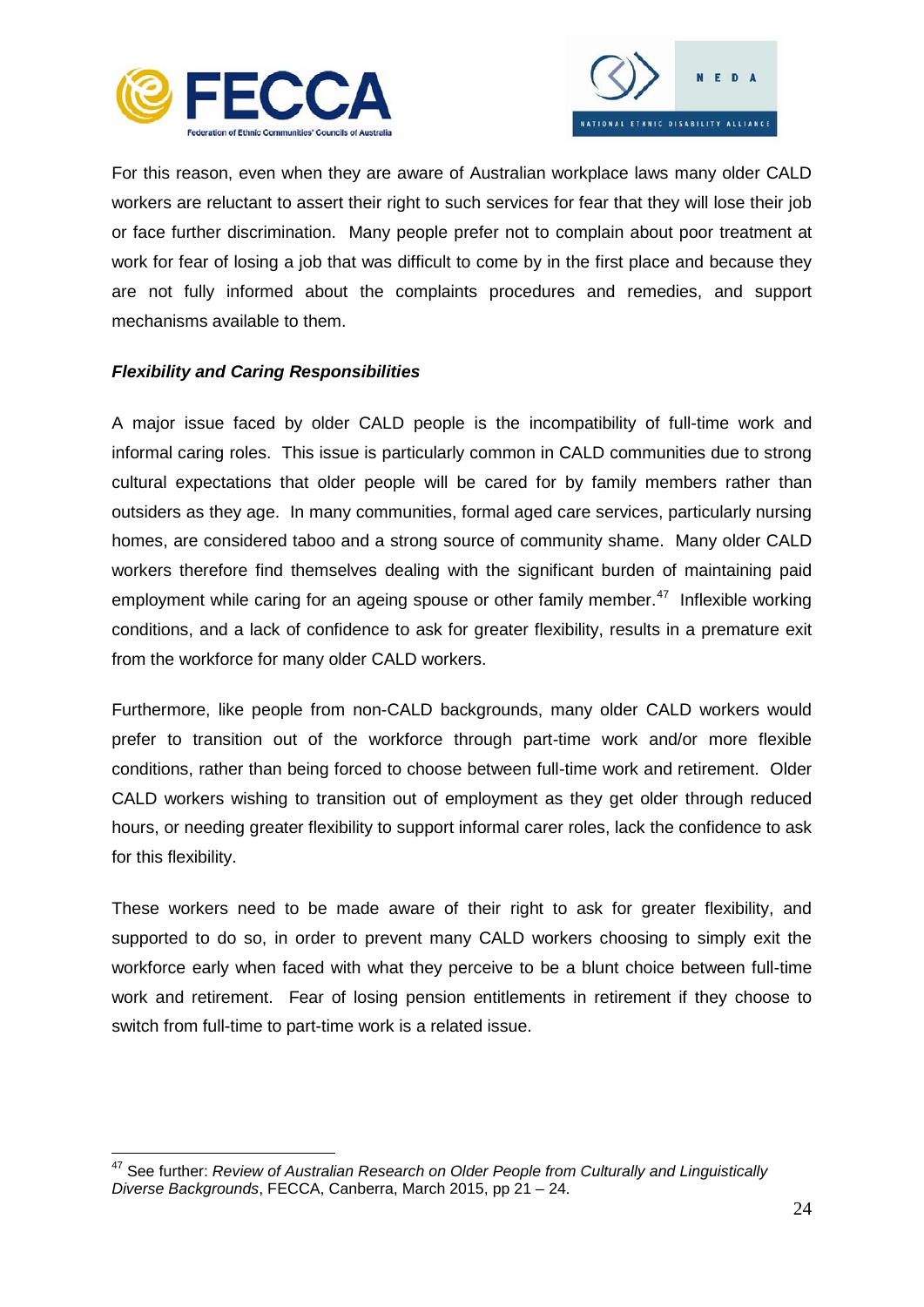



# <span id="page-27-0"></span>*The cost of re-entering the workforce and misinformation about pension entitlements*

The perceived cost (in terms of loss of pension entitlements) of re-entering the workforce, and misinformation about the effect that working will have on pension entitlements, often dissuades people from re-entering the workforce or transitioning to part-time work before retiring.

# <span id="page-27-1"></span>*Awareness of available services and resources*

Lack of awareness about services on the part of the employers as well as the mature aged job seekers hinders the ability of mature aged people to gain meaningful employment. For example, the Restart Wage Subsidy provides an incentive of \$10,000 for employers who hire and retain mature aged job seekers who were unemployed and were receiving income support.<sup>[48](#page-27-4)</sup> The largest employers in Australia are small businesses and such businesses would immensely benefit from a wage subsidy, and this incentive could increase recruitment of mature aged workers if these businesses had sufficient knowledge about the scheme.

#### <span id="page-27-2"></span>*Training opportunities*

It is also imperative for the government to assist and improve the employability of the mature aged job seekers. Lack of training opportunities prevents older people from acquiring new skills or upgrading their existing skills in order to obtain better jobs or to improve the chances of remaining in the job for longer. $49$  This is particularly important for CALD people who are unfamiliar with the Australian employment structure and technology.

# <span id="page-27-3"></span>*'Culture shock' and loss of confidence*

Older immigrants are at particular risk of suffering a loss of self-esteem and confidence in relation to job-seeking due to the 'culture shock' associated with adapting a new culture and employment system. A loss of confidence can prevent people from gaining employment as well as asserting their rights or asking for better conditions in the workplace

<span id="page-27-4"></span><sup>&</sup>lt;sup>48</sup> See further:<https://www.dss.gov.au/seniors/news/2014/restart-wage-subsidy> (accessed on 11/11/2015).

<span id="page-27-5"></span><sup>&</sup>lt;sup>3</sup> Aging and Employment Policies, *Organisation for Economic Co-operation and Development*, 2004, p. 15.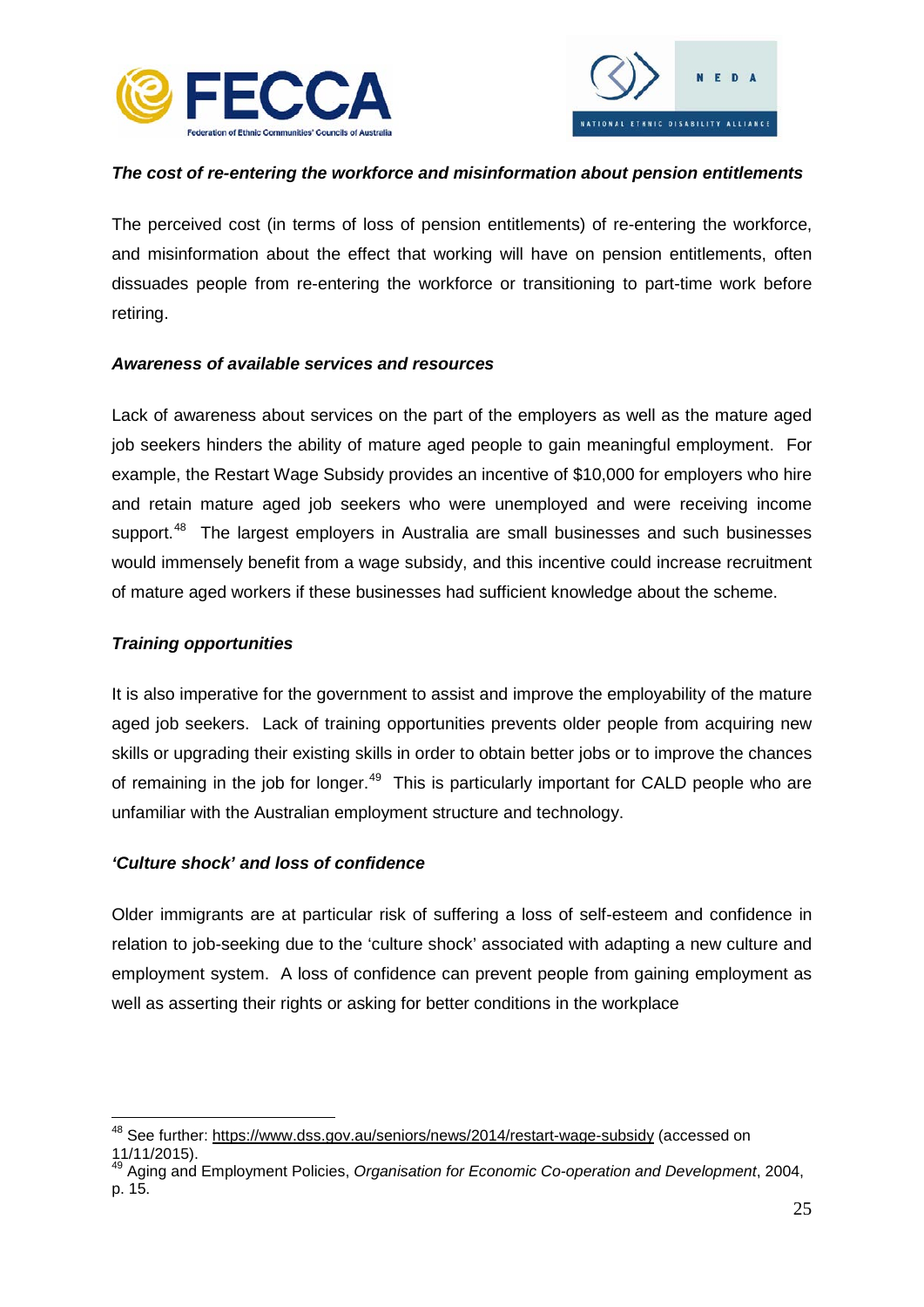



# <span id="page-28-0"></span>**Cultural, Religious and Linguistic Considerations**

To secure the rights of CALD people with disability are upheld in the labour market, employers need to ensure that they consider contextual factors around the cultural, language and religious differences of jobseekers and employees. For example, coming into contact with certain products, including animal products, working with alcohol or having to wear a uniform that cannot be altered may go against certain religious and cultural practices.[50](#page-28-1) Employment service providers should take into consideration these factors when supporting people with disabilities from CALD backgrounds to obtain employment.

In addition, people with disability from CALD backgrounds may also require employers to take their communities' religious or cultural needs into consideration in regards to the rostering of staff, and around expected workplace attendance. Employees should receive support to observe and participate in religious holidays and other important cultural events that play a prominent role in their communities' calendar. CALD people with disability are routinely not having their language and communication needs met. If CALD people with disability were able access increased language supports and additionally language development opportunities then they may experience more positive employment outcomes and have an increased presence in the labour market.

Government agencies and Job Service Providers should produce material in various formats and communicate through diverse modes and mediums, e.g. online; online in a variety of translated languages; online and accessible for screen reader users; in pictorial and plain English forms; via community radio; via television; via community newspapers; via apps ad video; one-on-one in discussions with people with disability, their families and communities.

There are systemic barriers to accessing and utilising professional interpreters for CALD people with disability. Government and non-government organisational staff are often unaware of their responsibilities to provide interpreters, and CALD people with disability often do not possess the information, or possibly the self-advocacy skills required to secure access to an appropriate interpreter. Additionally, the costs of interpreting services may also be prohibitive to agencies or service providers,<sup>[51](#page-28-2)</sup> resulting in CALD people with disability

<span id="page-28-1"></span><sup>&</sup>lt;sup>50</sup> Federation of Ethnic Communities' Councils of Australia (FECCA), 'National Disability Employment Framework' Submission, July 2015, Available at: [http://fecca.org.au/wp-](http://fecca.org.au/wp-content/uploads/2015/07/Submission-for-the-National-Disability-Employment-Framework1.pdf)

<span id="page-28-2"></span>[content/uploads/2015/07/Submission-for-the-National-Disability-Employment-Framework1.pdf](http://fecca.org.au/wp-content/uploads/2015/07/Submission-for-the-National-Disability-Employment-Framework1.pdf) <sup>51</sup> Federation of Ethnic Communities' Councils of Australia (FECCA), *Use of Language Services in Rural and Regional Areas*, May 2014. Available at: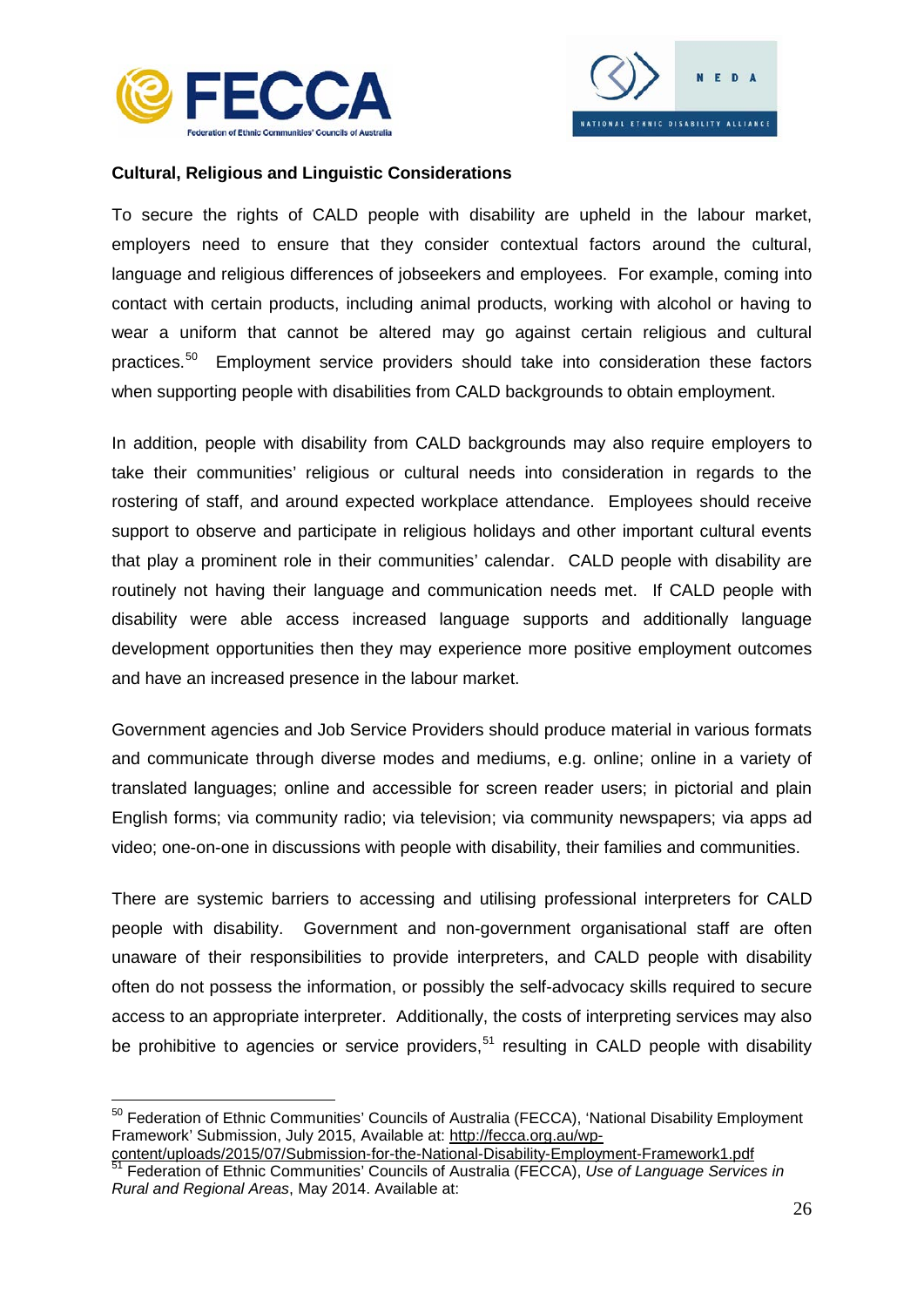



being excluded from conversations and not being provided the opportunity to be heard. Family members or non-accredited interpreters are regularly utilised as a cost-saving measure and/or because of a lack of awareness of the importance of using trained interpreters; this can have negative consequences for CALD people with disability and raises concerns around confidentiality and impartiality.

# <span id="page-29-0"></span>**Overseas Qualifications**

Difficulties with obtaining recognition of skills and qualifications earned overseas are frequently cited by immigrants as a major barrier to accessing employment in Australia. Many service providers and community members believe that there is not enough information about how to have overseas qualifications recognitions. Additionally, the costs of this recognition can be prohibitive particularly to refugees. Another key issue for humanitarian entrants, especially those from small and emerging communities, is that they may be unable to demonstrate previously held qualifications due to their inability to bring documents from their country of origin.

This was confirmed by the Ethnic Communities' Council of Victoria (ECCV) in their discussion paper entitled *Qualified but not Recognised* which identifies that a significant barrier to migrants and refugee job seekers in Victoria is the difficulty in achieving recognition of overseas skills and qualifications.<sup>52</sup> A key recommendation is the establishment of 'one-stop shop' information hubs in Victoria to provide face-to-face information and advice on overseas qualifications recognition. Given community feedback that many migrants have difficulty accessing information about this issue, FECCA supports the recommendation and endorses its adoption nationally.

As a result of the difficulties of having overseas qualifications recognised, many professionals who qualified overseas are working in sectors not related to their profession and in roles that don't capitalise on their skills and expertise.<sup>[53](#page-29-2)</sup> This can have a profound impact on the self-esteem, confidence and future economic and workforce opportunities of CALD people.

[http://www.fecca.org.au/images/Documents/issues%20paper%20-](http://www.fecca.org.au/images/Documents/issues%20paper%20-%20use%20of%20language%20services%20in%20rural%20and%20regional%20areas.pdf)

<u>.</u>

[<sup>%20</sup>use%20of%20language%20services%20in%20rural%20and%20regional%20areas.pdf](http://www.fecca.org.au/images/Documents/issues%20paper%20-%20use%20of%20language%20services%20in%20rural%20and%20regional%20areas.pdf)<br><sup>52</sup> Ethnic Communities Council of Victoria, 'Qualified but not Recognised' (2014).

<span id="page-29-2"></span><span id="page-29-1"></span><sup>53</sup> Ethnic Communities' Council of Victoria, 'Real Jobs: Employment for Migrants and Refugees in Australia, 2008, Available at:<http://eccv.org.au/library/doc/ECCVDiscussionPaper3-RealJobs.pdf>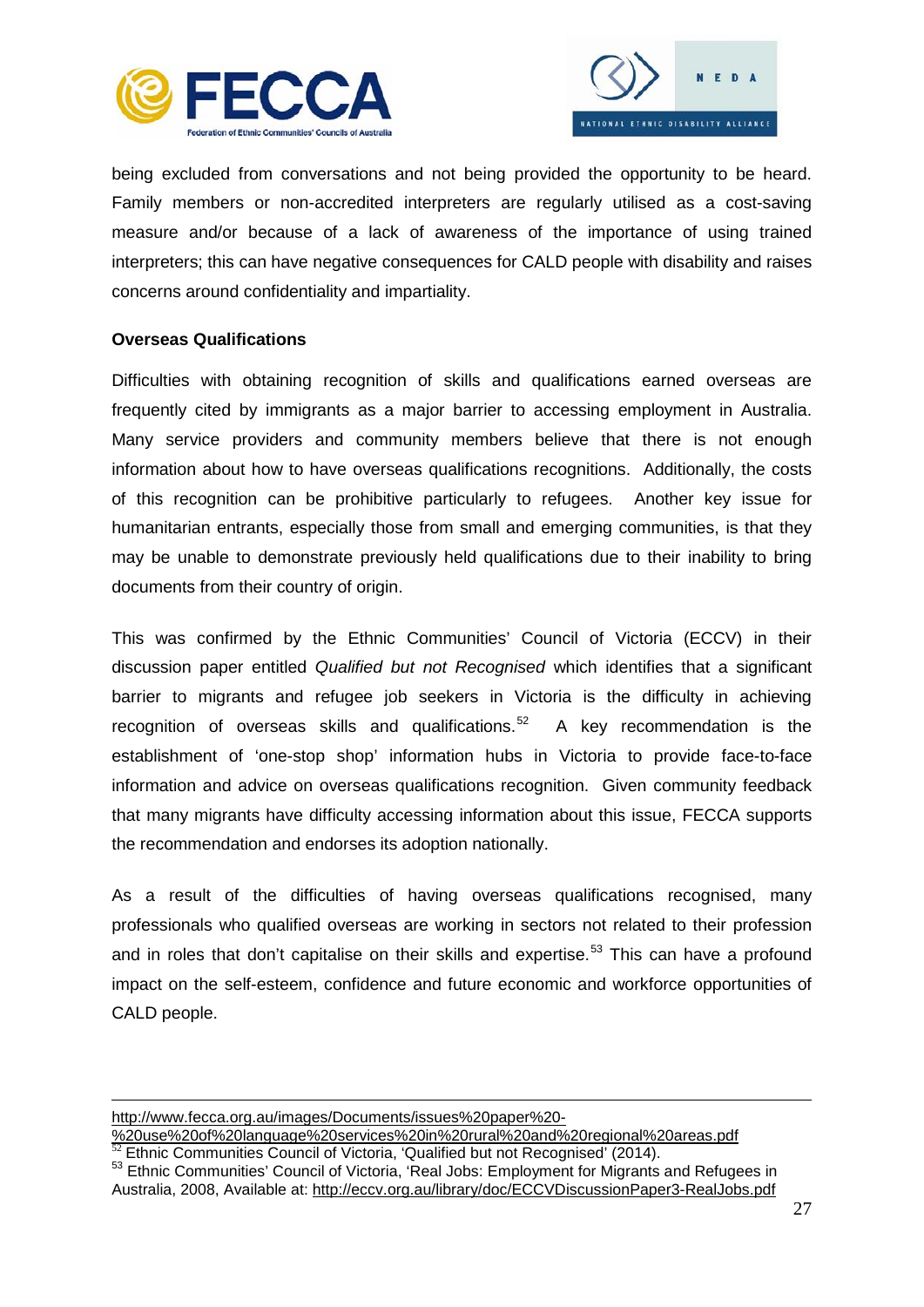



# <span id="page-30-0"></span>**Solutions: Addressing employment discrimination against CALD Mature Aged Australians & CALD People with Disability.**

Given the intersecting disadvantages of CALD people with disabilities and mature aged workers from CALD backgrounds, it is important to identify solutions which are pragmatic and relevant for such communities. Focusing on job shaping to match the educational and professional qualifications, long term career planning, increasing more culturally sensitive service providers, minimising red-tape, increase flexible working conditions including options such as working from home and job sharing, identifying role models and developing case studies to be distributed to prospective employers are some practical solutions to increase employment of CALD people with disabilities and mature aged Australians from CALD backgrounds.

# <span id="page-30-1"></span>*Retaining the strengths of the current system*

The current disability employment mechanisms and policies contain numerous positive aspects that should be retained. Services and supports such as JobAccess, Wage Subsidy Employment Assistance Fund and services provided by DES encourage the increased employment of people with disabilities and mature aged workers. The objective of the government should be to retain these strengths and improve where there are loopholes or weaknesses. It is also important that any review process take into consideration the views of the relevant stakeholders, ensuring that the consultation process encompasses a crosssection of the community including those with disabilities, diverse cultural backgrounds and different age groups. It must also be noted that compared to employment assistance pathways for people with disabilities, the avenues to employment are very limited for mature aged workers.

# <span id="page-30-2"></span>*Co-production*

Co-production is an emerging concept which has been applied heavily in the areas of mental health and youth education. Co-production provides a framework that helps to understand whether relevant stakeholders are being meaningfully heard and included in the decision making process. Under this principle stakeholders are not defined by their needs, but are considered as contributors to service effectiveness through sharing knowledge, experience, skills and capabilities.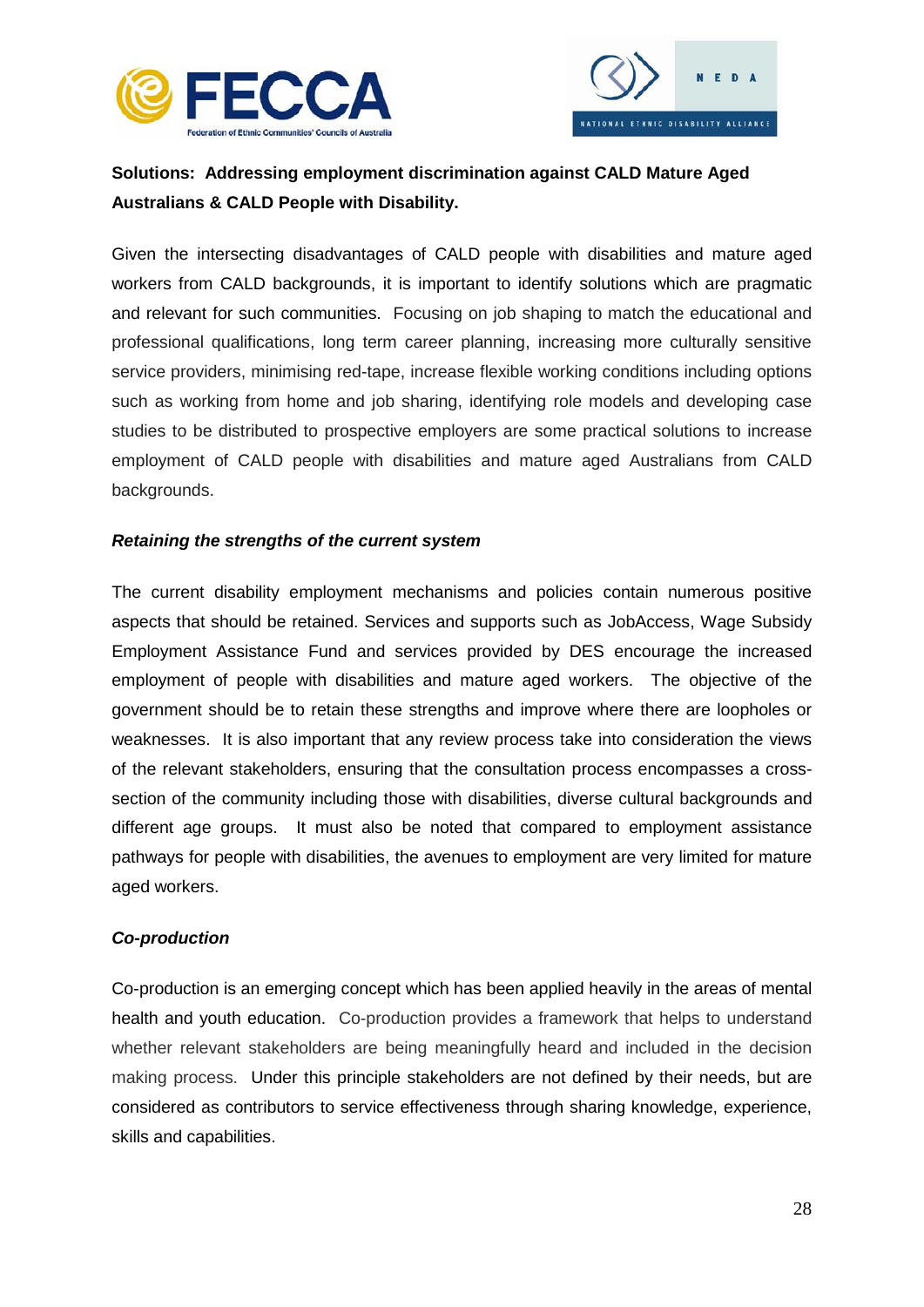



*Co-production means delivering public services in an equal and reciprocal relationship between professionals, people using services, their families and their neighbours. Where activities are co-produced in this way, both services and neighbourhoods become far more effective agents of change.[54](#page-31-1)*

The concept requires involvement of people with lived experience in the decision making process, implementation and review of policies and practices. There are numerous benefits to using co-production in a disability and mature aged employment frameworks including, better provision of services, optimum utilisation of limited resources and as a result increased cost-effectiveness and improved outcomes for stakeholder including people with disability and mature aged people intending to enter the workforce, service providers and the government.

The idea of using this concept in service delivery and policy development has been discussed during various government processes. A government policy paper highlighted that the need for genuine engagement in the co-production of policy and services requires major shifts in the culture and operations of government agencies.<sup>[55](#page-31-2)</sup> Measures adopted by the government should include an attitudinal shift on the part of the government as well as the other stakeholders.

# <span id="page-31-0"></span>*Proportional representation*

As highlighted above, CALD people with disabilities and mature aged workers from CALD backgrounds face intersecting disadvantages that further marginalises them in the community. Amongst other reasons, limited engagement with the government processes is a major contributory factor to this. It is imperative that the decision makers pay special attention to the difficulties faced by this cohort. All systemic and other changes should consist of a consultative process that includes people from CALD backgrounds proportionately.

<span id="page-31-1"></span><sup>&</sup>lt;sup>54</sup> D. Boyle and M. Harris, *The Challenge of Co-production, Discussion paper, NESTA, p. 11.*<br><sup>55</sup> *Citizens' engagement in policymaking and the design of public services, Research Paper No. 1,* 

<span id="page-31-2"></span><sup>2011–12,</sup> Department of Parliamentary Services, p. 31.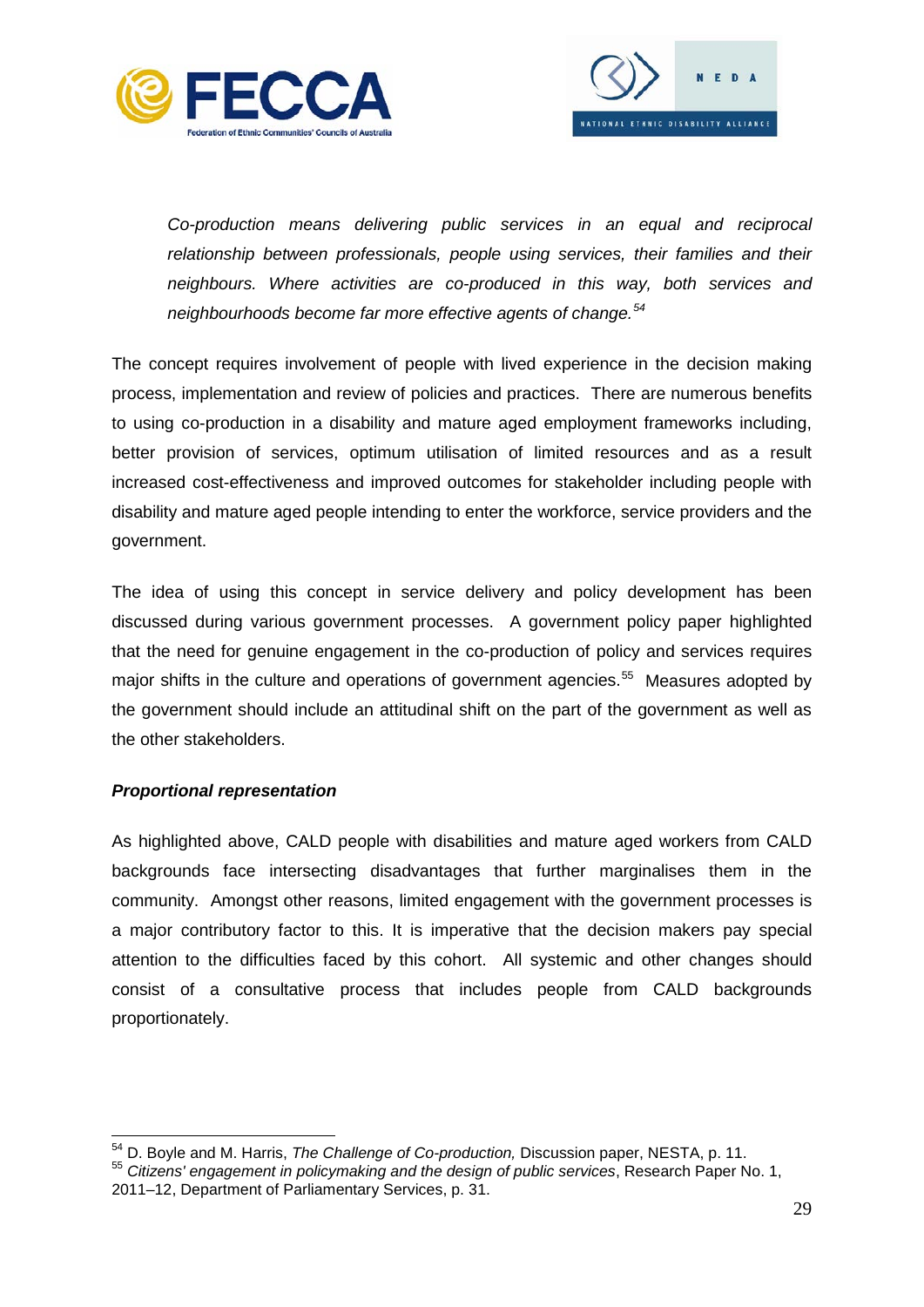



# <span id="page-32-0"></span>*Early intervention*

The majority of the issues pertaining to employment of people with disabilities relate to the lack of access to services and training. These can be avoided through early intervention. Providers of DES are able to commit to early intervention partnerships with schools and other services to ensure employment assistance is available as soon as a person with disability is ready to participate.<sup>[56](#page-32-2)</sup>

Considering the attitudes in CALD communities towards disabilities and the caring roles, it is important for measures to include education of family members, carers and the community as to the available employment opportunities, the safeguards available to protect them in the workplace and financial and material subsidies available to them. Provision of information with regard to right to vary the employment options for mature aged workers, for example the right to transition into part time work instead of immediate retirement and employment service providers' obligations could be provided to this cohort at an earlier stage.

# <span id="page-32-1"></span>*Adoption of a person-centred and long-term career focused approach*

Long-term career planning and adoption of a person-centred approach was recommended during the Disability Employment Taskforce consultations.<sup>[57](#page-32-3)</sup> Adoption of a person-centred approach will better assist a person to lead a more independent life. Such an approach can accommodate the cultural needs of individuals, language needs and include increasing capacity to self-advocate.

An issue that has been repeatedly highlighted with regard to people with disabilities from CALD backgrounds is that employment agencies place these job seekers in low-skilled and low paid jobs that do not reflect their level of education or competency. Long-term career planning will assist an individual to develop on their skills in a chosen career path. However, it should be made clear to the person receiving such support that they do have the option of changing the path if they choose to do so.

<span id="page-32-2"></span><sup>56</sup> Disability Employment Services Factsheet, *Disability Employment Services Flexible, Tailored Employment Assistance,* Australian Government,

<http://www.jobaccess.gov.au/sites/default/files/documents/07-2015/DES%20Factsheet.pdf> (accessed on 30/10/2015).

<span id="page-32-3"></span><sup>57</sup> *National Disability Employment Framework – Consultation Report*, DSS, September 2015, p. 8.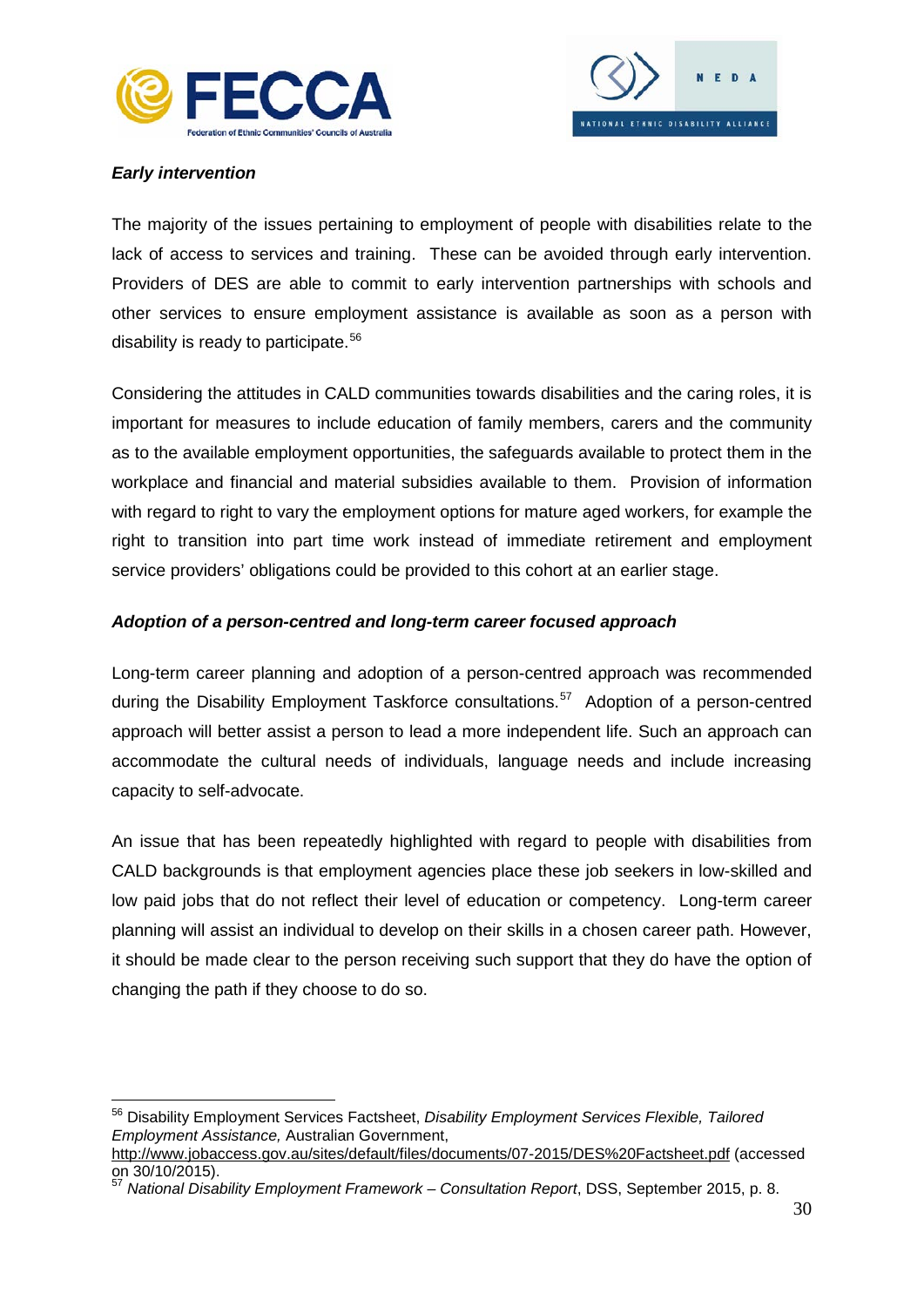



# <span id="page-33-0"></span>*Changing attitudes*

Often people with disabilities and older people from CALD backgrounds are viewed as a burden to the economy and the society. It is important to have a positive attitudinal change to view them as an asset. The economic contribution that these individuals can make has not been adequately measured.

Fear among employers with regard to costs, workplace adjustments required and assumptions relating to the risks of recruiting people with disabilities and older people could be addressed through education of the relevant stakeholders, especially, employers. These education measures should also elaborate as to what financial and other resources are available for employers in the event that they employ people with disabilities.

It is important to help employers understand the benefits of having a culturally diverse workforce for improving productivity, innovation and growth. There is a need for greater education of employers of the opportunities to employ people from a CALD background, including older people and those with disabilities.

To facilitate this, an awareness campaign could be initiated to assist employers in understanding the needs of CALD employees and subsequently provide tips on creating a welcoming, inclusive and culturally appropriate workplace, free from racism and discrimination. Promoting the benefits of having a culturally diverse workforce through a nationwide campaign targeting employers is proposed as an effective way to eliminate experiences of racism and discrimination with regard to employment

# *Workplace policies*

Workplace policies are a mechanism for employers to communicate their attitude to discrimination and harassment to their employees. These policies also give employees knowledge about what to do if they experience discrimination or harassment, including complaints mechanisms available to them. Discrimination and harassment policies should be developed and implemented in all businesses, regardless of size.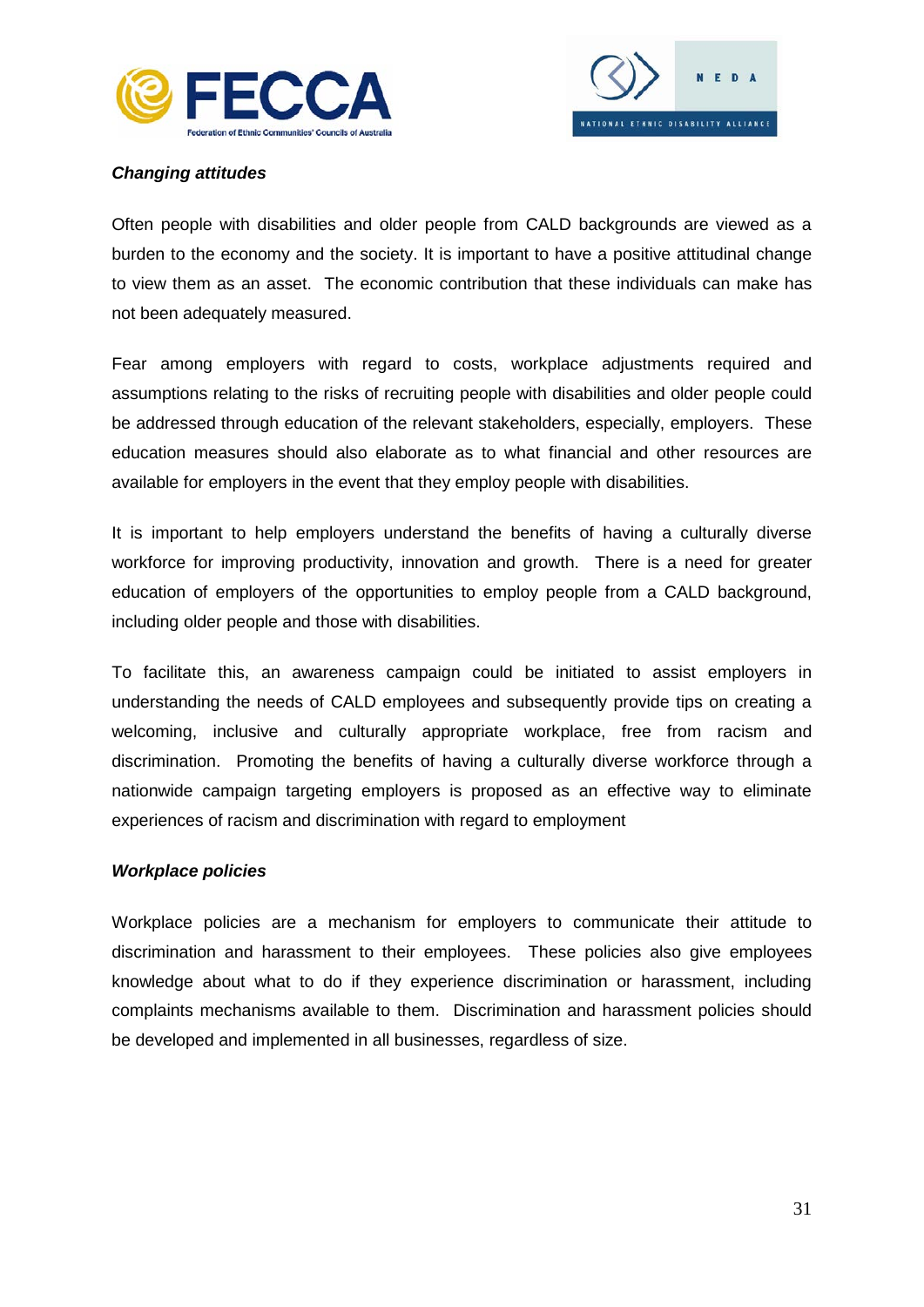



The Australian Human Rights Commission (the Commission) has a 'good practice, good business' resource for employers on racial discrimination.<sup>[58](#page-34-1)</sup> The resource outlines what racial discrimination is and what the obligations of employers are in relation to it.

The Commission also has an onling workplace cultural diversity tool which can be used by employers to assess themselves against best practice standards in workplace cultural diversity and plan their business development.<sup>[59](#page-34-2)</sup> These tools could be promoted for use by employers to improve their knowledge and understanding about workplace discrimination and cultural diversity.

FECCA and NEDA recommend encouraging employers to develop and implement workplace anti-discrimination policies and multicultural action plans, for example through the use of resources developed by the Australian Human Rights Commission.

# <span id="page-34-0"></span>*Targeted communication strategies*

Education of all the stakeholders is vital to increase the employment of vulnerable and marginalised groups. Targeted communication strategies should be applied to relevant stakeholders, including employers and members of CALD communities. They can include conducting workshops, information sessions and other educational programs, utilising ethnic media, speaking to community leaders, and attending community events to provide information.

Communication may also involve a range of media including ethnic newspapers, ethnic radio, mainstream television and pamphlets in ethnic languages. Strategies should cater for the translation and interpretation needs of the communities to ensure that community members have a clear understanding of services as well as other avenues of support where relevant.

# *Transparency, monitoring mechanisms and accountability*

One of the gaps in the current system is the lack of monitoring mechanisms to identify individuals and organisations exploiting the system. The implementation of effective monitoring mechanisms to increase transparency and accountability will resolve the existing

<span id="page-34-1"></span> <sup>58</sup> Australian Human Rights Commission, 'Racial discrimination', accessible at: [https://www.humanrights.gov.au/sites/default/files/GPGB\\_racial\\_discrimination.pdf](https://www.humanrights.gov.au/sites/default/files/GPGB_racial_discrimination.pdf)

<span id="page-34-2"></span><sup>59</sup> Australian Human Rights Commission, Workplace Cultural Diversity Tool accessible at: <http://culturaldiversity.humanrights.gov.au/>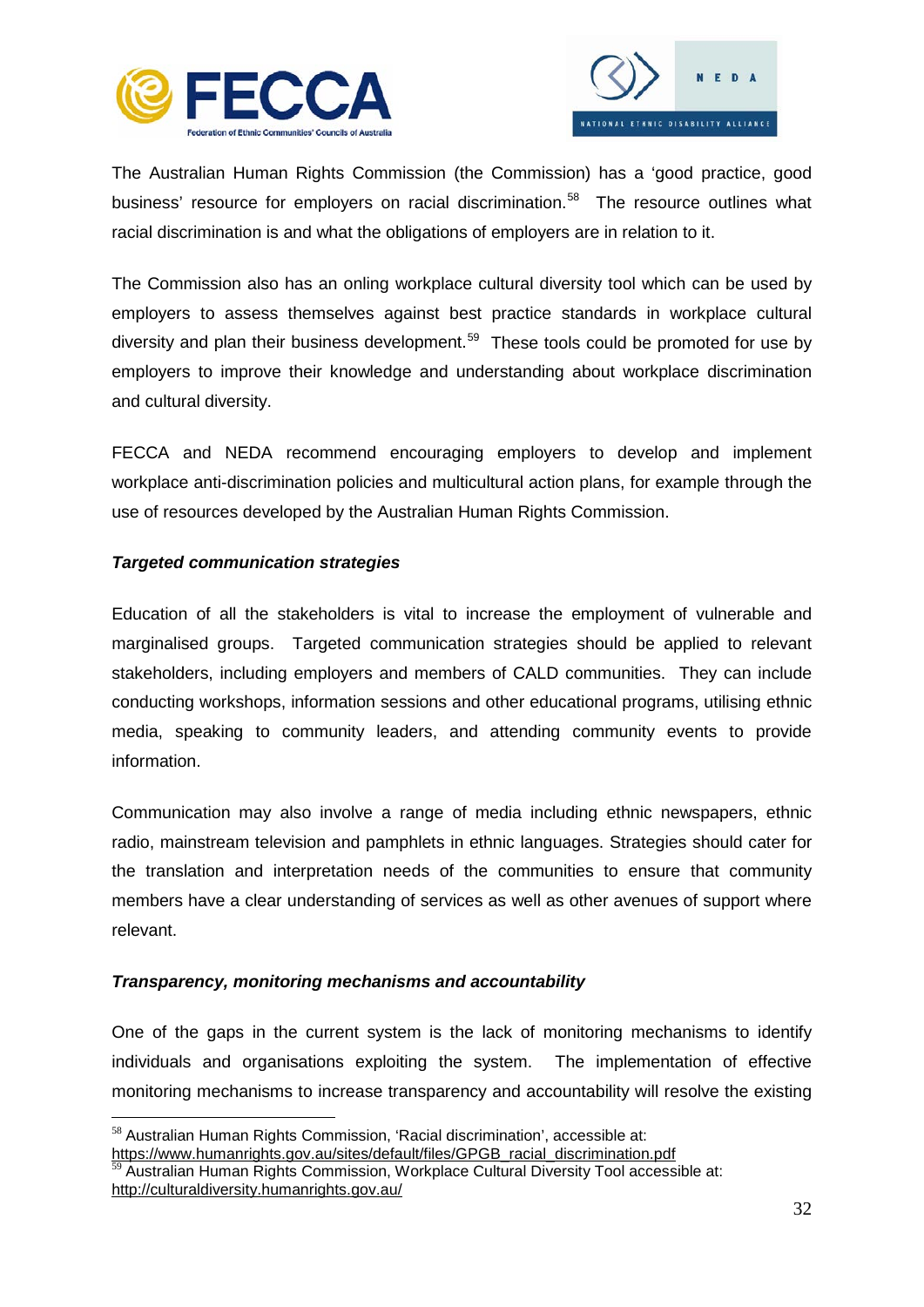



loopholes that some employment service providers may be using to receive an undue advantage.<sup>[60](#page-35-2)</sup>

# <span id="page-35-0"></span>*Cultural sensitivity and competency*

Understanding the varied levels of disability, social stigma and cultural needs is vital for disability employment service providers. Encouraging disability employment service providers to recruit individuals with lived experiences of disability within their own organisation will create more opportunities and on the other hand will increase the effectiveness of service delivery.

# <span id="page-35-1"></span>*Adoption of practical measures to assist CALD job seekers*

Given that one in four people with disability come from a CALD background, which is approximately 4 per cent of the population<sup>[61](#page-35-3)</sup> and 1.34 million Australians over the age of 50 years are from CALD backgrounds it is imperative that specific measures are in place to address their needs. Following are some of the practical measures adopted by the government or government agencies.

# National Disability Insurance Scheme

National Disability Insurance Scheme (NDIS) provides numerous opportunities for people with disabilities including assistance to pursue a career of their choice. For instance, Briahna Grant-Griffin is a successful owner of a rag doll business in Canberra.<sup>[62](#page-35-4)</sup> Briahna owns the design through IP (Intellectual Property) Australia. She is living with cerebral palsy and is a participant in the NDIS.

As part of her NDIS package, Briahna was able to purchase a push-button sewing machine. The business makes her an active member in the community and is assisting her to become more independent.

<span id="page-35-2"></span><sup>60</sup> See further: *National Disability Employment Framework – Consultation Report*, DSS, September 2015, pp. 5-6.

<span id="page-35-3"></span> $61$  Diversitat Disability Findings Report, Diversitat Settlement and Community Program, Page 4 [https://www.pavetheway.org.au/sites/pavetheway.org.au/files/documents/CALD%20in%20NDIS%20la](https://www.pavetheway.org.au/sites/pavetheway.org.au/files/documents/CALD%20in%20NDIS%20launch%20site%20Diversitat_Disability_Report.pdf)<br>unch%20site%20Diversitat\_Disability\_Report.pdf (accessed 25/11/2015).

<span id="page-35-4"></span>See further: [http://www.canberratimes.com.au/act-news/canberra-life/ndis-helps-briahna](http://www.canberratimes.com.au/act-news/canberra-life/ndis-helps-briahna-grantgriffin-set-up-rag-doll-business-with-pushbutton-sewing-machine-20150608-ghhzxi)[grantgriffin-set-up-rag-doll-business-with-pushbutton-sewing-machine-20150608-ghhzxi](http://www.canberratimes.com.au/act-news/canberra-life/ndis-helps-briahna-grantgriffin-set-up-rag-doll-business-with-pushbutton-sewing-machine-20150608-ghhzxi)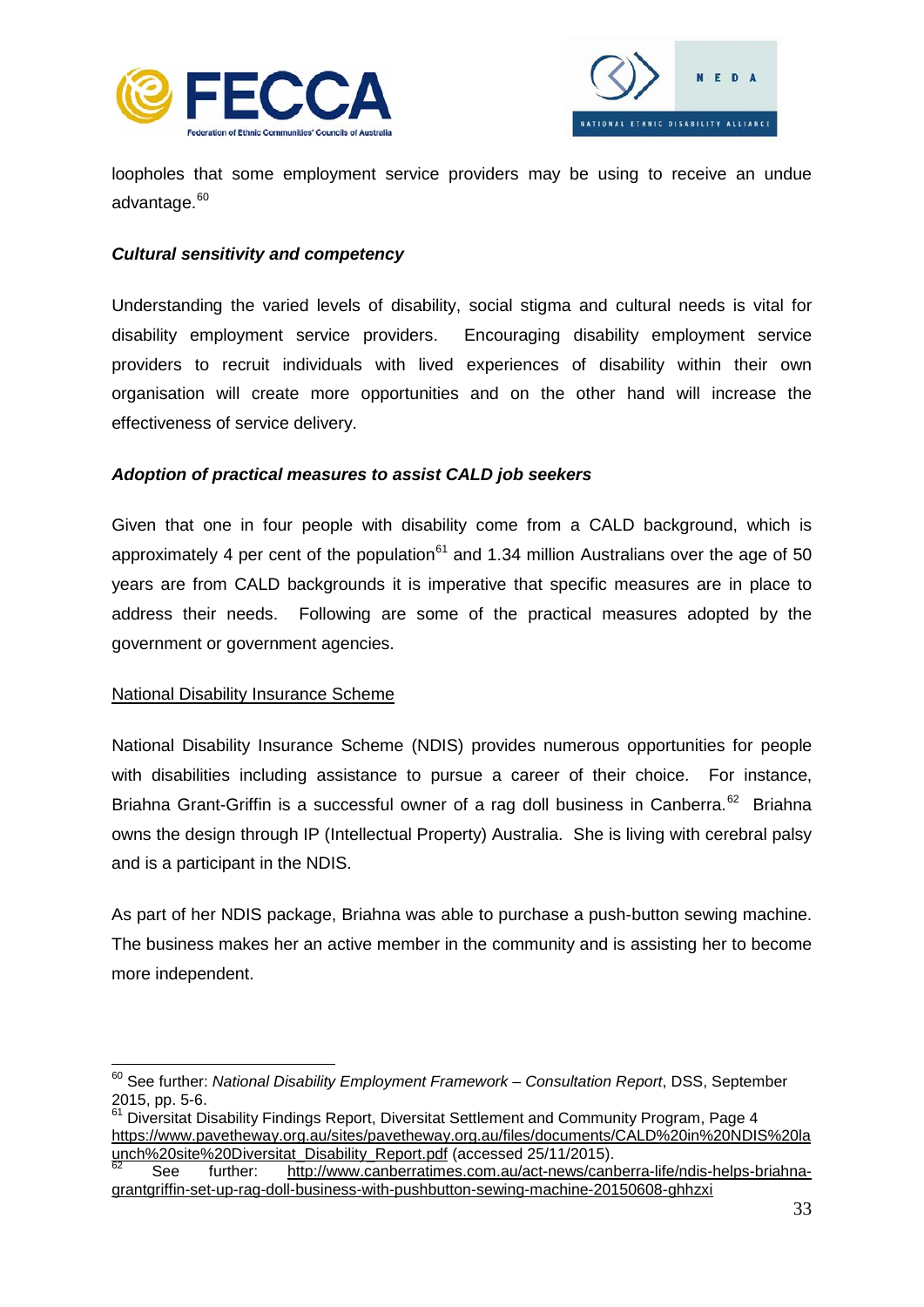



# Ticket to Work

Ticket to Work supports young people with disability to successfully transition from school to work.<sup>[63](#page-36-0)</sup> The program facilitates collaboration across a range of organisations and sectors to optimise employment outcomes for young people with disability. Ticket to Work is an Australia-wide initiative working directly with local communities. In April 2015, the National Disability Services (NDS) partnered with Ticket to Work.<sup>[64](#page-36-1)</sup>

# Special budgetary measures

A new budgetary measure introduced this year young people with disability to receive up to six months of Disability Employment Services support while participating concurrently in state and territory post-school employment or transition to work programmes.<sup>[65](#page-36-2)</sup> It is hoped that this program will give individuals the extra support they they need to get into the workforce.

# Reasonable Adjustments Passport

'Reasonable Adjustments Passport' is an initiative of the Department of Defence which provides employees who have an injury, ill health or disability the opportunity to document any form of agreed assistance or adjustments in or around the workplace to reduce or eliminate barriers to work.

Employees will not need to repeatedly disclose and renegotiate their arrangements each time they have a change in manager or when they transfer to a new role. The Passport will support continuity of any arrangements that are required for the employee in the workplace. The Passport will also document when workplace assessments took place and when or if further assessments are required.<sup>[66](#page-36-3)</sup>

DSS intends to make the Reasonable Adjustments Passport widely available to all employers.

<span id="page-36-1"></span><span id="page-36-0"></span> $63$  See further:<http://www.tickettowork.org.au/><br> $64$  See further: [http://www.sectorconnect.org.au/news/n/nds-news-update-ticket-to-work-joins-national](http://www.sectorconnect.org.au/news/n/nds-news-update-ticket-to-work-joins-national-disability-services-150409)[disability-services-150409](http://www.sectorconnect.org.au/news/n/nds-news-update-ticket-to-work-joins-national-disability-services-150409)

<span id="page-36-2"></span><sup>&</sup>lt;sup>65</sup> See further: [http://www.formerministers.dss.gov.au/15487/2015-budget-to-support-ndis-roll-out](http://www.formerministers.dss.gov.au/15487/2015-budget-to-support-ndis-roll-out-disability-employment-and-carers/)[disability-employment-and-carers/](http://www.formerministers.dss.gov.au/15487/2015-budget-to-support-ndis-roll-out-disability-employment-and-carers/)

<span id="page-36-3"></span><sup>66</sup> See further: [http://www.defence.gov.au/dmo/NewsMedia/DMOBulletin/Diversity-and-inclusion-an](http://www.defence.gov.au/dmo/NewsMedia/DMOBulletin/Diversity-and-inclusion-an-integral-part-of-the-DMO)[integral-part-of-the-DMO](http://www.defence.gov.au/dmo/NewsMedia/DMOBulletin/Diversity-and-inclusion-an-integral-part-of-the-DMO) (accessed on 27 September 2015).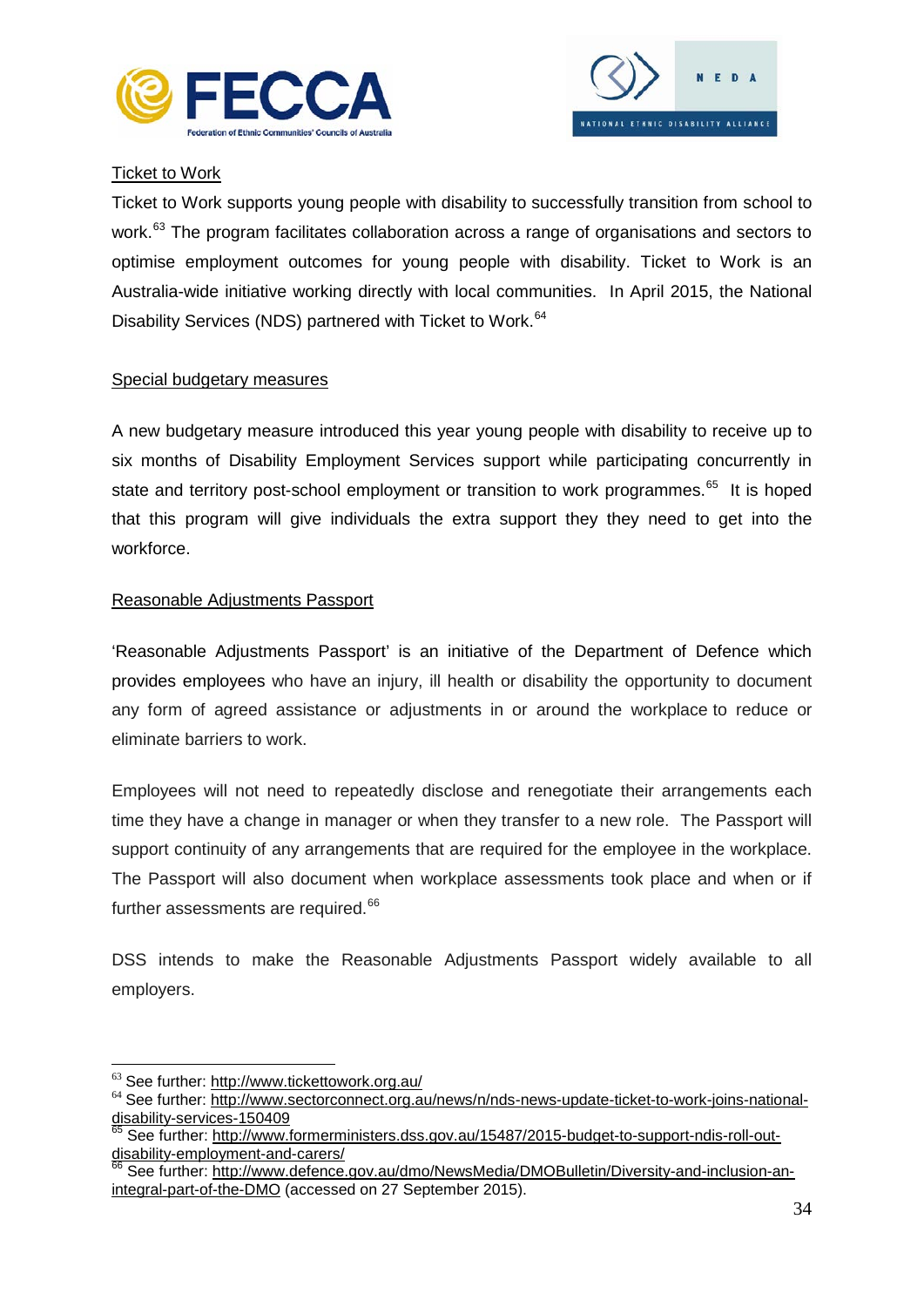



# **RecruitAbility**

RecruitAbility is an initiative of the Australian Public Service (APS) to address the underrepresentation of people with disabilities in the APS.

RecruitAbility provides APS agencies with the means to better support people with disability in APS selection processes without compromising the merit principle.<sup>[67](#page-37-0)</sup>

The following figures illustrate the outcomes of RecruitAbility program since January 2015:<sup>[68](#page-37-1)</sup>

| Total agencies advertised using RecruitAbility   | 42   |
|--------------------------------------------------|------|
| Total engagements                                | 43   |
| <b>Total movements</b>                           | 06   |
| <b>Total promotions</b>                          | 18   |
| <b>Total RecruitAbility advertised positions</b> | 1913 |

Considering the outcomes achieved as illustrated above, it is vital for the government to continue these projects with a special focus on CALD people with disabilities asthey face additional barriers.

Programs such as these must also focus on provision of senior and middle management job opportunities to suit the educational qualifications and career interests.

# Use of technology to improve employment outcomes

The development in modern technology can be utilised to further assist this group in obtaining meaningful employment. It is important to note that not all people from CALD backgrounds are computer literate or have access to internet and computer facilities to access these services.

Examples of utilising technology in the employment context include:

<span id="page-37-0"></span> $67$  See further:<http://www.apsc.gov.au/priorities/disability/recruitability> (accessed on 12/11/2015)  $68$  Statistics provided to FECCA by the Disability Employment Policy Division, Australian Public

<span id="page-37-1"></span>Service Commission on 12 November 2015.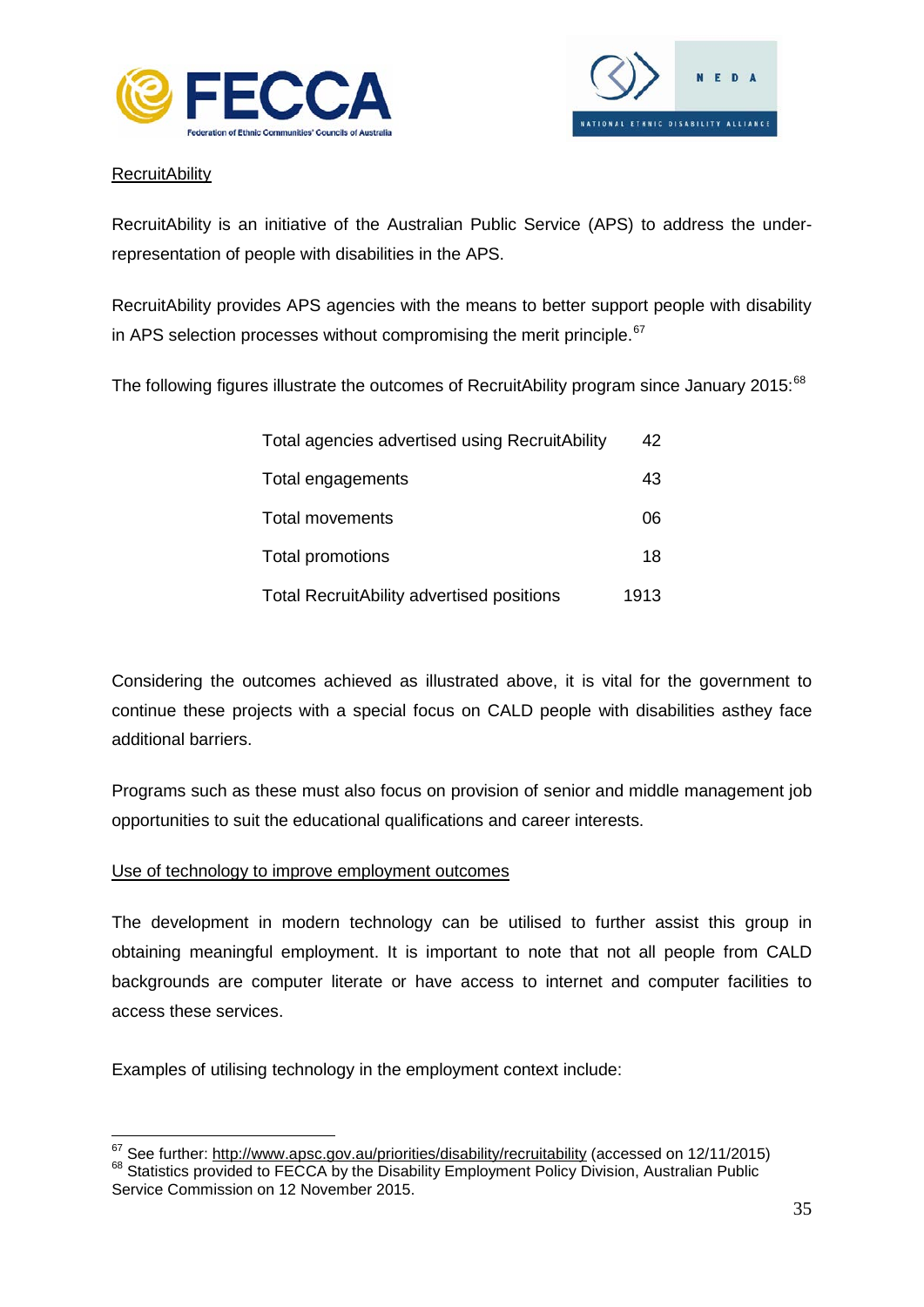



- Conducting interviews via Skype over the phone for those with mobility issues or are residing in remote areas; and
- Promoting options such as working from home to minimise the cost of travel or assist with requirements of people with disability.

# *Developing an evidence base*

It is important to create an evidence base to indicate how effectively these cohorts perform, the numerous benefits and positive attributes of diversity in the workplace which can be utilised to attract employers to recruit people from diverse backgrounds.

Enabled Employment<sup>[69](#page-38-1)</sup> is currently engaged in a project focusing on developing an evidence base that describes the benefits and the market advantage of having a diverse workforce. This is expected to result in simplifying the process of employment and address the misconceptions and uncertainties around employing individuals with disabilities.

A similar program can be adopted to enhance the evidence base of mature aged CALD people and their contributions in the work place.

# <span id="page-38-0"></span>*Tailored education programs*

Mature aged CALD people who are entering or re-entering the Australian workforce can be assisted through tailored programs to address their needs. A good practice example for this cohort is the program implemented by Victoria's ethnic organisations and the Registered Training Organisations (RTOs).<sup>[70](#page-38-2)</sup> RTOs offer older migrants courses that are a combination of English as a Second Language (ESL) classes and certificate level qualifications in Aged Care sector, which result in job placements at the completion of the course.

The program has resulted in mature aged people from migrant and refugee backgrounds gaining employment and employers valuing their contributions.

<sup>&</sup>lt;sup>69</sup> See further:<https://www.enabledemployment.com/> (accessed on 12/11/2015).

<span id="page-38-2"></span><span id="page-38-1"></span><sup>70</sup> ECCV Submission for the Inquiry into Opportunities for Participation of Victorian Seniors to the Family and Community Development Committee, August 2011, p. 6.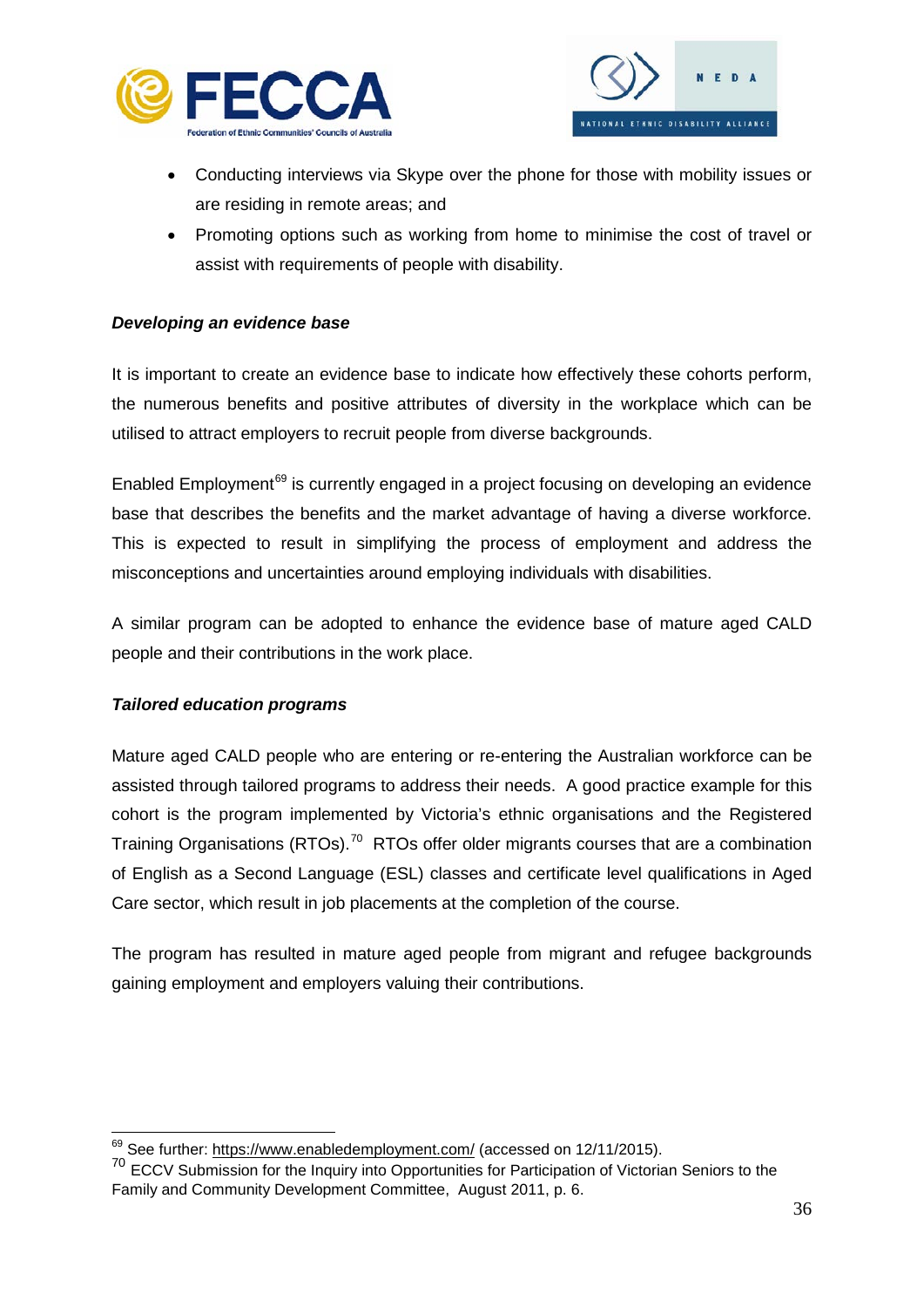



# <span id="page-39-0"></span>*Examples from other countries*

# <span id="page-39-1"></span>Ticket to work: USA

The Ticket to work is program assist people receiving social security payments to obtain a job in their chosen field that may lead to a career.<sup>[71](#page-39-4)</sup> The program assists people with disabilities to become financially independent.

The advantage of this program is that those receiving social security benefits are capable of continuing to receive those payments irrespective of the participation in this program.

# <span id="page-39-2"></span>Social Enterprises: Denmark

In Denmark, social enterprises act as a significant mechanism for employing people with disabilities. Typically, they commit to operating on market principles by selling products or services at fair value however invest all profit back into the organisation as per company goals.

It is argued that social enterprises can provide meaningful employment for many people with disability as they 'create inclusive workplaces and improve the comtenencies of the persons of the target group by adaptive workplaces and tasks to these persons' special individual needs.'[72](#page-39-5) 

# <span id="page-39-3"></span>OpenEyes Program: Sweden

OpenEyes, managed by the City of Stockholm, is a program that supports young people with disabilities to find suitable and long-term employment by accessing traineeships within large companies $73$ .

During their internships, trainees access mentors who work to build a relationship between the young person with disability and the potential employer. The employer is initially informed that the aim of the internship is that it will lead to employment for the client; often this eventuates as the young person establishes themselves as competent worker in the role, and are hired post-internship.

<span id="page-39-5"></span><span id="page-39-4"></span><sup>&</sup>lt;sup>71</sup> See further:<https://www.ssa.gov/agency/> (accessed on 12 November 2015).<br><sup>72</sup> Sandbeck, A. 'Decent Work: Promising practices in the Employment of People with Disabilities from Sweden, Denmark, Estonia and Finland<sup>"</sup>, 2013, ASPA Publications, p. 69<br><sup>73</sup> Idstrom, A., Stenroos, M & Uimonen, M. 'Decent Work: Promising practices in the Employment of

<span id="page-39-6"></span>People with Disabilities from Sweden, Denmark, Estonia and Finland', 2013, ASPA Publications.